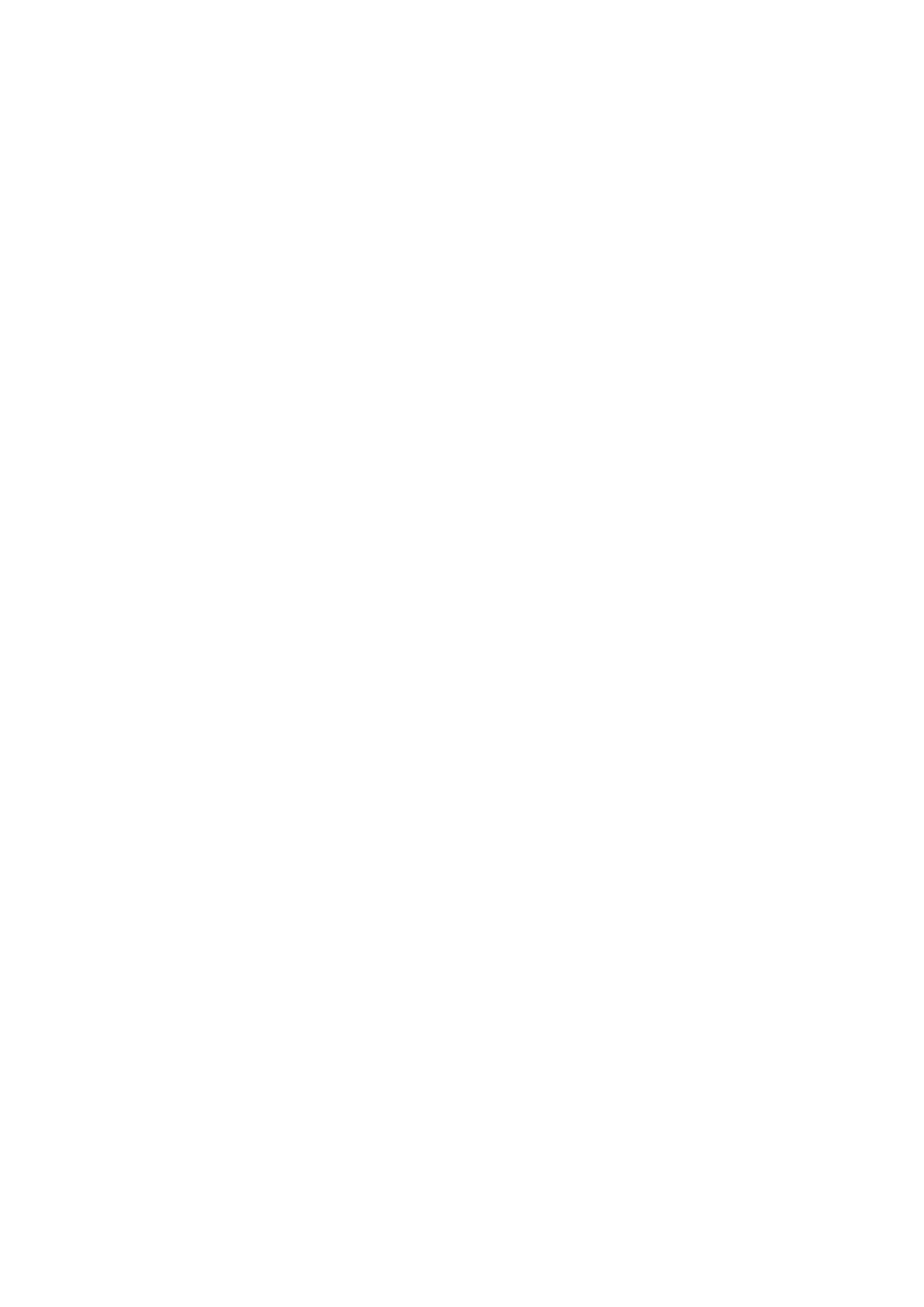# Relative Forecasting Performance of Volatility Models: Monte Carlo Evidence

Thomas Lux<sup>∗</sup> and Leonardo Morales-Arias†

December 2009

#### Abstract

A Monte Carlo (MC) experiment is conducted to study the forecasting performance of a variety of volatility models under alternative data generating processes (DGPs). The models included in the MC study are the (Fractionally Integrated) Generalized Autoregressive Conditional Heteroskedasticity models ((FI)GARCH), the Stochastic Volatility model (SV) and the Markov-switching Multifractal model (MSM). The MC study enables to compare the relative forecasting performance of models, which account for different characterizations of the latent volatility process: specifications which incorporate short/long memory, autoregressive components, stochastic shocks, Markov-switching and multifractality. Forecasts are evaluated by means of Mean Squared Errors (MSE), Mean Absolute Errors (MAE) and Value-at-Risk (VaR) diagnostics. Furthermore, complementarities between models are explored via forecast combinations. The results show that (i) the MSM model best forecasts volatility under any other alternative characterization of the latent volatility process and (ii) forecast combinations provide a systematic improvement upon forecasts of single models.

#### JEL Classification: C22, C53

Keywords: Monte Carlo simulations, volatility forecasting, long memory, multifractality, stochastic volatility, forecast combinations, Value-at-Risk.

<sup>∗</sup>University of Kiel (Chair of Monetary Economics and International Finance) and Kiel Institute for the World Economy, Germany. Email: lux@economics.uni-kiel.de.

<sup>†</sup>Corresponding author. University of Kiel (Chair of Monetary Economics and International Finance) and Kiel Institute for the World Economy. Correspondence: Department of Economics, University of Kiel, Olshausenstrasse 40, 24118 Kiel, Germany. Email: moralesarias@economics.uni-kiel.de. Tel: +49(0)431-880-3171. Fax: +49(0)431-880-4383. Financial support from the Deutsche Forschungsgemeinschaft is gratefully acknowledged. We would also like to thank L. Calvet and A. Fisher and other participants of the 3rd International Conference on Computational and Financial Econometrics, Limassol, Cyprus, October 2009 for helpful comments and suggestions. Excellent comments and suggestions from H. Herwartz are particularly acknowledged. The usual disclaimer applies.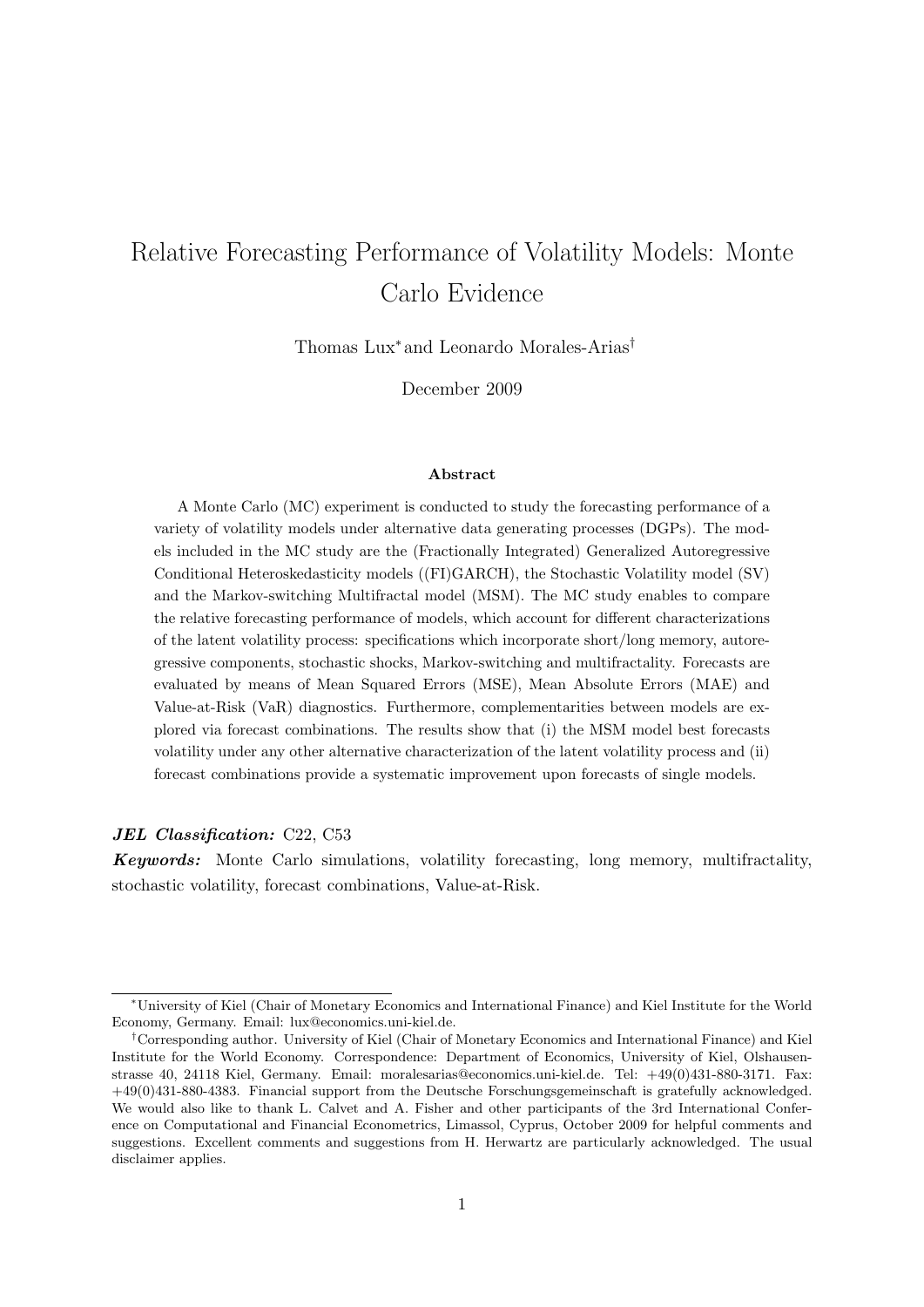# 1 Introduction

Volatility forecasting has become one of the major cornerstones of the financial econometrics literature. A very large body of studies has investigated the performance of various volatility models for forecasting and their applications to e.g. risk management, portfolio selection, option pricing etc. (cf. Andersen et al. (2005a) for a recent review of volatility modeling and Poon and Granger (2003) for a review on volatility forecasting). In general, it has been difficult to outperform the standard Generalized Autoregressive Conditionally Heteroskedastic (GARCH) model at short horizons (Hansen and Lunde, 2005). However, models that account for important salient characteristics of asset returns such as long memory, regime-switching, stochastic shocks and multifractality should be able to generate better out-of-sample forecasts. For instance, the literature on volatility forecasting has shown that accounting for long memory in the GARCH framework by means of the (Fractionally Integrated) GARCH model or other long memory models may improve volatility forecasting at long horizons (Vilasuso, 2002; Zumbach, 2004; Lux and Kaizoji, 2007).

Moreover, while the literature on Stochastic Volatility (SV) modeling has concentrated mostly on searching for various efficient methods for the estimation of the parameters (cf. Andersen et al. (1999) for performance comparisons), studies that compare variants of SV models to (FI)GARCH models have also found promising evidence in favor of improved forecasting accuracy. For instance, SV variants such as ARFIMA models adapted to realized volatility have been found to outperform (FI)GARCH models in terms of forecasting volatility (Andersen et al., 2003, 2005b; Lux and Kaizoji, 2007). There is also evidence that SV models with regime-switching features may provide improved volatility forecasts (Lu and Perron, 2008).

Recently the Markov-Switching Multifractal (MSM) models have been proposed as another alternative mechanism to model and forecast volatility. The MSM models are adapted versions of the Multifractal Model of Asset Returns (MMAR) due originally to Calvet et al. (1997) and inspired by the work of Mandelbrot (1974, 1999). The notion of multifractality refers to the variations in the scaling behavior of various moments or to different degrees of longterm dependence of various moments. The MSM models account for multifractal volatility via their built-in hierarchical, multiplicative structure with heterogeneous components (Calvet and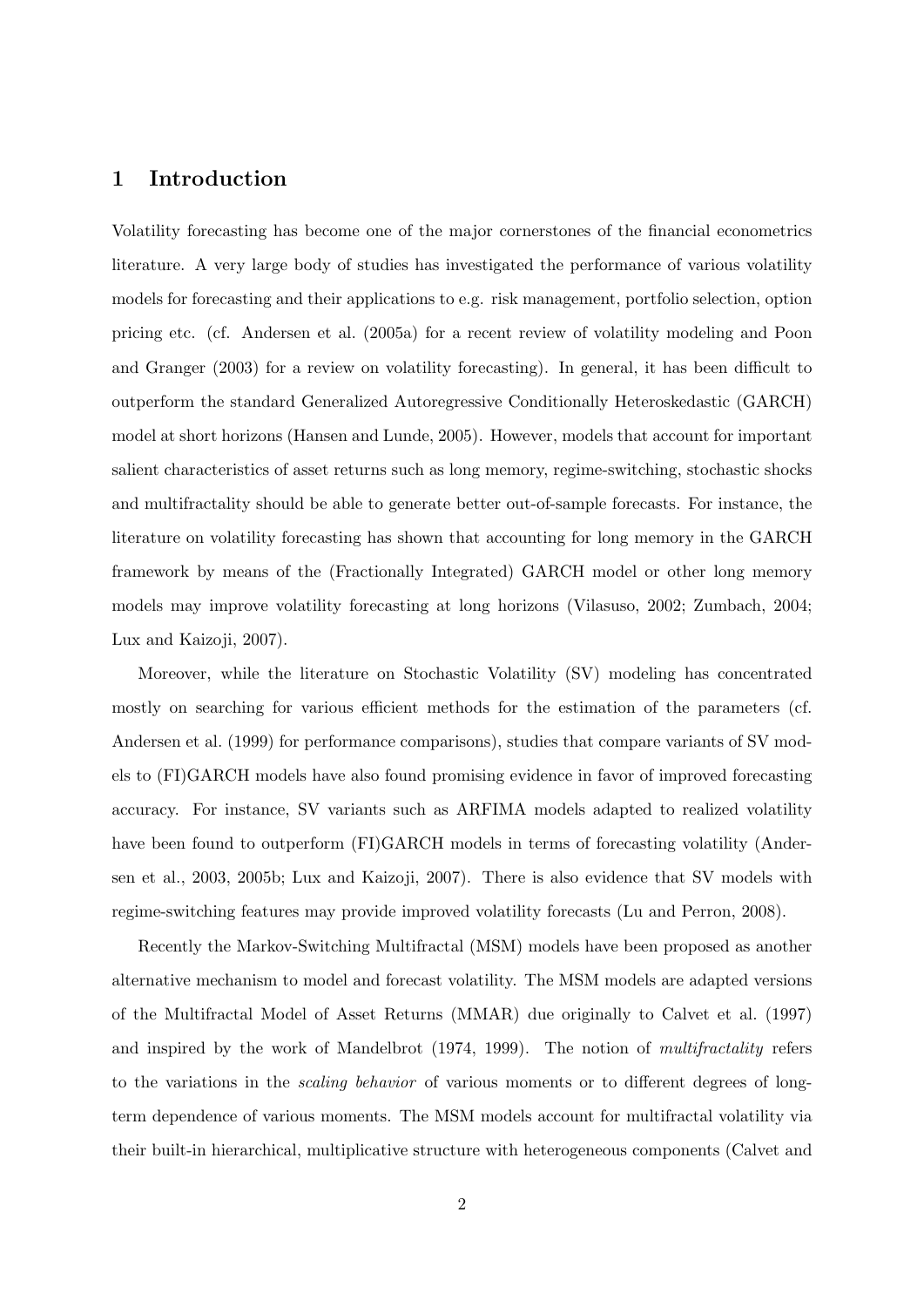Fisher, 2004). Pertinent empirical findings on multifractality have been reported in several studies by economists and physicists so that this feature now counts as a well established stylized fact of financial markets (Ding et al., 1993; Lux, 1996; Mills, 1997; Lobato and Savin, 1998; Schmitt et al., 1999; Vassilicos et al., 2004). There is also direct evidence in favor of the hierarchical structure of multifractal cascade models in phenomenological analyses of volatility dynamics at different levels of time aggregation (Muller, 1997). There is already a handful of studies that compare the forecasting performance of the MSM models against models from the GARCH and SV families in empirical applications (Calvet and Fisher, 2004; Lux and Kaizoji, 2007; Lux, 2008; Lux and Morales-Arias, 2010). Across a variety of financial markets, these studies show very promising performance of multifractal volatility models, often leading to forecast gains against their more time-honored counterparts (e.g. GARCH, FIGARCH, SV).

So far, comparative studies of (FI)GARCH, SV and MSM have been conducted almost exclusively via the assessment of their forecasting performance for various financial data. As it seems, however, there is in general a lack of systematic Monte Carlo evidence on the relative performance of volatility models for in-sample fitting and out-of-sample forecasting under various alternative data generating mechanisms. In contrast, a certain literature exists on the substitutability of time series models such as ARMA and ARFIMA. For instance, some studies show that suitably adapted ARMA models can yield a forecasting performance comparable to that of a 'true' underlying ARFIMA model (Basak et al., 2001; Man, 2003). Other contributions demonstrate that a 'true' ARFIMA model can be relatively well approximated by an ARMA model if the degree of long-term dependence (i.e. the value of the fractional differentiation parameter) is low (Crato and Ray, 1996; Brodsky and Hurvich, 1999). In any case, these results show that at least in certain cases, using a misspecified model might not be detrimental for forecasting purposes. In how far one could obtain reasonable volatility forecasts with the 'wrong' model is not known. While we might expect a certain replication of the ARFIMA versus ARMA findings for the FIGARCH versus GARCH case, the other processes considered (MSM and SV) are too different in their structural properties to come up with any educated guess on the relative in-sample and out-of-sample outcomes.

In this study we shed light on the behavior of misspecified volatility models by conducting a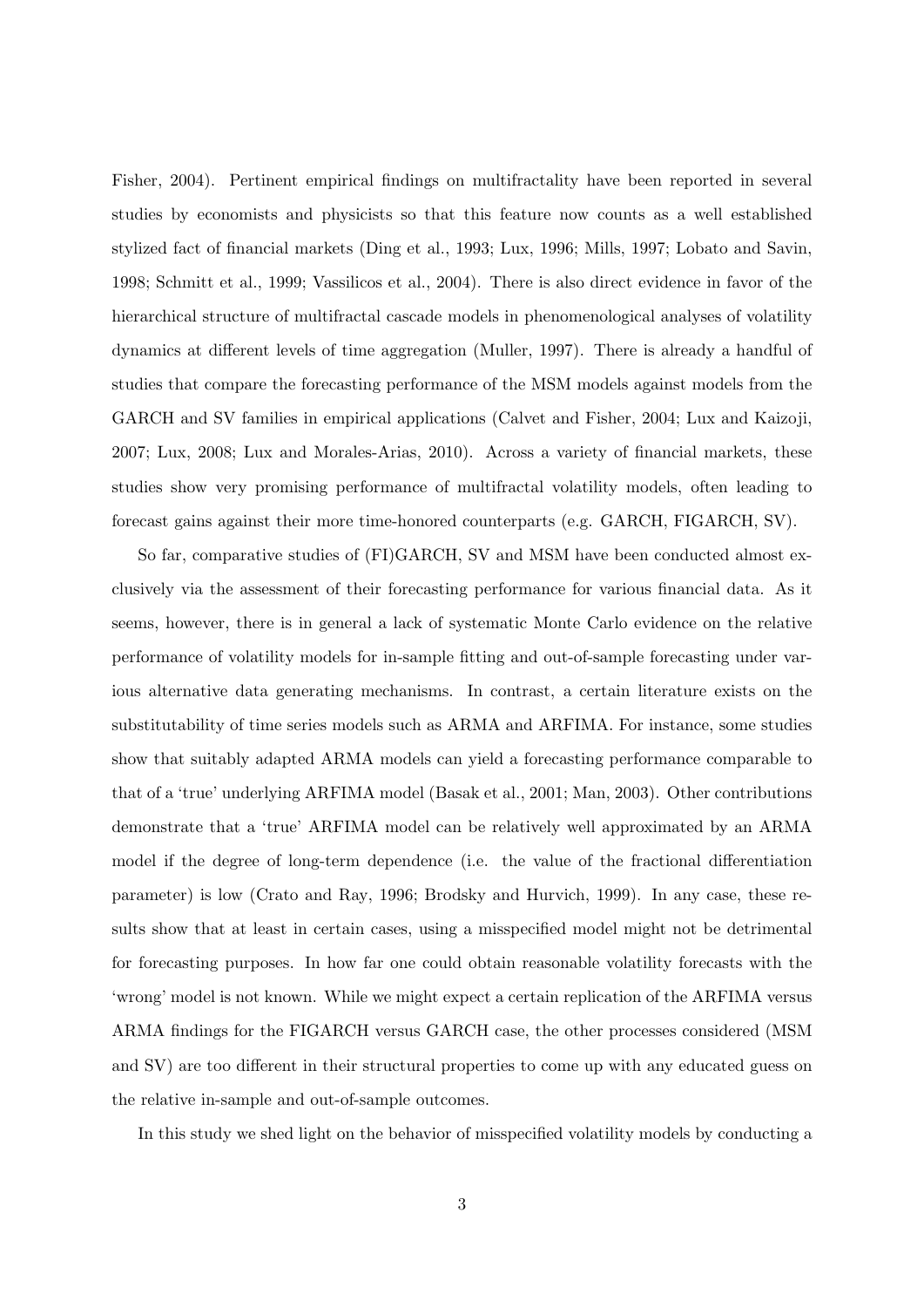comprehensive computational analysis with synthetic data. Our experiment consists in simulating data from the (FI)GARCH, SV and MSM models and then forecasting volatility under the alternative DGPs. The MC study enables us to compare the relative forecasting performance of models, which account for quite different characterizations of the latent volatility process: specifications which incorporate short/long memory, autoregressive components, stochastic shocks, Markov-switching and multifractality. Since we have a large number of parameters to choose from in our computational experiment, we have restricted our attention to realistic settings. To this end, we took as our benchmark parameter sets, the mean group estimates from a large sample of stock indices at the country level (a total of 48 countries). Note that by calibrating models with mean estimates from international stock markets, we evaluate, as a by-product, the 'theoretical' capabilities of the models considered in forecasting international asset volatility.

In addition, it seems of interest in our set up to uncover the forecasting complementarities of volatility models that exploit different facets of the unobserved volatility process. Indeed, a 'hybrid' model that accounts for many of the important features of various models might be a promising avenue for improvement of volatility forecasting and thus of risk management strategies. Alternatively, a robust model such as the MSM which parsimoniously reproduces many of the stylized facts of asset returns (including some of those in the (FI)GARCH and SV models) might have enough flexibility 'by itself'. In addition, forecast combination strategies of the (many) existing models could be a simple and elegant way to achieve better forecasts from 'hybrid' specifications and to 'hedge' against forecasting with the 'wrong' model (Patton and Sheppard, 2009). In this paper we contribute to the latter issues by constructing forecast combinations from the various models considered to shed light on their complementarities.

To preview some of our main results, we find that: (i) the MSM model seems to forecast volatility better than any other model (save for the true DGP) under any other alternative characterization of the unobserved volatility process and (ii) forecast combinations constructed from forecasts generated by the various models considered provide a clear improvement upon forecasts of one single misspecified model.

The paper is organized as follows. The next section introduces the volatility models considered for the comparative forecasting analysis. Section 3 addresses the Monte Carlo design and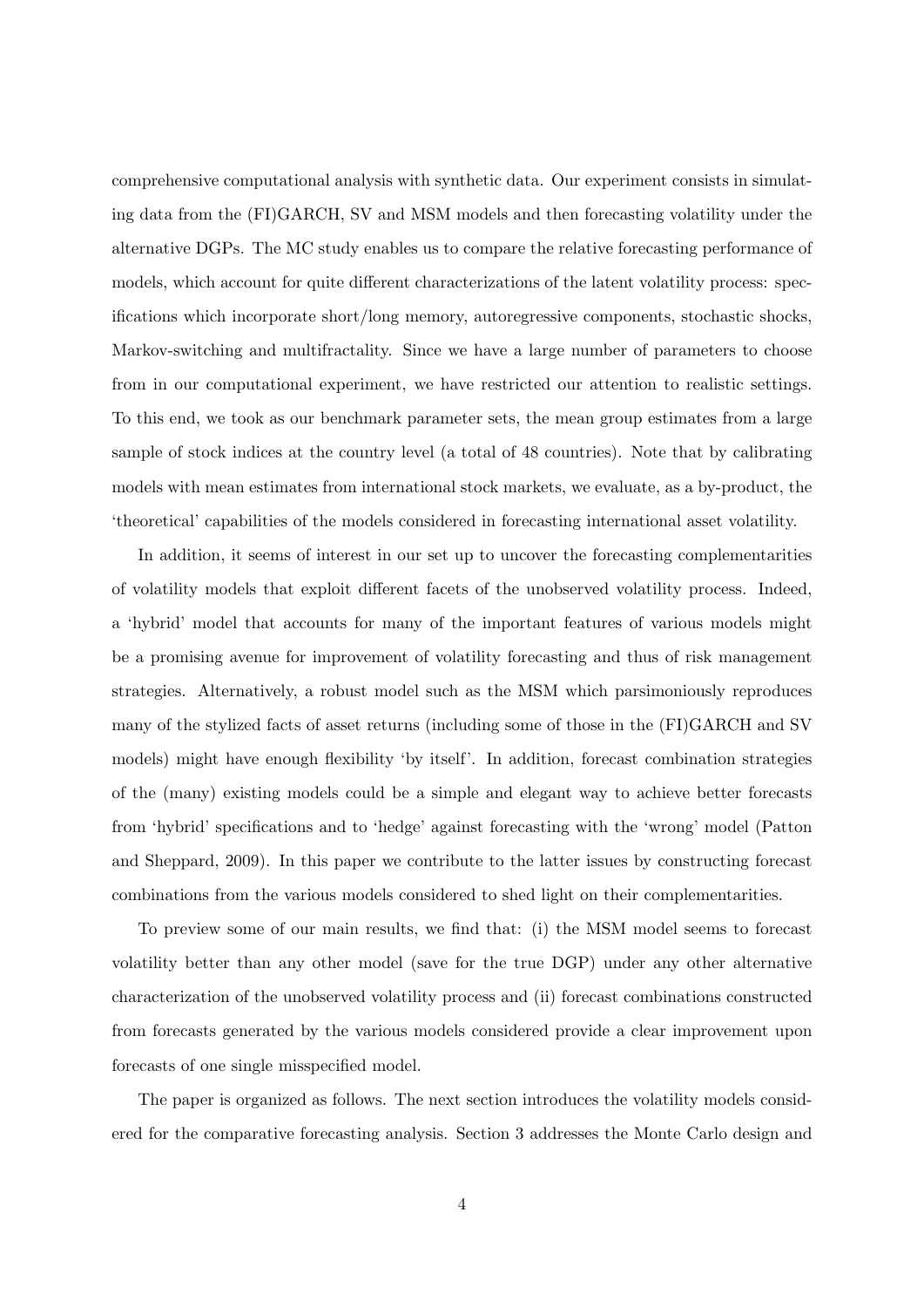the results of our study. The last section concludes with some final remarks.

# 2 The models

In this section we briefly discuss the volatility models of interest for our study. In general, models of volatility formalize the following specification of financial returns:

$$
\Delta p_t = v_t + \sigma_t u_t,\tag{1}
$$

where  $\Delta p_t = \ln P_t - \ln P_{t-1}$ ,  $\ln P_t$  is the log asset price,  $v_t = E_{t-1} \Delta p_t$  is the conditional mean of the return series,  $\sigma_t$  is the volatility process and  $u_t \sim N(0, 1)$ . The  $v_t$  component of asset returns can be specified depending on the data generating process assumed for the asset pricing model. Defining  $x_t = \Delta p_t - v_t$ , the 'centered' returns are modelled as

$$
x_t = \sigma_t u_t. \tag{2}
$$

From the above general framework of volatility different parametric and non-parametric representations can be assumed for the volatility process  $\sigma_t$ , e.g. specifications that model different stylized facts of asset return data (i.e. autoregressive volatility, regime-switching, multifractality, long memory and stochastic shocks). In this study we consider four distinct models describing  $\sigma_t$ : the more time-honored GARCH, the FIGARCH model, the SV model and the MSM model. For simplicity, in this study we assume  $v_t = 0$ . In what follows we shortly discuss the volatility models considered for our analyses.

## 2.1 Generalized Autoregressive Conditional Heteroskedasticity models

In a seminal study of conditional heteroskedasticity in economic variables, Engle (1982) introduced the Autoregressive Conditional Heteroskedasticity (ARCH) model. The (Generalized) ARCH model was subsequently proposed by Bollerslev (1986) as a generalization of the ARCH model. The former model generalizes the latter by accounting for autoregressive features of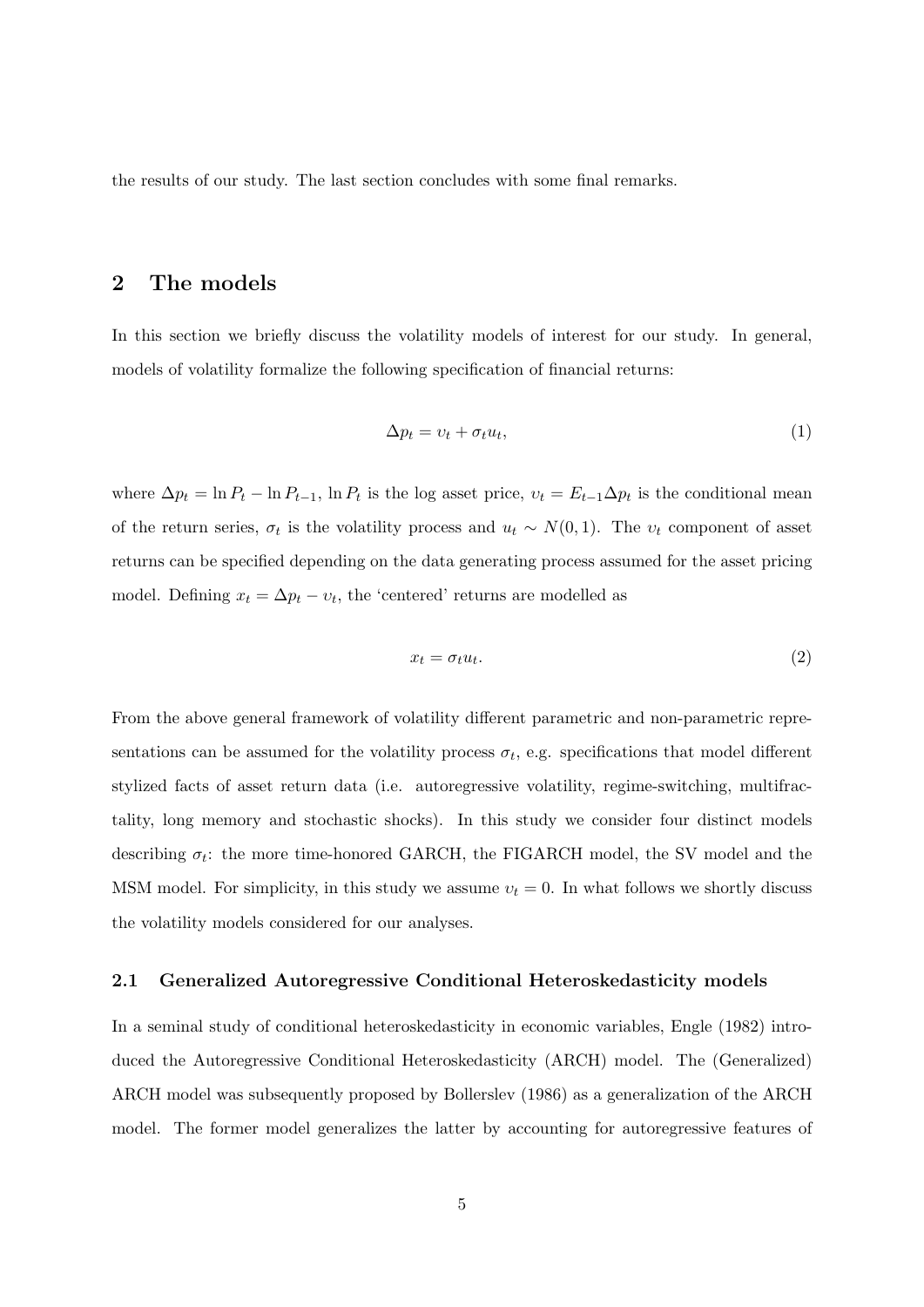volatility. The  $GARCH(1,1)$  model assumes that the volatility dynamics are governed by

$$
\sigma_t^2 = \omega + \alpha x_{t-1}^2 + \beta \sigma_{t-1}^2,\tag{3}
$$

where the restrictions on the parameters are  $\omega > 0, \alpha, \beta \ge 0$  and  $\alpha + \beta < 1$ . The s-step ahead forecast representation of the  $GARCH(1,1)$  is given by

$$
\hat{\sigma}_{t+s}^2 = \hat{\sigma}_g^2 + (\hat{\alpha} + \hat{\beta})^{s-1} \left[ \hat{\sigma}_{t+1}^2 - \hat{\sigma}_g^2 \right],\tag{4}
$$

where  $\hat{\sigma}_g^2 = \hat{\omega} (1 - \hat{\alpha} - \hat{\beta})^{-1}$ . Various extensions to the GARCH model have been proposed in the financial econometrics literature. One of the major additions to the GARCH-type models are the models that allow for long-memory in the specification of volatility dynamics. The FIGARCH model introduced by Baillie et al. (1996) accounts for 'genuine' long memory in the GARCH specification by means of fractional differences. As in the case of  $(3)$  we restrict our attention to one lag in both the autoregressive term and in the moving average term. The  $FIGARCH(1,d,1)$  is given by

$$
\sigma_t^2 = \omega + \left[1 - \beta L - (1 - \delta L)(1 - L)^d\right] x_t^2 + \beta \sigma_{t-1}^2,
$$
\n(5)

where  $L$  is the lag operator,  $d$  is the parameter of fractional differentiation and the restrictions on the parameters are  $\beta - d \leq \delta \leq (2 - d)/3$  and  $d(\delta - 2^{-1}(1 - d)) \leq \beta(d - \beta + \delta)$  (Baillie et al., 1996). The main difference of the FIGARCH model to the GARCH model is that the Binomial expansion of the fractional difference operator introduces an infinite number of lags with hyperbolically decaying coefficients for  $0 < d < 1$ . In the case of  $d = 0$ , the FIGARCH model reduces to the standard GARCH(1,1) model. Note that in practice, the infinite number of lags with hyperbolically decaying coefficients introduced by the Binomial expansion of the fractional difference operator must be truncated. We employ a lag truncation at 1000 steps as in Lux and Kaizoji (2007). The s-period ahead forecasts of the  $FIGARCH(1,d,1)$  model can be obtained most easily by recursive substitution, i.e.

$$
\hat{\sigma}_{t+s}^2 = \hat{\omega}(1-\hat{\beta})^{-1} + \eta(L)\hat{\sigma}_{t+s-1}^2,
$$
\n(6)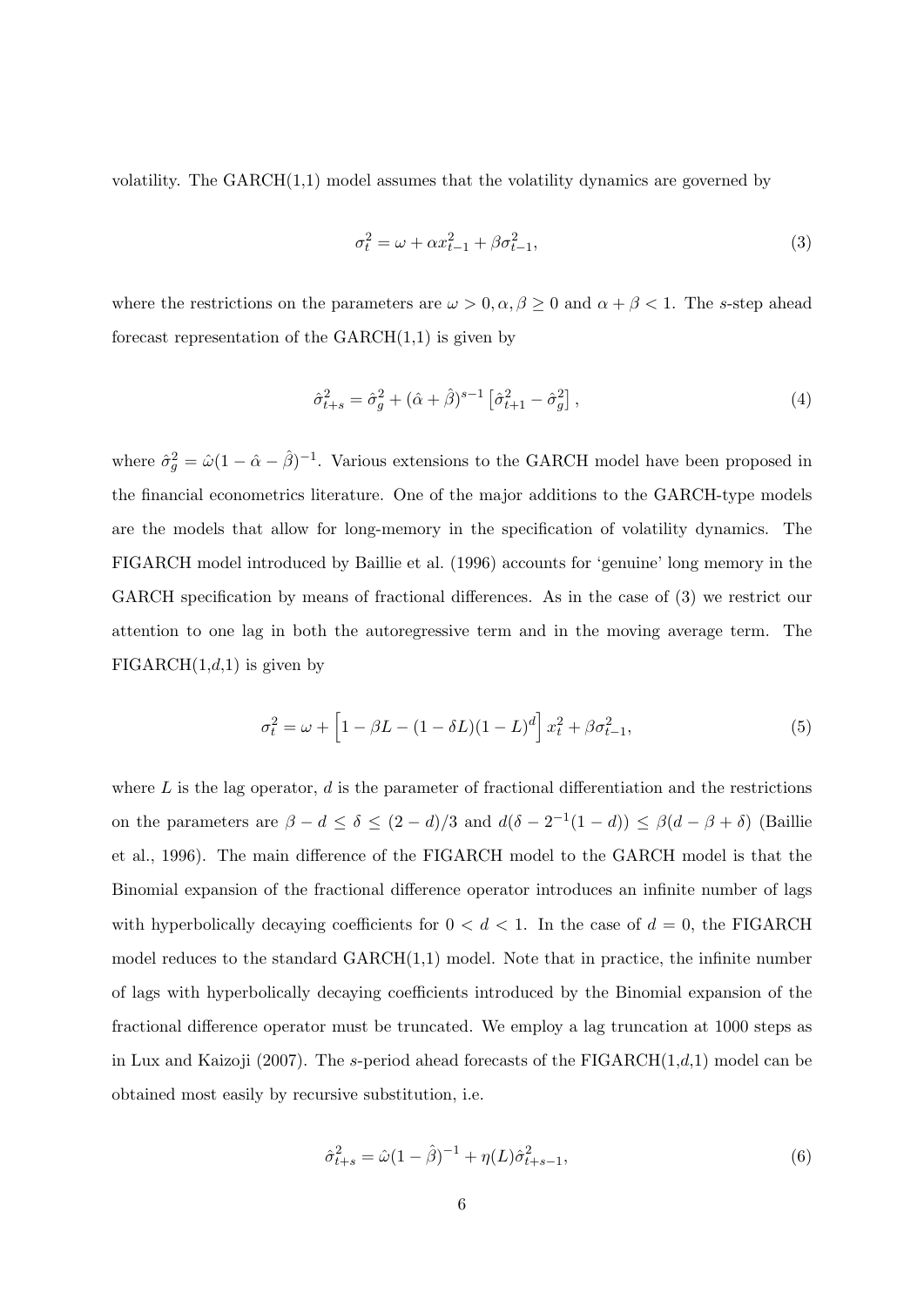where  $\eta(L) = 1 - (1 - \hat{\beta}L)^{-1}(1 - \hat{\delta}L)(1 - L)^{\hat{d}}$  can be calculated from the recursions  $\eta_1 = \hat{\delta} - \hat{\beta} + \hat{d}$ ,  $\eta_j = \hat{\beta}\eta_{j-1} + \left[(j-1-\hat{d})j^{-1} - \hat{\delta}\right]\pi_{j-1}$ , where  $\pi_j \equiv \pi_{j-1}(j-1-\hat{d})j^{-1}$  are the coefficients in the MacLaurin series expansion of the fractional differencing operator  $(1 - L)^d$ . Both GARCH and FIGARCH are unifractal models. While GARCH exhibits only short-term dependence (i.e. exponential decay of autocorrelations of moments) FIGARCH has a homogeneous hyperbolic decay of the autocorrelation of its moments characterized by the parameter of fractional differentiation d. GARCH and FIGARCH models are typically estimated via Quasi Maximum Likelihood (QML).

## 2.2 Stochastic Volatility model

In contrast to the deterministic volatility dynamics of the (FI)GARCH family, the SV model first introduced by Taylor (1999a,b), explicitly allows for an unobservable stochastic shock in the conditional variance. However, this feature also makes the SV model difficult to implement since its latent volatility process is stochastic and enters the model for volatility nonlinearly. The SV model can account for autoregressive volatility as in the (FI)GARCH models and unobservable stochastic shocks to volatility which may induce 'apparent' regime-switching (Lu and Perron, 2008).

In this study we consider the simple stationary SV model which is given by

$$
\sigma_t^2 = \exp[h_t],\tag{7}
$$

where

$$
h_t = \kappa + \varphi h_{t-1} + \tau \varepsilon_t, \ \varepsilon_t \sim N(0, 1). \tag{8}
$$

Moreover,  $\varepsilon_t$  is assumed to be generated independently of  $u_t$ ,  $|\varphi|$  < 1 and  $\tau > 0$  is a scaling factor. Several estimation approaches have been proposed for the simple SV model (and its variants) including Generalized Method of Moments (GMM), Efficient Method of Moments (EMM), QML, or Markov Chain Monte Carlo (MCMC) methods (Melino and Turnbull, 1990; Harvey et al., 1994; Kim et al., 1997; Gallant et al., 1997; Liesenfeld and Richard, 2003).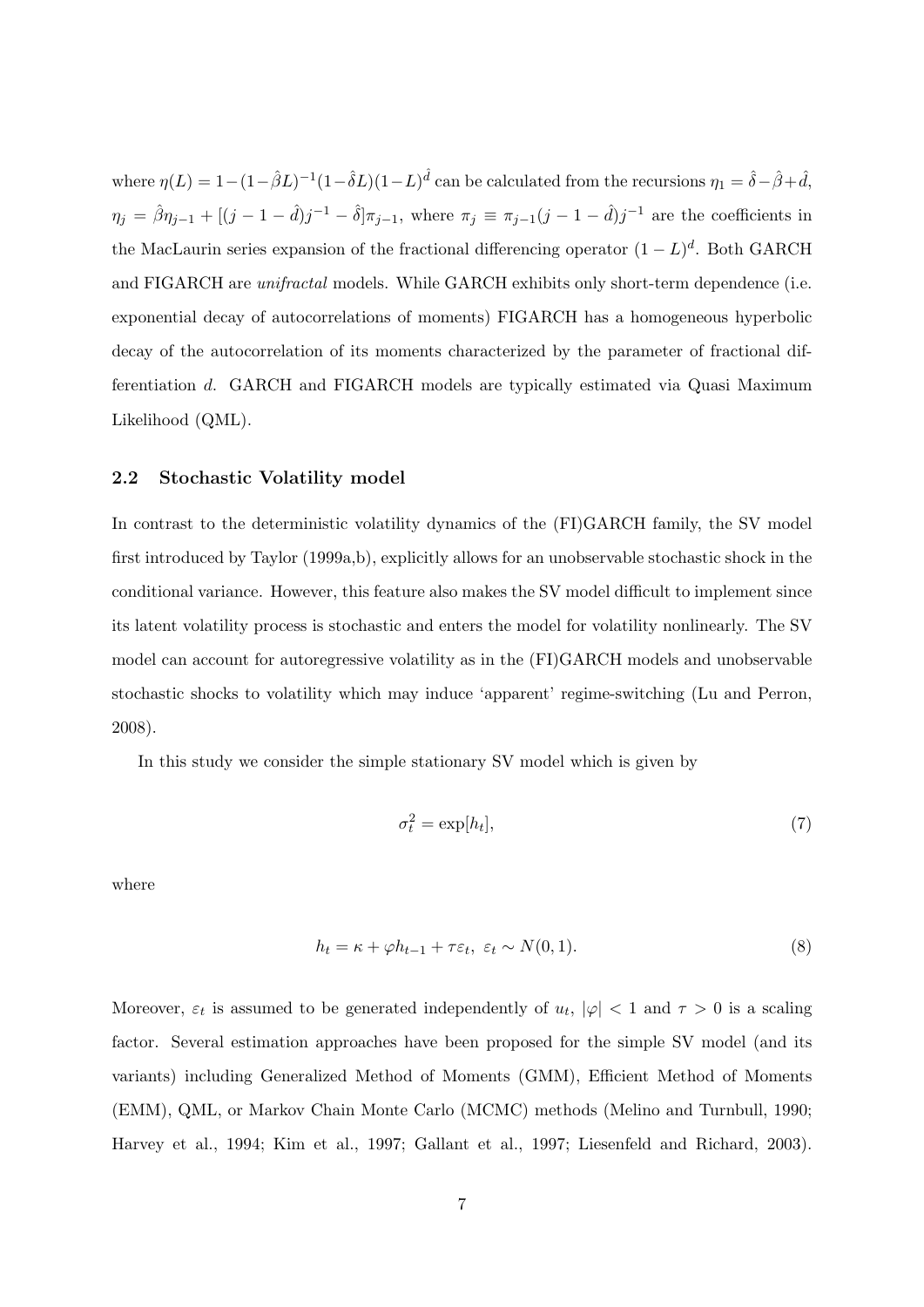We consider the relatively simple and robust QML approach proposed by Ruiz (1994) which outperforms the GMM approach and which saves on computational time in comparison to MCMC or other Bayesian methods. This requires transforming  $x_t$  in (2) by taking logarithms of the squares to obtain the linear model:

$$
\ln x_t^2 = E[\ln u_t^2] + h_t + \xi_t,
$$
\n(9)

where  $\xi_t = \ln u_t^2 - \text{E}[\ln u_t^2]$  is a non-Gaussian, zero mean, white noise disturbance term and its statistical properties depend on the distribution of  $u_t^2$ . Model (9) coupled with (8) form a linear state space model. If  $u_t$  is Normally distributed with mean zero and unit variance then the mean and variance of  $\ln u_t^2$  are  $\psi(0.5) - \ln(0.5) \approx -1.27$  and  $\pi^2/2$ , respectively where  $\psi(\bullet)$  is the Digamma function. Model (9) can be estimated by QML together with the Kalman filter by treating  $\xi_t$  as though it were  $N(0, \pi^2/2)$ . Estimates  $\hat{h}_t$  can be obtained via Kalman smoothing. The s-step ahead forecast representation of the SV model is given by

$$
\hat{h}_{t+s} = \hat{h} + \varphi^{s-1} (\hat{h}_{t+1} - \hat{h}),\tag{10}
$$

where  $\hat{h} = \hat{\kappa} (1 - \hat{\varphi})^{-1}$  and thus we may obtain  $\hat{\sigma}_{t+s}^2 = \exp(\hat{h}_{t+s} + 0.5\hat{\sigma}_h^2)$  via (7).

# 2.3 Markov-switching Multifractal model

The MSM model is a causal analog of the earlier combinatorial Multifractal Model of Asset Returns (MMAR) due originally to Calvet et al. (1997). In contrast to (FI)GARCH and SV models, the MSM model can accommodate, by its very construction, the feature of *multifrac*tality via its hierarchical, multiplicative structure with heterogeneous components. In addition to multifractality, MSM models are able to reproduce characteristics of asset return data such as 'apparent' long memory. That is, depending on the number of volatility components, a preasymptotic hyperbolic decay of the autocorrelation in the MSM model might be so pronounced as to be practically indistinguishable from 'true' long memory (Liu et al., 2007).

Instantaneous volatility in the MSM model is determined by the product of k independent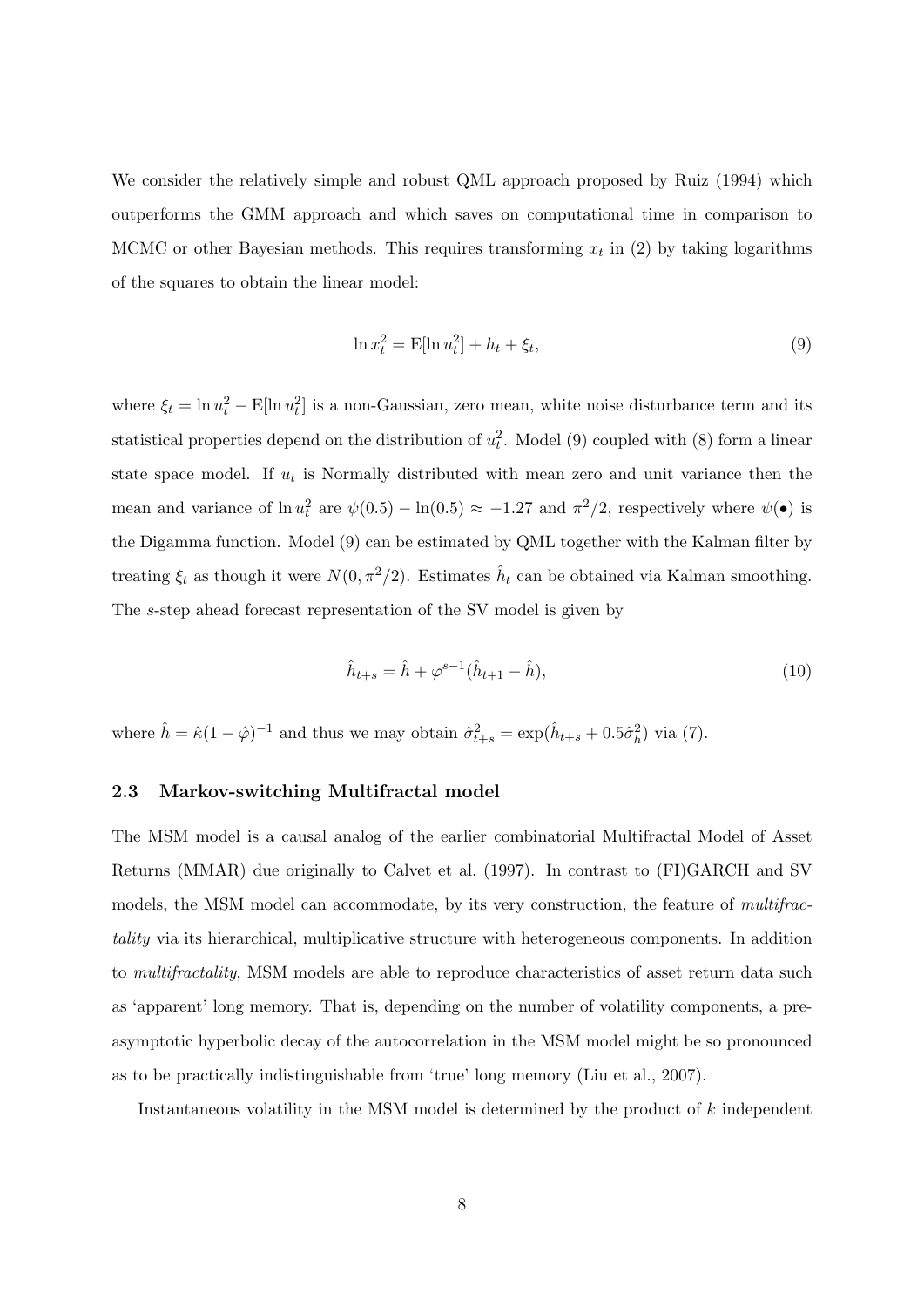volatility components or multipliers  $M_t^{(1)}$  $t_t^{(1)}, M_t^{(2)}, \ldots, M_t^{(k)}$  and a scale factor  $\sigma$ :

$$
\sigma_t^2 = \sigma^2 \prod_{i=1}^k M_t^{(i)}.
$$
\n(11)

Following the basic hierarchical principle of the multifractal approach, each volatility component will be renewed at time t with a probability  $\gamma_i$  depending on its rank within the hierarchy of multipliers and remains unchanged with probability  $1 - \gamma_i$ . Calvet and Fisher (2001) demonstrate convergence of the discrete MSM model to a continuous-time Poissonian limit under the following specification of transition probabilities:

$$
\gamma_i = 1 - (1 - \gamma_k)^{(b^{i-k})},\tag{12}
$$

with  $\gamma_k$  and b parameters to be estimated. However, previous applications have often used pre-specified parameters  $\gamma_k = 0.5$  and  $b = 2$  in equation (12) which reduces the number of estimated parameters to two (Lux, 2008). The MSM model is fully specified once we have determined the number  $k$  of volatility components and their distribution. In the small body of available literature, the multipliers  $M_t^{(i)}$  have been assumed to follow either a Binomial or a Lognormal distribution. Since one would normalize the distribution so that  $E[M_t^{(i)}]$  $[t^{(i)}] = 1,$ only one parameter has to be estimated for the distribution of volatility components. Taking into account the scale parameter,  $\sigma$ , we end up with a very parsimonious family of stochastic processes that is parameterized by only two parameters although the number of states k could be arbitrary large . An in-depth analysis of the MSM model can be found in Calvet and Fisher (2004).

We focus on the Binomial MSM which can be estimated via ML or GMM (Calvet and Fisher, 2004; Lux, 2008). In the ML procedure we can obtain optimal forecasts via Bayesian updating of the conditional probabilities  $\Omega_t = \mathcal{P}(M_t = m^i | x_1, ..., x_t)$  for the unobserved volatility states  $m^i, i = 1, ..., 2^k$ . However, because of the computational demands of repeated updating of state probabilities via a  $2^k \times 2^k$  matrix, ML estimation for MSM models is very time consuming for values of k beyond 8. As a fast and reasonably accurate alternative, a GMM approach has been proposed by Lux (2008). This alternative estimation procedure uses various powers of log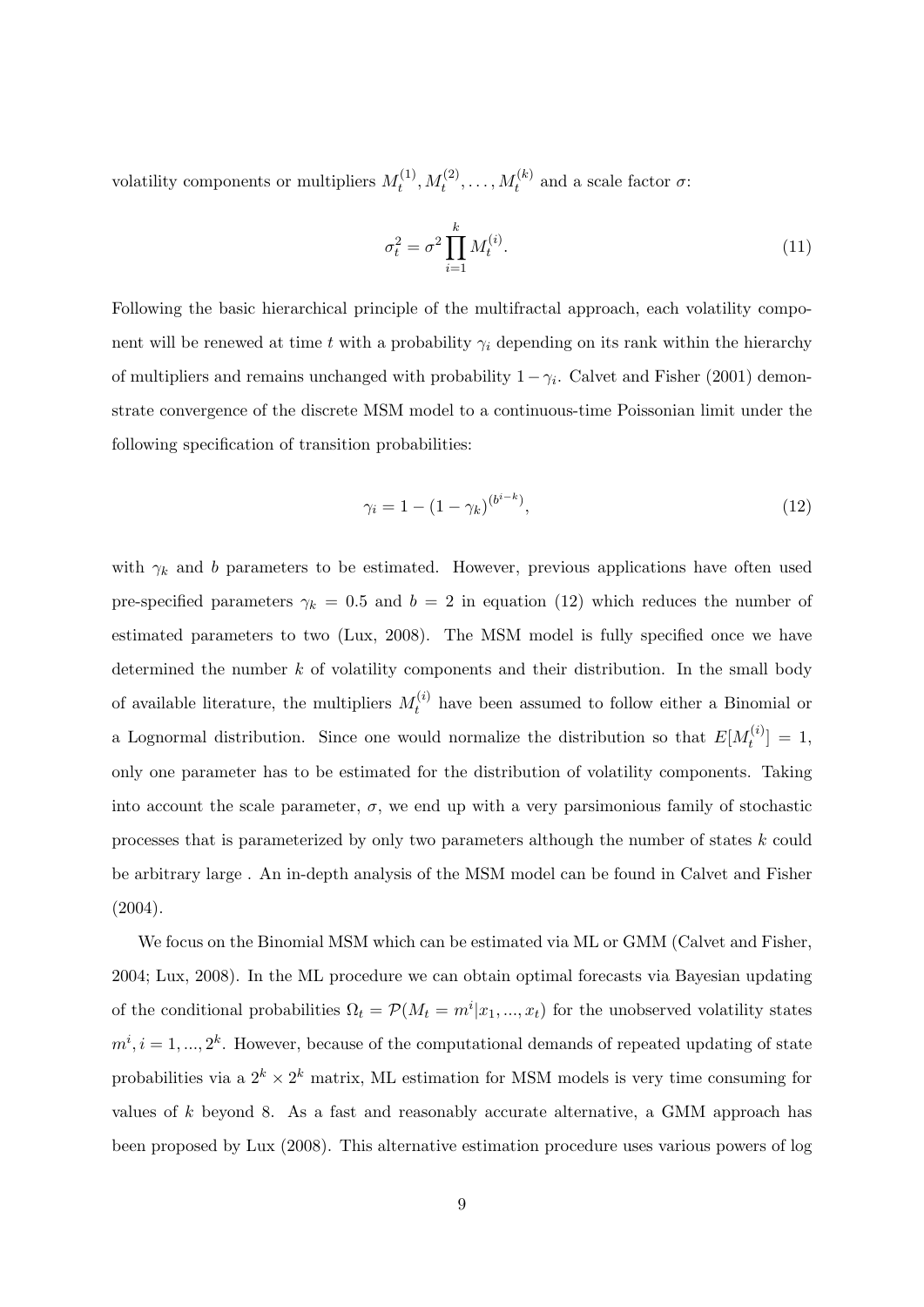differences of the original data in order to avoid biases due to the close-to-long-memory nature of the process. Out-of-sample forecasting of the MSM model estimated via GMM is performed via best linear forecasts (Brockwell and Davis, 1991, c.5) together with the generalized Levinson-Durbin algorithm developed by Brockwell and Dahlhaus (2004). We first have to consider the zero-mean time series:

$$
X_t = x_t^2 - E[x_t^2] = x_t^2 - \hat{\sigma}^2,
$$
\n(13)

where  $\hat{\sigma}$  is the estimate of the scale factor  $\sigma$ . Assuming that the data of interest follow a stationary process  $\{X_t\}$  with mean zero, the best linear s-step forecasts are obtained as

$$
\widehat{X}_{n+s} = \sum_{i=1}^{n} \phi_{ni}^{(s)} X_{n+1-i} = \phi_n^{(s)} \mathbf{X}_n,
$$
\n(14)

where the vectors of weights  $\phi_n^{(s)} = (\phi_{n1}^{(s)})$  ${}_{n1}^{(s)}, \phi_{n2}^{(s)}, ..., \phi_{nn}^{(s)}$ ' can be obtained from the analytical autocovariances of  $X_t$  at lags s and beyond. More precisely,  $\phi_n^{(s)}$  are any solution of  $\Psi_n \phi_n^{(s)} = \kappa_n^{(s)}$ where  $\kappa_n^{(s)} = (\kappa_{n1}^{(s)})$  $_{n1}^{(s)}, \kappa_{n2}^{(s)}$  $\mathbf{z}_{n_2}^{(s)},...,\mathbf{z}_{nn}^{(s)}$ ' denote the autocovariance of  $X_t$  and  $\Psi_n = [\kappa(i-j)]_{i,j=1,...,n}$ is the variance-covariance matrix. In what follows we describe in detail the Monte Carlo set up for the analysis of the relative forecasting performance of the GARCH, FIGARCH, SV and MSM volatility models.

#### insert Table 1 around here

# 3 Monte Carlo analysis

In the next subsection we describe the MC set up designed for our analyses. In the subsequent two subsections, the in-sample and out-of-sample results of the MC experiments are discussed, respectively.

# 3.1 The Monte Carlo design

The Monte Carlo experiment performed in this paper basically poses the questions 'what would be the in-sample estimates obtained for (say) GARCH given that the true model describing the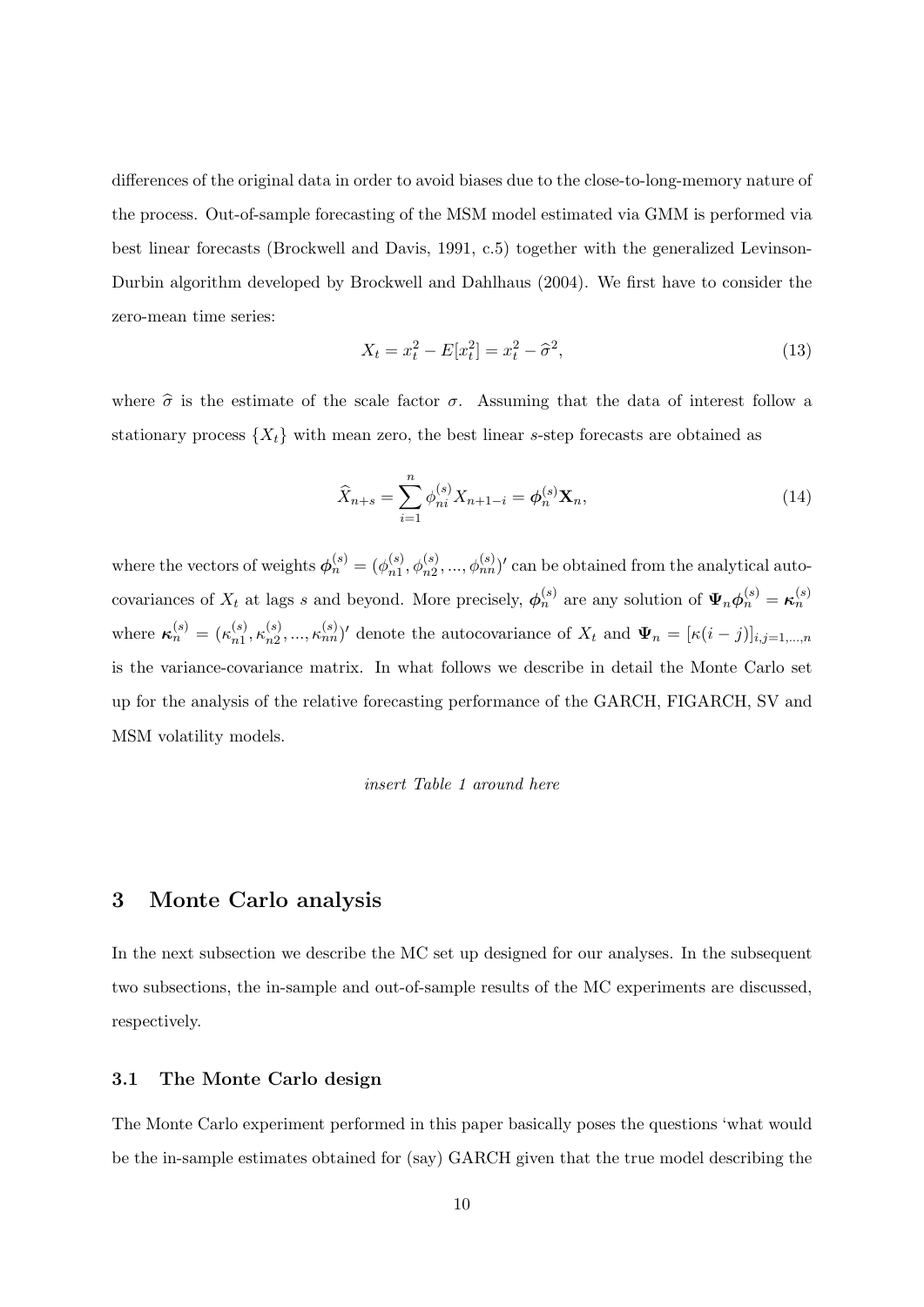data generating process is MSM?' and analogously, 'how much better or worse would one forecast volatility if one forecasts with (say) GARCH given that the true data generating process is MSM?'. More precisely, the exercise consists in simulating synthetic data  $\tilde{x}_t$  with the volatility specifications  $\sigma_t = \{GARCH, FIGARCH, SV, MSM\}$  in (3), (5), (7) and (11), respectively, and performing in-sample and out-of-sample analyses by using the estimation and forecasting algorithm of a particular model for  $\sigma_t$  with the alternative DGPs. Thus, the exercise allows us to contrast the relative in-sample and out-of-sample performance of volatility models vis-à-vis each other.

In order to have a realistic calibration, the set of parameters corresponding to the (FI)GARCH, SV and MSM models introduced in the previous section are taken from the Mean Group (MG) values for  $N = 48$  all-share stock market indices at the country level (Table 1). MG estimates are simply obtained by averaging single market estimates. The data has been standardized prior to estimation and the MG estimates have been rounded off for simplicity. The sample runs from  $06/01/1998$  to  $12/31/2007$  at the daily frequency which leads to 2,500 (return) observations. The data is obtained from Datastream and the countries were chosen upon data availability for the sample period covered.

When calibrating the models for the subsequent MC simulations, we also make sure to set the scaling parameters such that the unconditional variance of the simulated model is equal to one. More precisely, the parameter space for the GARCH model is set to  $\theta = \{\omega, \hat{\beta}, \hat{\alpha}\} =$  ${1 - 0.86 - 0.11, 0.86, 0.11}$ . In the case of the FIGARCH model the unconditional variance is not defined. However, in practice we have to approximate the fractional difference operator by a truncation lag which we have set to 1000. This, in fact, guarantees existence of a limit conditional variance (see Chang (2002) for this feature of the FIGARCH model). Thus, the parameter space of the FIGARCH model is set to  $\theta = \left\{\omega, \hat{\beta}, \hat{\delta}, \hat{d}\right\} = \left\{1 - \lambda_{\hat{d}}(1), 0.45, 0.13, 0.42\right\}$ where  $\lambda_d(L) = (1-L)^d \approx \sum_{p=0}^{P} \lambda_{d,p} \cdot L^p$  so that the summation to the cut-off  $P = 1000$  instead of the infinite theoretical sum leads to a non-vanishing  $\lambda_d(1) \neq 0$ .

In the case of the SV model the unconditional variance is given by  $\exp(h + 0.5\sigma_h^2)$ where  $h = \kappa (1 - \varphi)^{-1}$  and  $\sigma_h^2 = \tau^2 (1 - \varphi^2)^{-1}$  so we set  $\theta = {\kappa, \hat{\varphi}, \hat{\tau}}$  =  $\{-0.5 \times 0.46^2 \times (1 - 0.89^2)^{-1} \times (1 - 0.89), 0.89, 0.46\}.$  For the MSM model we set  $\theta$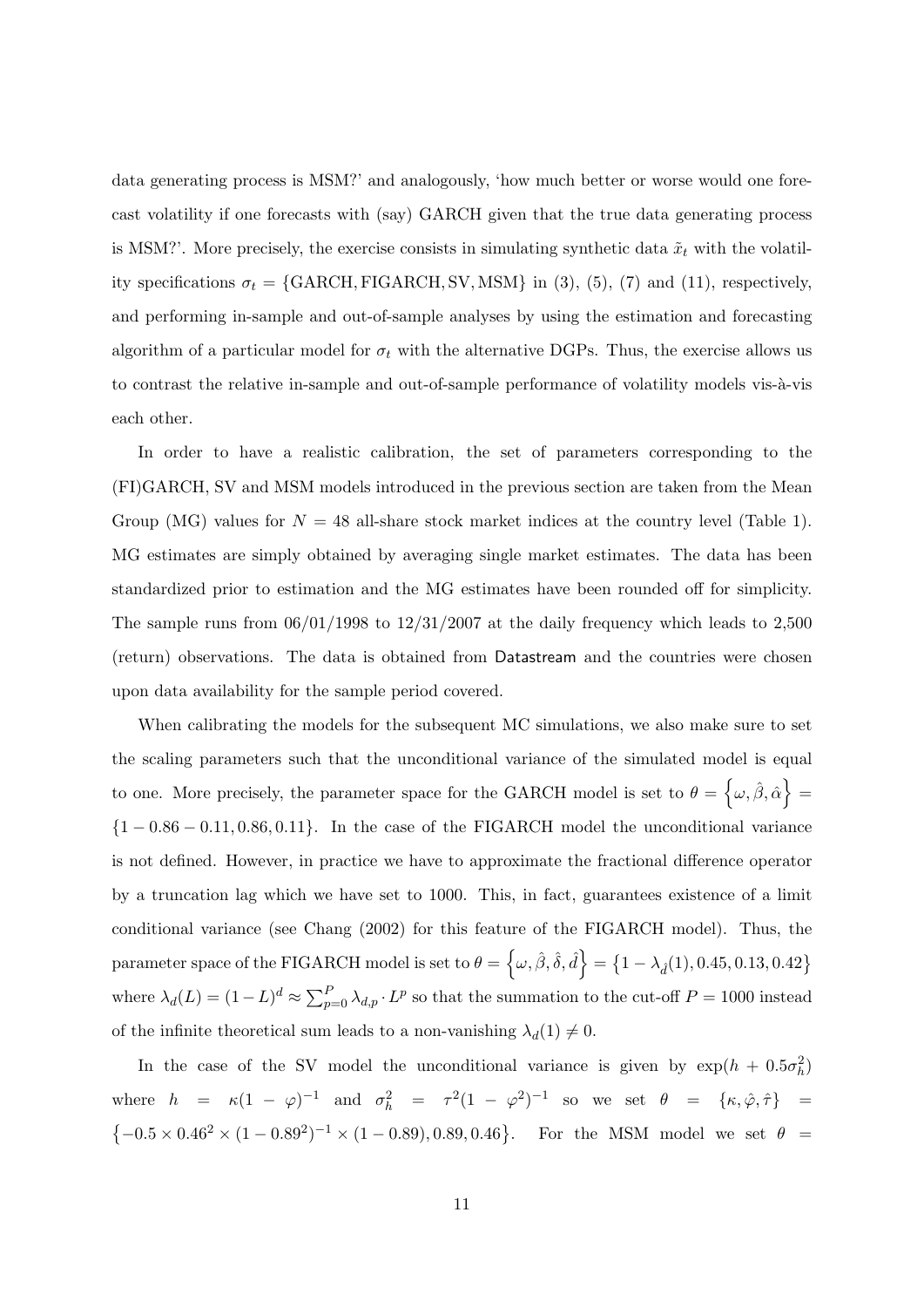${\lbrace \sigma, \hat{m}_0, k \rbrace} = {\lbrace 1, 1.46, 8 \rbrace}$ . Note that for the MSM model we account for only a very moderate number of multipliers  $k = 8$ . We do so because ML estimation for MSM models becomes cumbersome for  $k > 8$ . Note, however, that forecasting performance might nevertheless still improve for  $k > 8$  and proximity to temporal scaling of empirical data might be closer (Liu et al., 2007; Lux, 2008). Our choice of the specification  $k = 8$  is, therefore, a relatively conservative one.

We use time lengths of  $T = 5,000$  and  $T = 10,000$  to simulate the series from which half is employed for in-sample estimation and the other half for out-of-sample evaluation. We consider forecast horizons  $s = 1, 20, 50$  and 100 periods ahead and a total of 400 MC repetitions are performed for in-sample estimation and forecasting. To evaluate forecasts we employ mean squared forecast errors (MSE) and mean absolute forecast errors (MAE). MSE and MAE measures for each of the models are given in percentage of the MSE and MAE measures of a naive forecast from the in-sample variance of the simulated series which has been set to one by construction. Thus, MSE and MAE values below one indicate a superior performance of a particular model against 'historical' volatility.

To define absolute and relative measures formally, let '0' and ' $\bullet$ ' indicate a benchmark (historical volatility) and a particular competing volatility model ((FI)GARCH, SV, MSM), respectively. Forecast errors for  $\tau = T/2 + 1, ..., T - s$  are given by:

$$
\hat{e}_{\tau}(0) = \sigma_{\tau}^2 - \hat{\sigma}^2, \ \hat{e}_{\tau}(\bullet) = \sigma_{\tau}^2 - \hat{\sigma}_{\tau}^2,\tag{15}
$$

where  $\sigma_{\tau}^2$  are the (simulated) squared returns  $(\tilde{x}_t^2)$ ,  $\hat{\sigma}^2$  is the historical volatility estimate (insample variance of squared returns which is set to one) and  $\hat{\sigma}_{\tau}^2$  is the volatility forecast of the competing model ((FI)GARCH, SV, MSM). The MSE and MAE of the benchmark (historical volatility) specification are:

$$
\bar{d}(0) = \mathcal{T}^{-1} \sum_{\tau} d_{\tau}(0), \ d_{\tau}(0) = \hat{e}_{\tau}(0)^2 \text{ or } d_{\tau}(0) = |\hat{e}_{\tau}(0)|,
$$
\n(16)

with  $T$  the number of out-of-sample observations. The average performance of a competing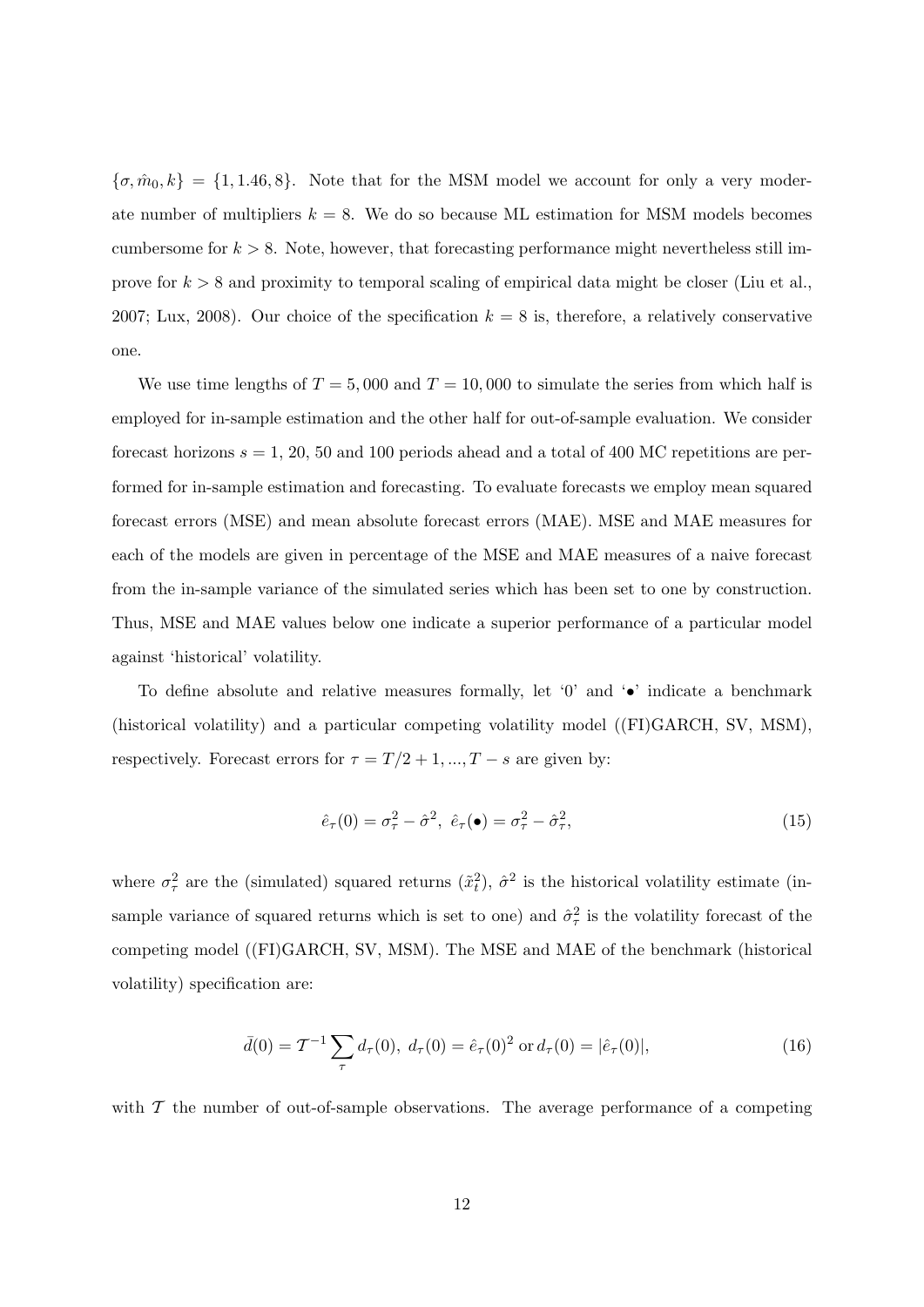model specification is given in relation to  $\bar{d}(0)$ , obtaining relative MSEs or MAEs as:

$$
\overline{dr}(\bullet) = \frac{\overline{d}(\bullet)}{\overline{d}(0)}, \ \overline{d}(\bullet) = \mathcal{T}^{-1} \sum_{\tau} d_{\tau}(\bullet). \tag{17}
$$

In addition to MSE and MAE measures, we also report quantile Value-at-Risk (VaR) hits as a non-parametric and 'scale free' measure of the reliability of extreme forecast realizations. From an economic perspective this allows us to assess the appropriateness of the various models at hand for risk management purposes. In what follows, the value-at-risk of  $\{\tilde{x}_{\tau}\}_{\tau=1}^{T}$  conditional on information set  $\Omega_{\tau-1}$  with coverage  $\alpha$  is denoted Va $R_{\tau}(\alpha)$ . Formally Va $R_{\tau}(\alpha)$  is the quantile such that,

$$
\text{Prob}[\tilde{x}_{\tau} < -\text{VaR}_{\tau}(\alpha)|\Omega_{\tau-1}] = \alpha. \tag{18}
$$

Starting from the above definition for  $VaR_{\tau}(\alpha)$ , we may define the so-called hit process,

$$
\text{Hit}_{\tau}(\alpha) \equiv \mathcal{I}(\tilde{x}_{\tau} < -\text{VaR}_{\tau}(\alpha)|\Omega_{\tau-1}),\tag{19}
$$

where  $\mathcal{I}(\cdot)$  is an indicator function. Diagnosing  $VaR_{\tau}(\alpha)$  estimates consists in testing the unconditional coverage hypothesis. Along the latter lines, an appropriate model for  $VaR<sub>\tau</sub>(\alpha)$ evaluation should have an unconditional coverage of  $\alpha$ . In what follows, we discuss the results of the Monte Carlo experiments.

# insert Table 2 around here

## 3.2 In-sample results

In-sample results of the MC experiment are displayed in Table 2. For the MSM models we present ML (MSM1) and GMM (MSM2) estimates which allows us to compare the relative performance of both estimators when the true DGP is not MSM. It should also hint at whether the moment conditions based on autocorrelations of absolute log returns used in the MSM models estimated via GMM would be useful to estimate other volatility models that share similar characteristics (e.g. FIGARCH and SV). A more detailed comparison between ML and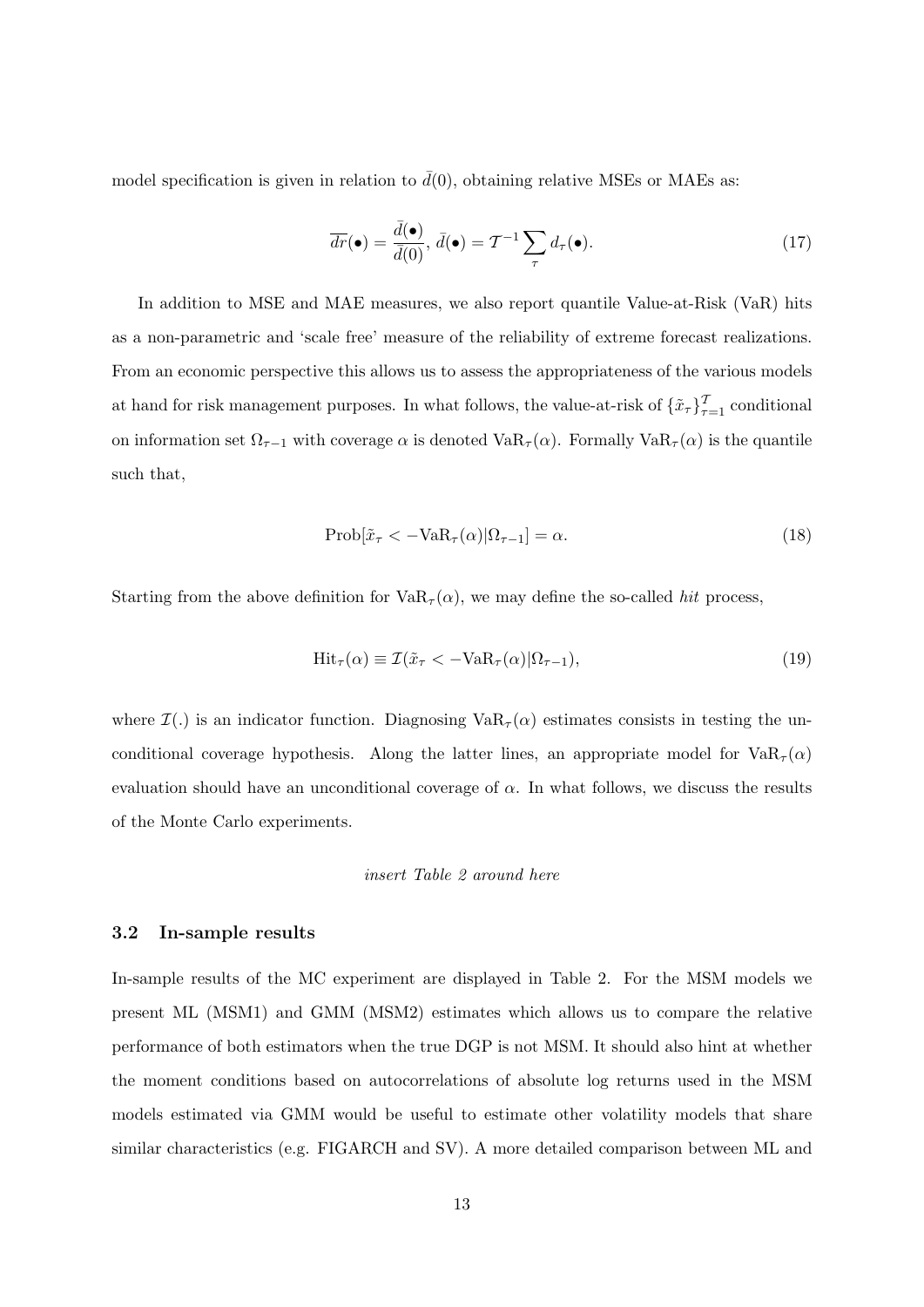GMM estimation for the MSM models can be found in Lux (2008). As it turns out, in-sample results for  $T = 2,500$  and  $T = 5,000$  do not differ substantially. Thus, to save on space, the following discussion is confined to the case  $T = 2,500$  in order to be consistent with the sample size available for the empirical estimation.

For the Binomial MSM model the value of the crucial 'fractality' parameter  $m_0$  is 1.46, which indicates a relatively high degree of heterogeneity of volatility components (Lux, 2008). As expected, the MSM fractality parameter  $m_0$  is highest under the MSM DGP but lower under the alternative DGPs of (FI)GARCH and SV. In fact, no other volatility specification can mimic the degree of heterogeneity of the MSM. Interestingly, GMM estimation in the MSM framework results in estimates of the multifractal parameter  $m_0$  which are noticeably different from ML estimation when the true DGP is not MSM. Overall, the model which yields the highest ML/GMM estimates of  $m_0$  is SV, suggesting that the SV DGP resembles regimeswitching processes more than the (FI)GARCH DGP (Lu and Perron, 2008).

GARCH parameter estimates are practically the same under the GARCH and FIGARCH DGPs. The MSM DGP yields a relatively high persistence of past volatility according to the GARCH estimate  $\bar{\beta} = 0.76$  suggesting that the MSM model generates a high degree of volatility clustering in asset return volatility. Interestingly, the GARCH model obtains a lower autoregressive parameter under the SV model ( $\bar{\beta} = 0.69$ ) than under the MSM model ( $\bar{\beta} = 0.76$ ).

Considering the GARCH model as the true DPG, the FIGARCH model yields a degree of fractional integration  $\bar{d} = 0.48$  which is not too far apart from the 'true' FIGARCH value  $\hat{d} =$ 0.42. The latter outcome is similar to previous findings that the GARCH DGP can induce some degree of 'apparent' long memory (Baillie et al., 1996). As expected, the MSM mimics a high degree of 'true' long memory as given by the estimated parameter of fractional differentiation of the FIGARCH model,  $\bar{d} = 0.69$ . Indeed, the latter estimate is high in comparison to previous empirical applications where the latter parameter has usually been less than 0.5 (Baillie et al., 1996; Lux and Kaizoji, 2007). This outcome confirms previous findings that 'apparent' long memory processes induced from multifractal and/or regime-switching DGPs could be easily confused with 'genuine' ones (Granger and Terasvirta, 1999; Liu et al., 2007). As it seems, the SV DGP generates the lowest degree of 'apparent' long memory as the FIGARCH model yields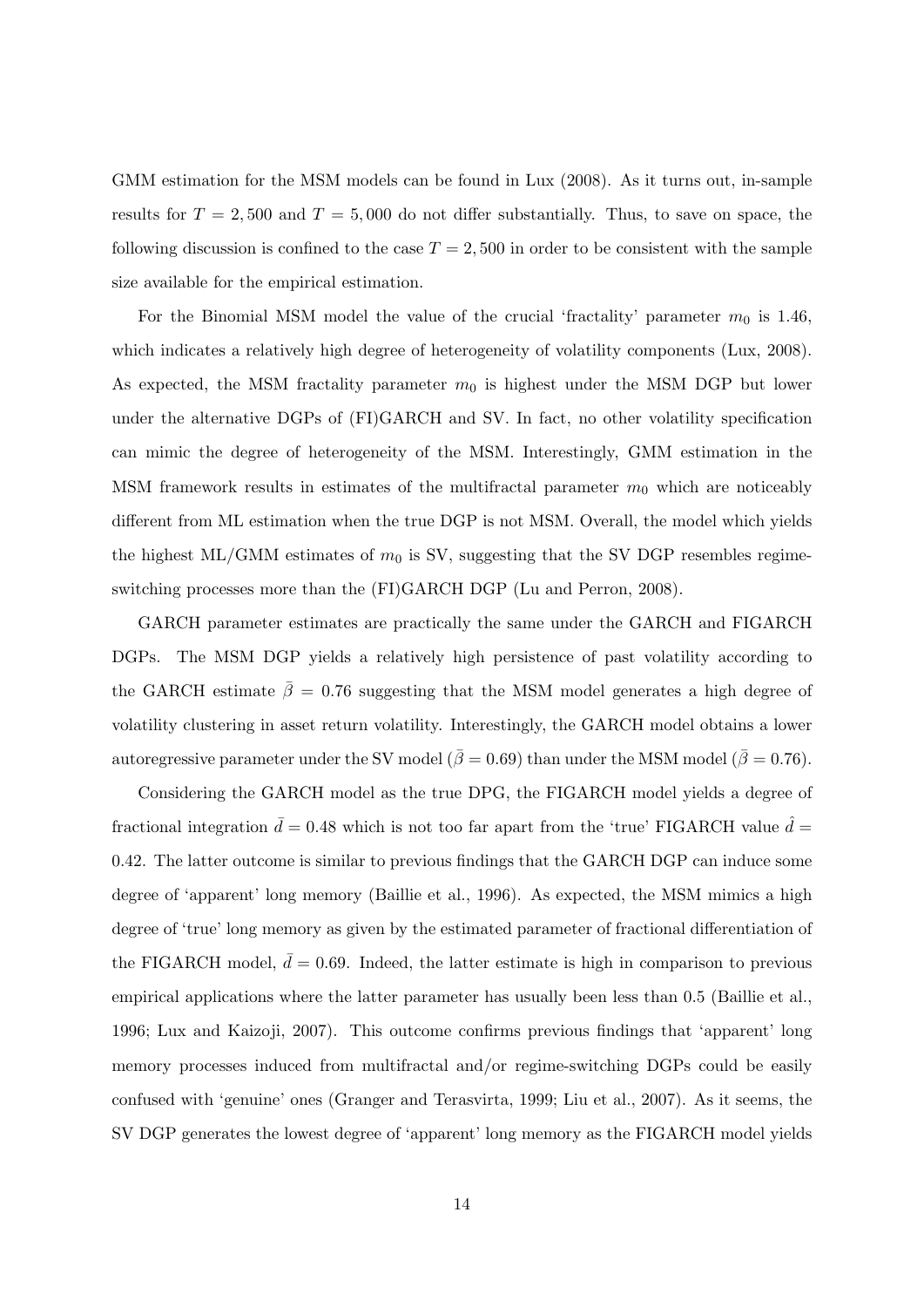the lowest value for the parameter of differentiation under the former model  $(\bar{d} = 0.35)$ .

Lastly, we find that the SV model estimates a high level of autoregressive volatility (about  $\bar{\varphi}$  = 0.96) when the DGP is GARCH and this estimate is almost identical when the DPG is FIGARCH ( $\bar{\varphi} = 0.97$ ) and not too far apart from the one obtained under the MSM DGP  $(\bar{\varphi} = 0.93)$ . Interestingly, the estimated standard deviation of the volatility shock estimated by the SV model under the MSM DGP ( $\bar{\tau} = 0.46$ ) is identical to the 'true' value ( $\hat{\tau} = 0.46$ ) and to the estimated value when SV is the true DGP ( $\hat{\tau} = 0.47$ ). The latter result hints at a certain proximity of stochastic renewals of volatility and regime-switching which is explicitly modelled in the MSM framework.

Overall we find that the MSM model can mimic many of the features of other models such as autoregressive volatility, genuine long memory and stochastic shocks while other models cannot mimic the degree of heterogeneity of the MSM. In the following sections we analyze what the latter outcome implies for out-of-sample forecasting.

insert Tables 3, 4 and 5 around here

## 3.3 Out-of-sample results

## 3.3.1 Single models

We now turn to the discussion of our out-of-sample analyses which are presented in Tables 3, 4 and 5. Table 3 displays forecasting results with the true parameter values (see Table 1) used for calibration while Tables 4 and 5 display results with estimated parameters (see Table 2). As expected, using estimated parameters as opposed to true ones usually deteriorates forecasts in terms of MSE, MAE or VaR quantile hits. However, most models produce qualitatively similar forecasts with true parameters or estimated ones. Nevertheless, Table 3 provides a good benchmark for the 'theoretical' forecasting capabilities of the volatility models considered.

Considering the MSM model as true DGP, the GARCH model produces the least accurate forecasts in terms of MSEs and MAEs when compared against the FIGARCH and SV models. The latter result is intuitive as the MSM model accounts for characteristics such as (apparent) long memory and stochastic volatility (via the stochastic renewal of multipliers  $M_t^{(i)}$  $t^{(i)}$ ) which are also accounted for by the FIGARCH (i.e. long memory) and SV (i.e. stochastic shocks) models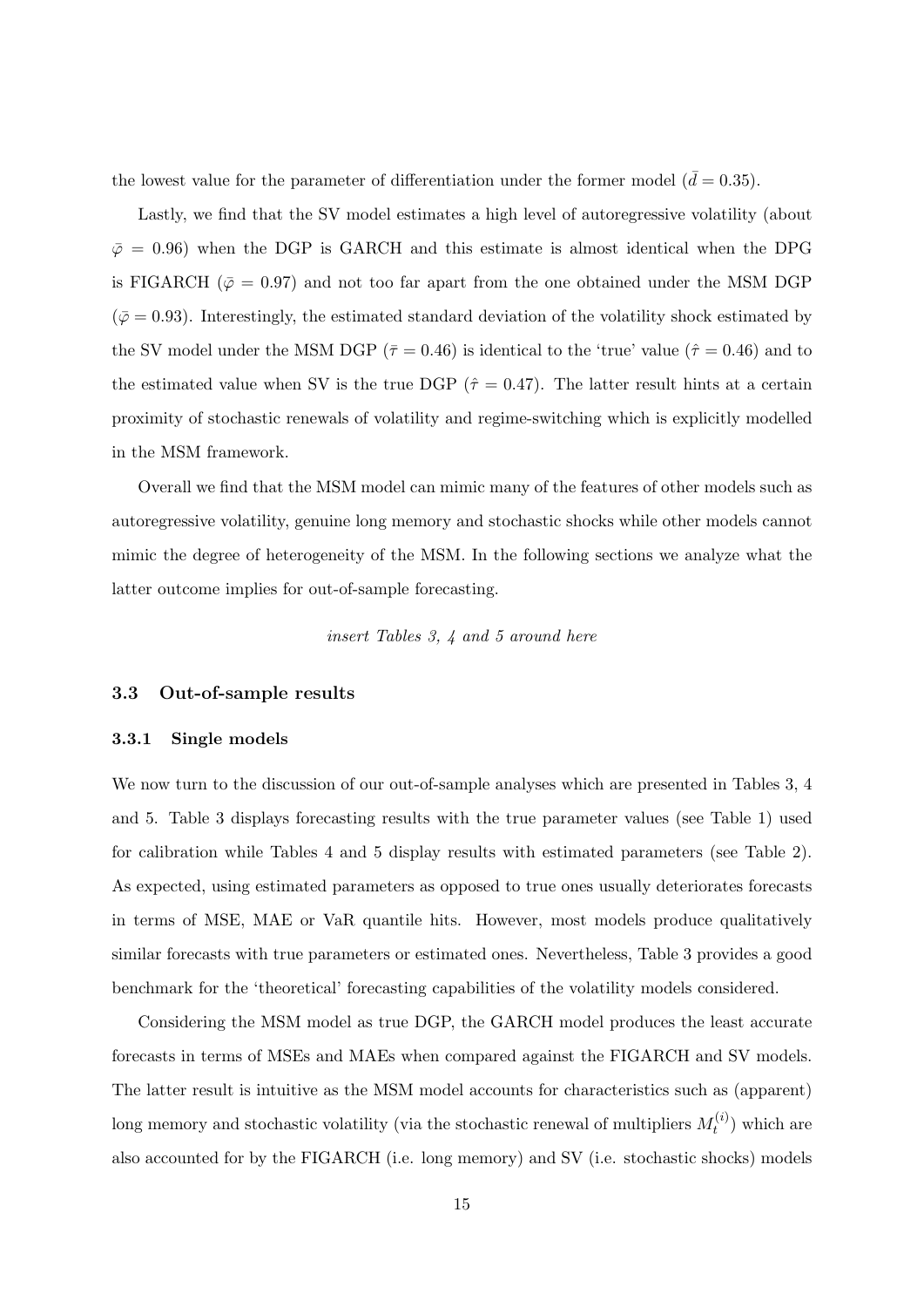but ignored by the GARCH model. Comparing forecasts of FIGARCH and SV models, the SV model can forecast multifractal volatility better.

Taking the GARCH as the true DGP, the MSM1 model seems to offer better forecast accuracy in terms of MSE and MAE when compared against the FIGARCH and SV models. When the true DGP is FIGARCH and thus 'genuine' long memory is taken into consideration, the SV (MSM1) model produces the least (most) accurate forecasts in terms of MSEs and MAEs out of the other three non-FIGARCH models. Interestingly, the MSM model which accounts for 'apparent' long memory works relatively well when the true DGP entails genuine long memory via the FIGARCH specification, while the FIGARCH forecasting performance is dismal when the true DGP is MSM.

Lastly, out of the three non-SV models considered, we obtain that the FIGARCH (MSM1) performs worse (best) in terms of MSE and MAE when the true DGP is SV. Thus, it seems that the MSM model can best forecast stochastic volatility when compared against the other non-SV models considered. The latter result is intuitive as the MSM accounts for stochastic shocks to the latent volatility process whereas the (FI)GARCH models do not. Note, however, that forecastability of SV realisations is very limited beyond short horizons (the same applies to GARCH time series).

# insert Tables 6 and 7 around here

In general, when comparing the models' forecasts for our synthetic time series, the results indicate that the MSM model seems to best forecast future volatility independent of the DGP of the model in terms of MSEs and MAEs. Our results, are also robust with respect to the unconditional VaR coverage of the forecasts. Tables 6 and 7 show the results on 99% and 95% quantile VaR hits with estimated parameters. When evaluating quantile VaR hits, we find qualitatively similar results as with MSEs and MAEs. That is, independent of the true DGP, the MSM model seems to forecasts VaR quantiles relatively well, while the (FI)GARCH models do less so when the true DGP is MSM or SV. The GARCH model yields good VaR forecasts at lower horizons independent of the true DGP but its forecasting capabilities deteriorate substantially at longer horizons. The latter finding is of high importance for practitioners as it indicates that the MSM model can produce accurate forecasts even when the analyst does not have a clear idea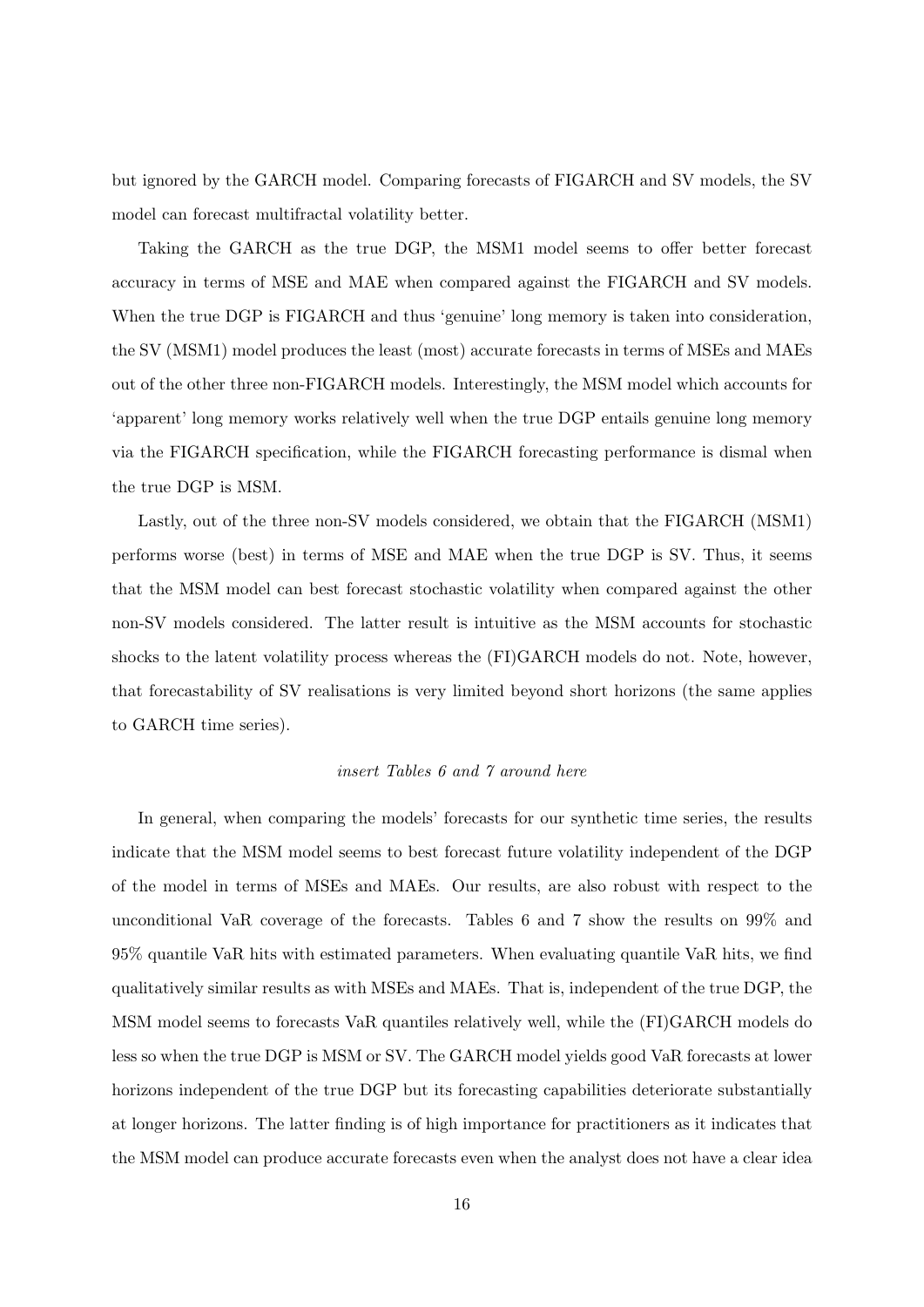of which model to employ when adopting (say) Value-at-Risk measures for risk management strategies.

## insert Figure 1 and 2 around here

The results discussed so far can be easily appreciated in the boxplots displayed in Figures 1 and 2 corresponding to the MSEs and 95% VaR hits over the 400 simulations. Results are qualitatively the same for MAEs and 99% VaR hits and can be provided upon request. The boxplots basically show that, in terms of MSEs, the MSM can perform significantly better than other models when the true DGP is MSM and not significantly worse than other models when the true DGP is not MSM. The same results also apply for the 95% VaR hits at higher horizons.

Our results point out that the GARCH model falls behind all other models under the other alternative volatility specifications, particularly at longer horizons. The same applies to the FIGARCH specification when the true DGP is other than FIGARCH. However, non-GARCH models such as MSM and SV perform reasonably well when the GARCH or FIGARCH models are the true DGP. Overall, we find that the models considered exhibit different degrees of flexibility under alternative DGPs that exploit salient features of financial data such as longterm dependence, stochastic shocks and regime-switching. Thus, it seems of interest to analyze whether complementarities exist between the various models at hand and whether forecasting performance can be improved via combinations of single models, an issue explored below.

## 3.3.2 Combined forecasts

A particular insight from the methodological literature on forecasting is that it is often preferable to combine alternative forecasts in a linear fashion and thereby obtain a new predictor (Granger, 1989; Aiolfi and Timmermann, 2006; Patton and Sheppard, 2009; Costantini and Pappalardo, 2009). We analyze forecast complementarities of (FI)GARCH, MSM and SV models by addressing the performance of combined forecasts. The forecast combinations are computed by assigning each single forecast a weight equal to a model's empirical frequency of minimizing the absolute or squared forecast error over realized past forecasts. We update the weighting scheme over the 20 most recent forecast errors so that despite linear combinations of forecasts, the influence of various components is allowed to change over time via flexible weights.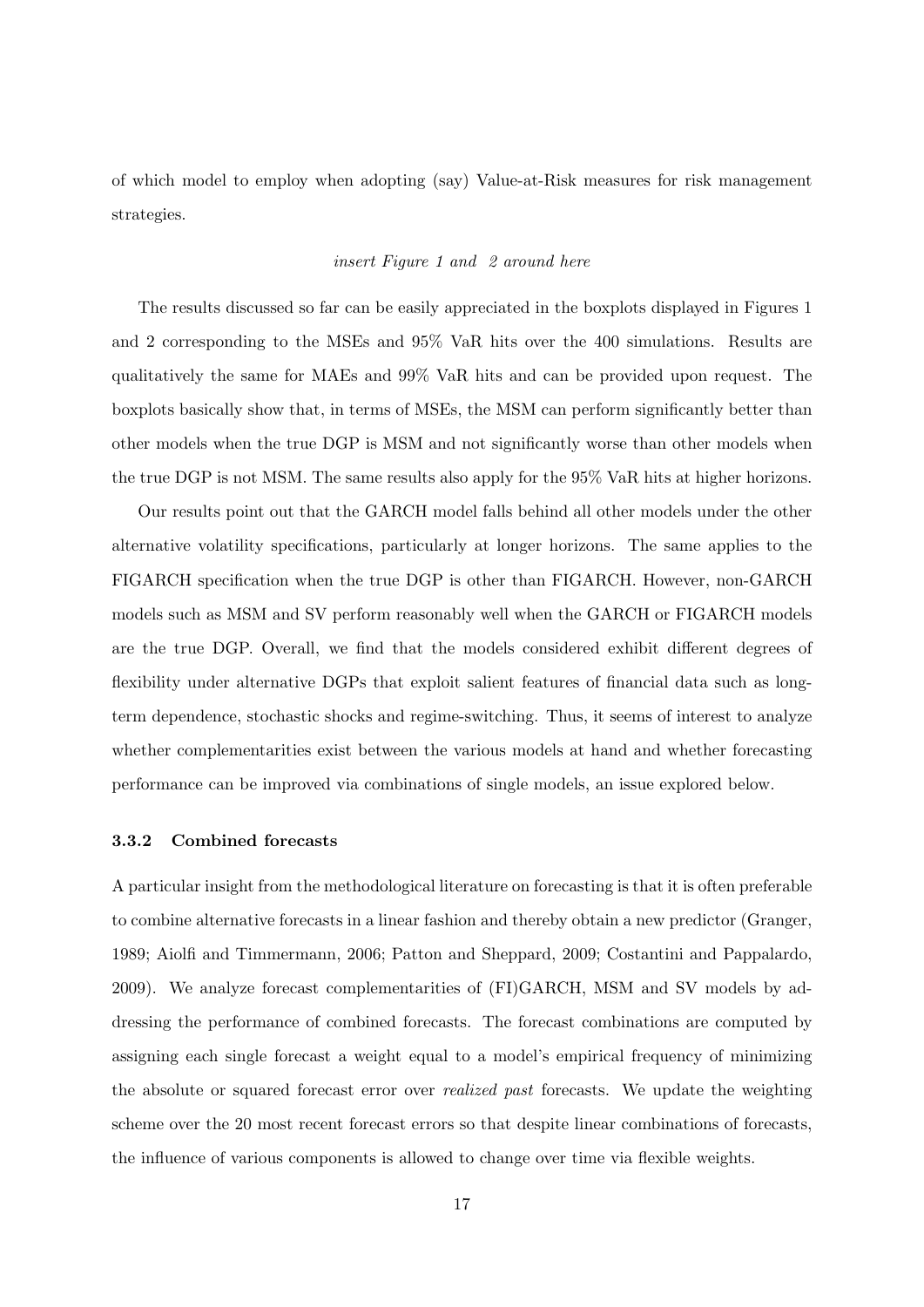We consider two sets of forecast combinations CO1 and CO2. The former forecast combination contains all four models (GARCH, FIGARCH, SV, MSM) while the latter excludes the true model. Thus, CO1 allows us to uncover whether we can improve upon forecasts of single models by combining forecasts of all models. Similarly, CO2 allows us to analyze how well we would be able to improve upon forecasts from single models when we combine forecasts of models that do not include the true DGP.

## insert Figures 3 and 4 around here

In terms of MSE and MAEs we find that CO1 improves forecasts of single models that are not the true DGP (Tables 4 and 5). Forecasts of the true DGP are even improved at longer horizons for the FIGARCH specification. Combined forecasts CO2 show, as expected, a deterioration in comparison to CO1. However, the results remain qualitatively similar to those of CO1 as we find that forecasts of single models are generally improved. Considering VaR diagnostics by means of quantile hits, we find again qualitatively similar results as for MSE and MAE evaluations. That is, combining forecasts seems to provide an improvement in forecasting VaR in relation to several of the single models considered (Tables 6 and 7). Interestingly, the results on forecast combinations also seem to suggest different behavior for MSM and other models: For MSM, combined forecasts are somewhat worse than those based on the true DGP, whereas for other models, combined forecasts are qualitatively similar to those of the true DGP.

Overall, forecast combinations significantly improve upon single models' forecasts when forecasting with the 'wrong' model (see Figures 3 and 4). Thus the MC results on the forecast combinations confirm the findings of the previous section and of recent empirical studies (Patton and Sheppard (2009); Lux and Morales-Arias (2010)). That is, 'hybrid' specifications between various volatility models could potentially improve out-of-sample forecasting. However, the MSM model seems to be quite robust 'by itself' independent of the true DGP or forecast combination strategies.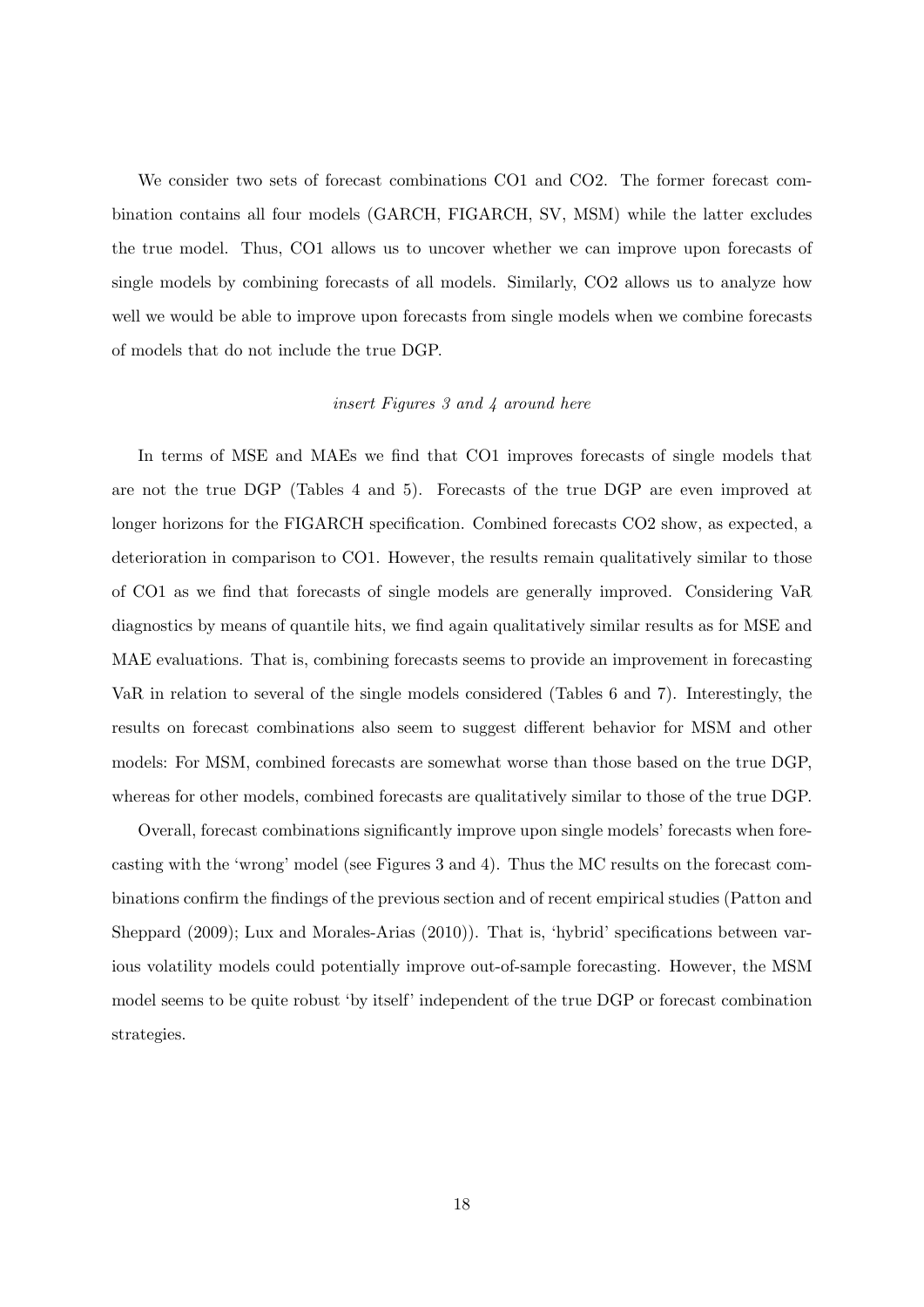# 4 Conclusion

This paper has analyzed the relative performance of various volatility models for in-sample fitting and out-of-sample forecasting via Monte Carlo simulations with synthetic data taken from the volatility specifications  $\sigma_t = \{GARCH, FIGARCH, SV, MSM\}$ . The GARCH, FIGARCH and SV models are some of the most popular models of the volatility literature and each of them accounts for different facets of asset return data such as short/long memory, autoregressive components and stochastic shocks. The MSM models are a new addition to the set of volatility models available in the literature, whose DGP can reproduce various stylized facts of asset return data that traditional models ignore such as multifractality. They can also account for 'apparent' long memory, regime-switching and volatility shocks. Thus comparing all the models for  $\sigma_t$  with synthetic data, can give some new insights as to the most appropriate model(s) to forecast volatility even when the true model is different.

The relative in-sample estimation shows that the level of heterogeneity generated by non-MSM models is low. However, the MSM model is able to mimic a high degree of 'genuine' long memory as given by the estimated parameter of fractional differentiation in the FIGARCH DGP. The MSM DGP also produces a relatively high short-run persistence of volatility as estimated by the GARCH and SV models. The latter in-sample results for the MSM model are in line with the out-of-sample results where we obtain, in general, that the MSM model seems to best forecast volatility under any other alternative specification of the unobserved volatility process (save for the true process). In terms of relative MSE and MAE measures, the MSM model typically yields forecasts that are not too far apart from the true model's forecasts. The opposite is true for the GARCH and FIGARCH model which produce relative MSE and MAE that are significantly higher than those of the original models with stochastic shocks (MSM, SV). Results are qualitatively similar when considering 95% quantile VaR hits.

Our MC results point out that 'hybrid' specifications between (FI)GARCH, SV and MSM models could potentially improve out-of-sample forecasting. A closer look at the latter possibility by means of forecast combinations leads to sizeable improvements in terms of MSEs, MAEs and quantile VaR hits when forecasting with the 'wrong' model. Thus, alternative forecasting algorithms considering forecast combinations between the models analyzed here (and possibly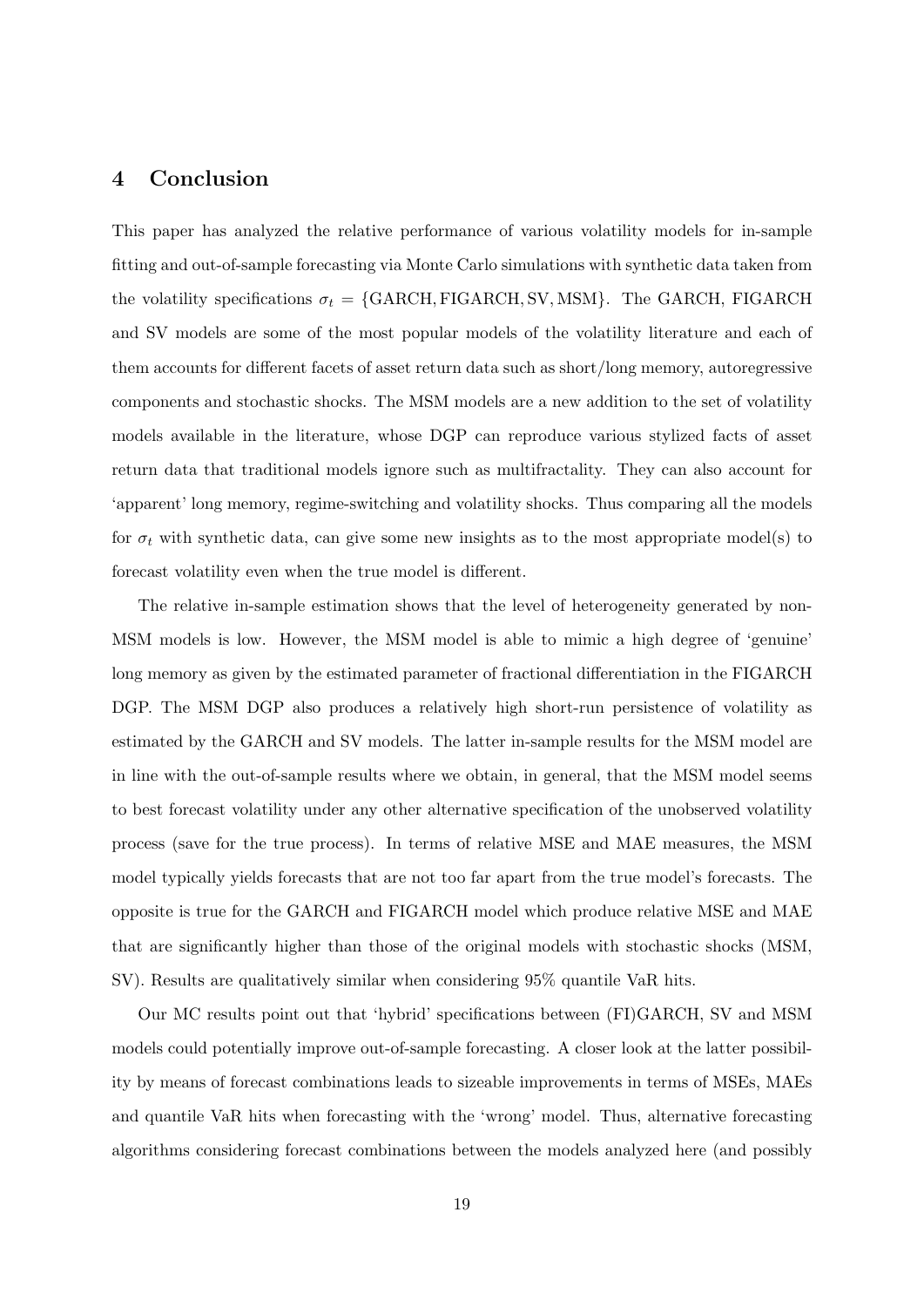others) seem a promising avenue to improve out-of-sample forecasting power of volatility models. We leave these issues for future exploration.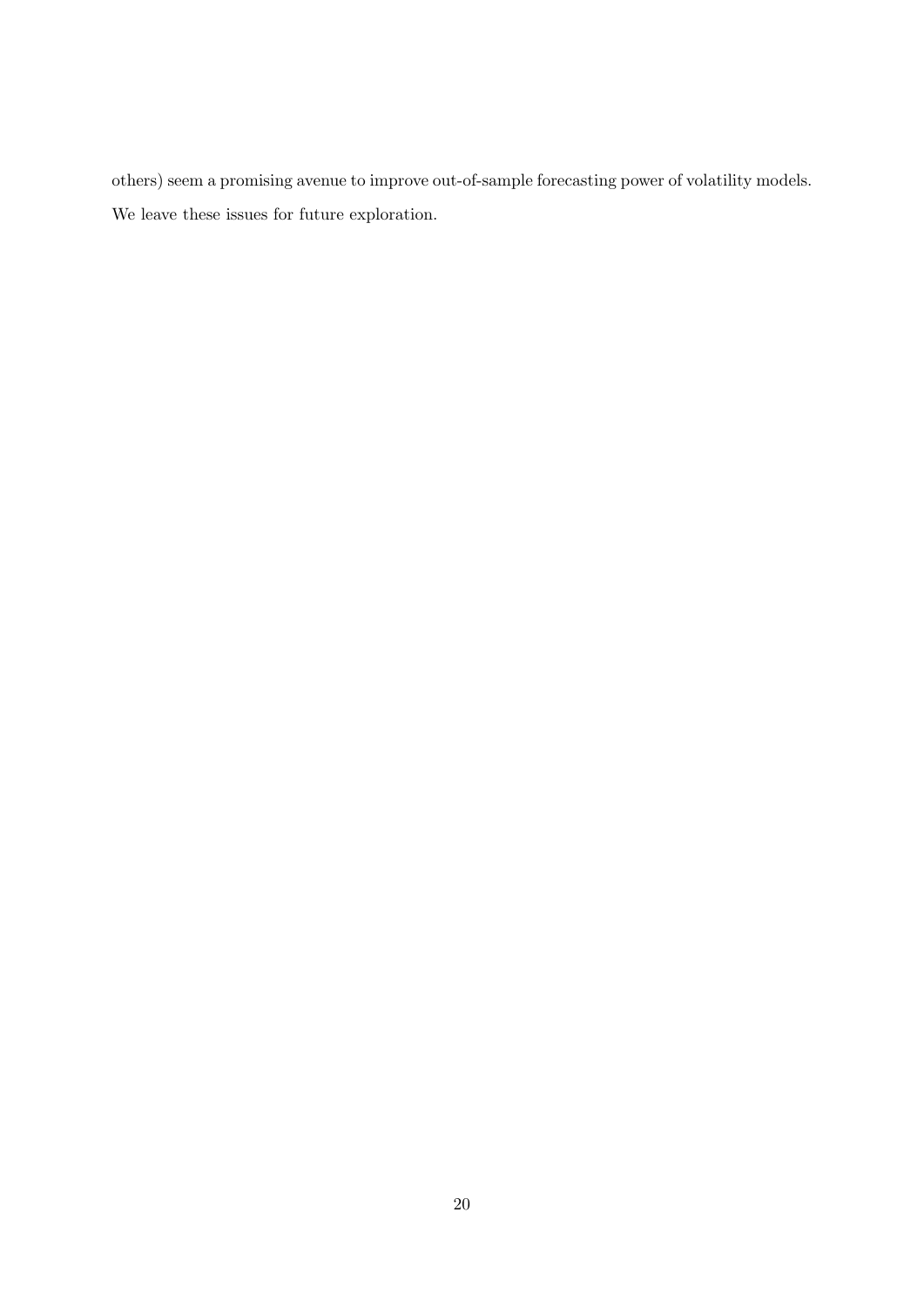# References

- Aiolfi, M. and Timmermann, A. (2006). Persistence in forecasting performance and conditional combination strategies. Journal of Econometrics, 135:31–53.
- Andersen, T., Bollerslev, T., Christoffersen, P., and Diebold, F. (2005a). Volatility forecasting. PIER Working Paper No. 05-011.
- Andersen, T., Bollerslev, T., Diebold, F., and Labys, P. (2003). Modeling and forecasting realized volatility. Econometrica, 71:579–625.
- Andersen, T., Bollerslev, T., and Meddahi, N. (2005b). Correcting the errors: volatility forecast evaluation using high frequency data and realized volatilities. Econometrica, 73:279–296.
- Andersen, T., Chung, H., and Sorensen, B. (1999). Efficient method of moments estimation of a stochastic volatility model: a Monte Carlo study. Journal of Econometrics, 91:61–87.
- Baillie, R., Bollerslev, T., and Mikkelsen, H. (1996). Fractionally Itegrated Generalized Autoregressive Conditional Heteroskedasticty. Journal of Econometrics, 74:3–30.
- Basak, G., Chan, N., and Palma, W. (2001). The approximation of long-memory processes by an ARMA model. Journal of Forecasting, 20:367–389.
- Bollerslev, T. (1986). Generalized Autoregressive Conditional Heteroskedasticity. Journal of Econometrics, 31:307–1986.
- Brockwell, P. and Dahlhaus, R. (2004). Generalized Levinson−Durbin and Burg algorithms. Journal of Econometrics, 118:129–144.
- Brockwell, P. and Davis, R. (1991). Time Series: Theory and Methods. Berlin: Springer.
- Brodsky, J. and Hurvich, C. (1999). Multi-step forecasting for long-memory processes. Journal of Forecasting, 18:59–75.
- Calvet, L. and Fisher, A. (2001). Forecasting multifractal volatility. Journal of Econometrics, 105:27–58.
- Calvet, L. and Fisher, A. (2004). Regime-switching and the estimation of multifractal processes. Journal of Financial Econometrics, 2:44–83.
- Calvet, L., Fisher, A., and Mandelbrot, B. (1997). A multifractal model of asset returns. Cowles Foundation Discussion Papers: Yale University.
- Chang, C. (2002). Estimating the fractionally integrated GARCH model. Manuscript: Academia Sinica.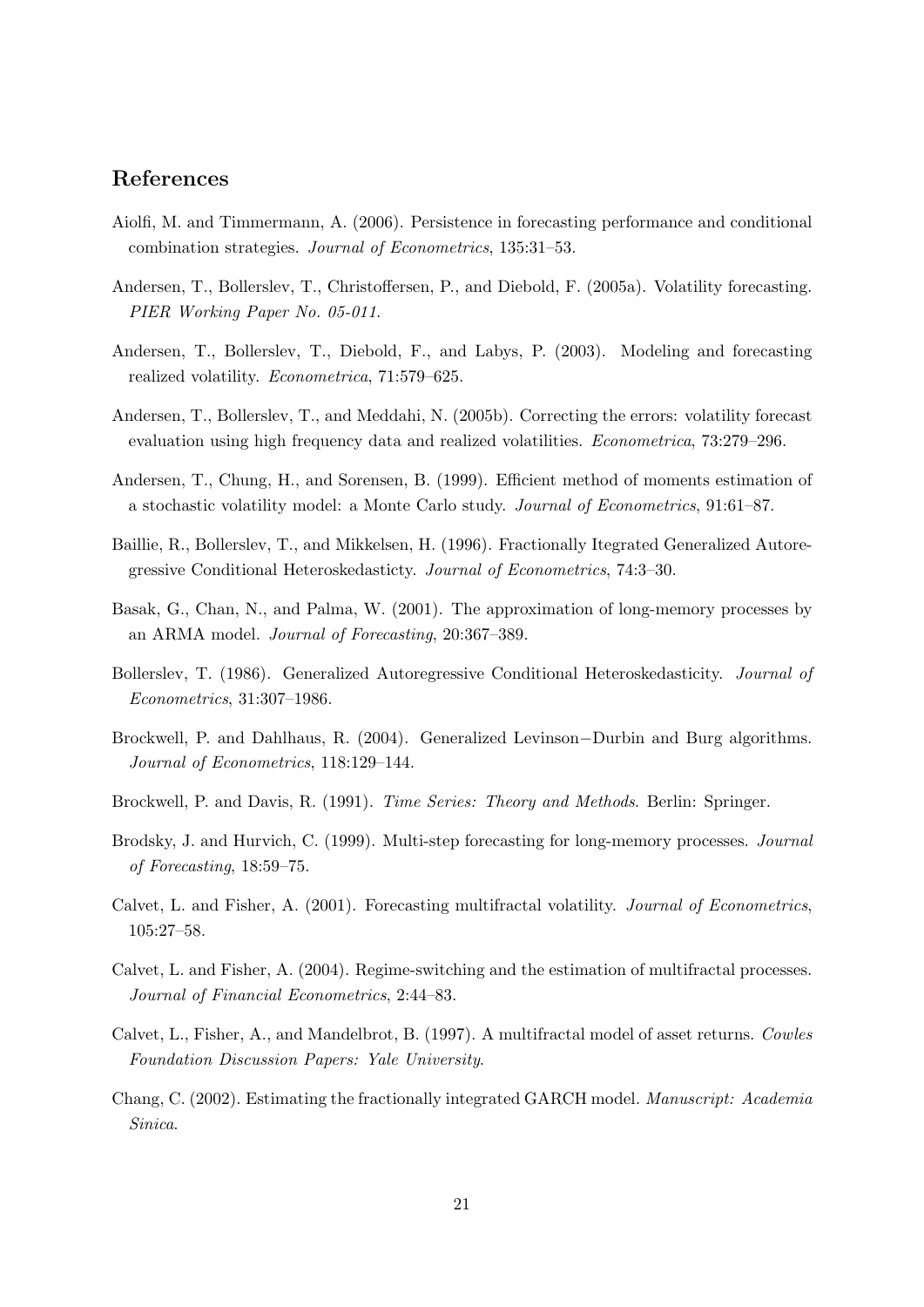- Costantini, M. and Pappalardo, C. (2009). A hierarchical procedure for the combination of forecasts. International Journal of Forecasting, in press.
- Crato, N. and Ray, B. (1996). Model selection and forecasting for long-range dependent processes. Journal of Forecasting, 15:107–125.
- Ding, Z., Granger, C., and Engle, R. (1993). A long memory property of stock market returns and a new model. Journal of Empirical Finance, 1:83–106.
- Engle, R. (1982). Autoregressive Conditional Heteroskedasticity with estimates of the variance of the United Kingdom. Econometrica, 50:987–1006.
- Gallant, A., Hsieh, D., and Tauchen, G. (1997). Estimation of stochastic volatility models with diagnostics. Journal of Econometrics, 81:159–192.
- Granger, C. (1989). Combining forecasts–twenty years later. Journal of Forecasting, 8:167–173.
- Granger, C. and Terasvirta, T. (1999). A simple nonlinear time series model with misleading linear properties. Economic Letters, 62:161–165.
- Hansen, P. and Lunde, A. (2005). A forecast comparison of volatility models: does anything beat a GARCH(1,1)? Journal of Applied Econometrics, 20:873–889.
- Harvey, A., Ruiz, E., and Shephard, N. (1994). Multivariate stochastic variance models. Review of Economic Studies, 61:289–306.
- Kim, S., Sheppard, N., and Chibb, S. (1997). Stochastic volatility: likelihood inference and comparison with ARCH models. Review of Economic Studies, 81:159–192.
- Liesenfeld, R. and Richard, J. (2003). Univariate and multivariate stochastic volatility models: estimation and diagnostics. Journal of Empirical Finance, pages 505–531.
- Liu, R., di Matteo, T., and Lux, T. (2007). True and apparent scaling: The proximities of the Markov-switching multifractal model to long-range dependence. Physica A, 383:35–42.
- Lobato, I. and Savin, N. (1998). Real and spurious long-memory properties of stock market data. Journal of Business and Economics Statistics, 16:261–283.
- Lu, Y. and Perron, P. (2008). Modeling and forecasting stock return volatility using a random level shift model. Working paper: Boston University, pages 1–36.
- Lux, T. (1996). Long-term stochastic dependence in financial prices: Evidence from the German stock market. Applied Economics Letters, 3:701–706.
- Lux, T. (2008). The Markov-switching multifractal model of asset returns: GMM estimation and linear forecasting of volatility. Journal of Business and Economic Statistics, 26:194–210.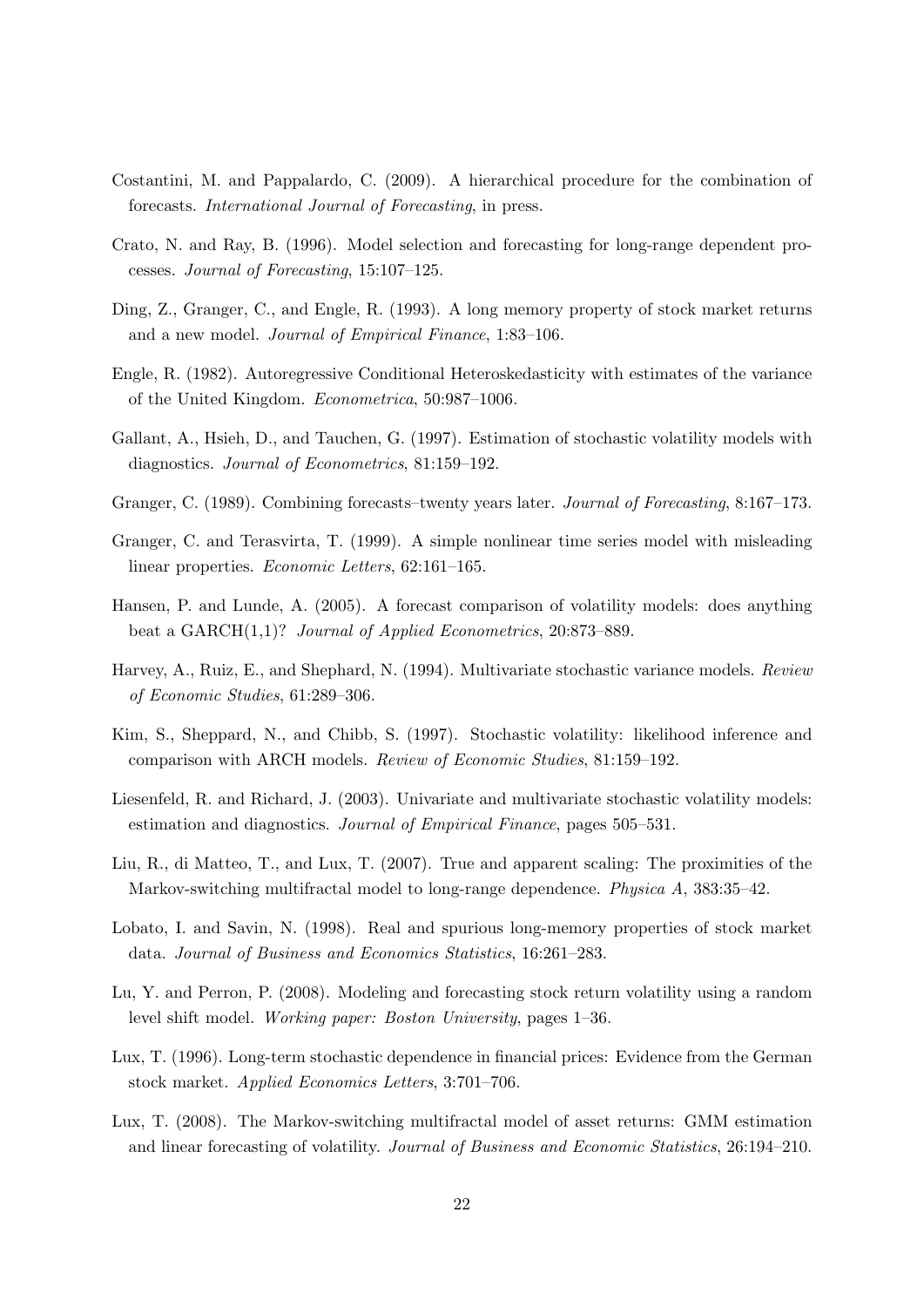- Lux, T. and Kaizoji, T. (2007). Forecasting volatility and volume in the Tokyo stock market: Long memory, fractality and regime switching. Journal of Economic Dynamics and Control, 31:1808–1843.
- Lux, T. and Morales-Arias, L. (2010). Forecasting volatility under fractality, regime-switching, long memory and student-t innovations. Computational Statistics and Data Analysis, forthcoming.
- Man, K. (2003). Long memory time series and short term forecasts. International Journal of Forecasting, 19:477–491.
- Mandelbrot, B. (1974). Intermittent turbulence in self-similar cascades: Divergence of high moments and dimension of the carrier. Journal of Fluid Dynamics, 62:331-358.
- Mandelbrot, B. (1999). A multifractal walk down Wall Street. Scientific American, 1:50–53.
- Melino, A. and Turnbull, S. (1990). Pricing foreign currency options with stochastic volatility. Journal of Econometrics, 45:239–265.
- Mills, T. (1997). Stylized facts of the temporal and distributional properties of daily FTSE returns. Applied Financial Economics, 7:599–604.
- Muller, U. (1997). Volatilities of different time resolutions: Analyzing the dynamics of market components. Journal of Empirical Finance, 4:213–239.
- Patton, A. and Sheppard, K. (2009). Optimal combinations of realised volatility estimators. International Journal of Forecasting, 25:218–238.
- Poon, S. and Granger, C. (2003). Forecasting volatility in financial markets: A review. Journal of Economic Literature, 26:478–539.
- Ruiz, E. (1994). Quasi-maximum likelihood estimation of stochastic volatility models. Journal of Econometrics, 63:289–306.
- Schmitt, F., Schertzer, D., and Lovejoy, S. (1999). Multifractal analysis of foreign exchange data. Applied Stochastic Models and Data Analysis, 15:29–53.
- Taylor, S. (1999a). Financial returns modelled by the product of two stochastic processes-a study of daily sugar prices. in: Time Series Analysis: Theory and Practice 1, ed. Anderson, O.D.. Amsterdam: North Holland.
- Taylor, S. (1999b). Modeling Financial Time Series. Chichester: Wiley.
- Vassilicos, J., Demos, A., and Tata, F. (2004). No evidence of chaos but some evidence of multifractals in the foreign exchange and the stock market. in: Applications of Fractals and Chaos, eds. A. Crilly, and R. Earnshaw, and H. Jones. Berlin: Springer.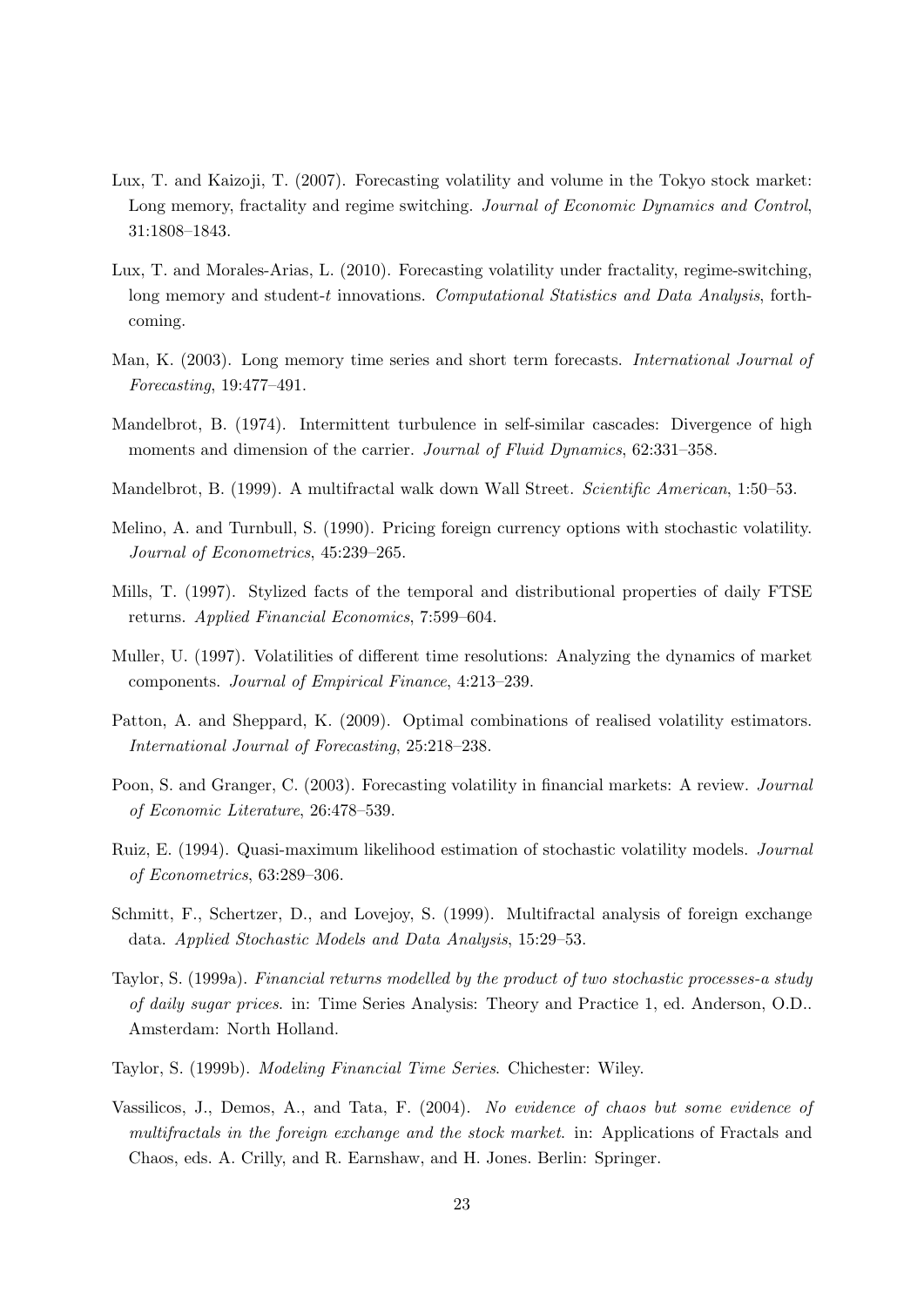Vilasuso, J. (2002). Forecasting exchange rate volatility. Economics Letters, 76:59–64.

Zumbach, G. (2004). Volatility processes and volatility forecast with long memory. Quantitative Finance, 4:70–86.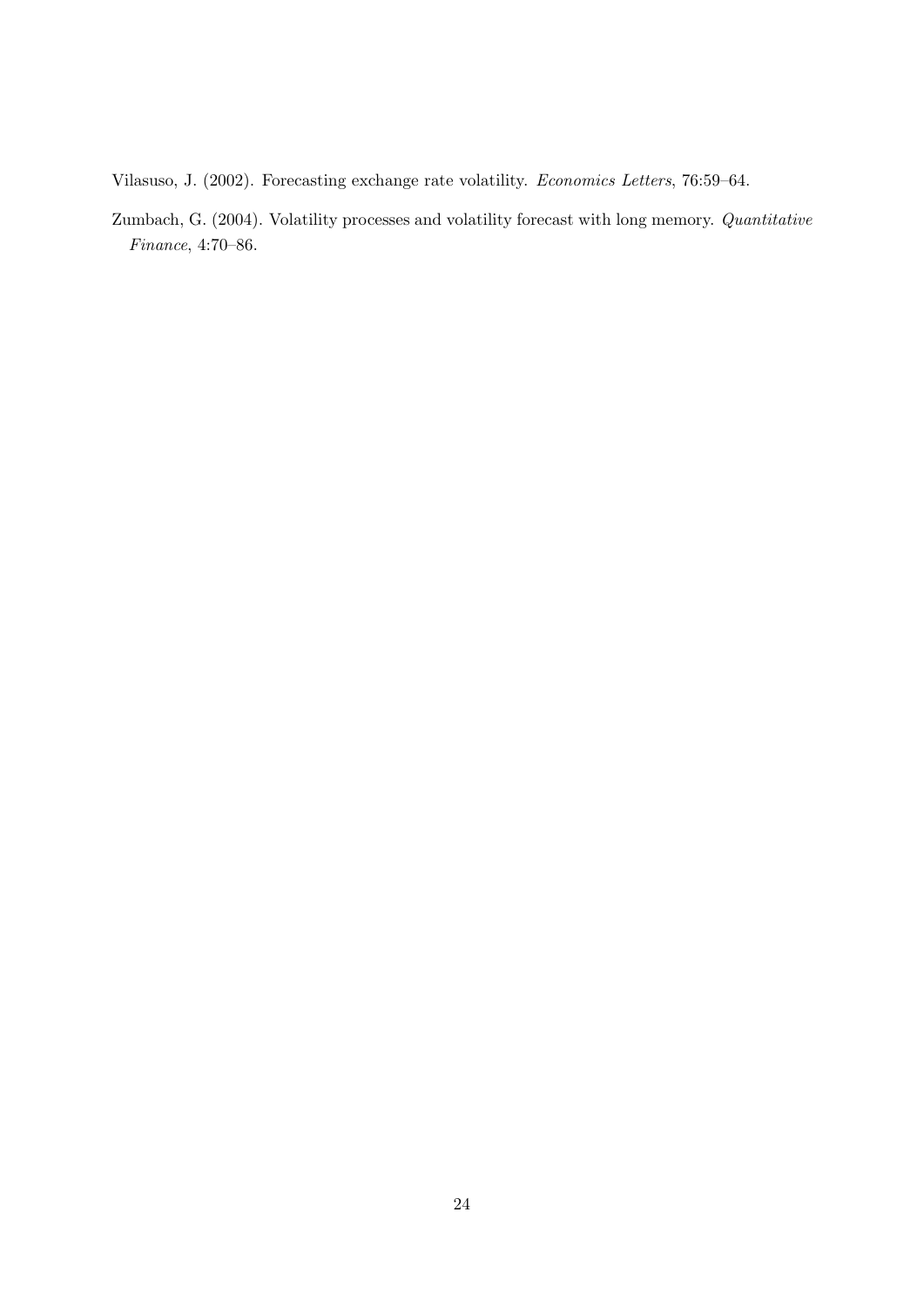|                    | MSM                  |                    | GARCH              |       |                      |          | FIGARCH              |         |                       |         |                |
|--------------------|----------------------|--------------------|--------------------|-------|----------------------|----------|----------------------|---------|-----------------------|---------|----------------|
|                    |                      |                    |                    |       |                      |          |                      |         |                       |         |                |
| $1.460$<br>$0.018$ | $1.000$<br>$(0.021)$ |                    | $0.860$<br>(0.013) | 0.110 | $0.044$<br>$(0.005)$ | (0.450)  | $0.130$<br>$(0.045)$ | (0.420) |                       | 0.890   | (0.460)        |
|                    |                      | $0.024$<br>$0.003$ |                    |       |                      |          |                      |         | $-0.080$<br>$(0.016)$ | (0.023) |                |
| 1.782              | 1.993                | 1.113              | 0.967              | 0.376 | 0.154                | 0.901    | 0.954                | 0.754   | $-0.004$              | 0.990   | 1.851<br>0.106 |
| $000$ .            | 0.923                | 0.000              | 0.452              | 0.32  | 0.000                | $-0.475$ | $-0.710$             | 0.39    | 0.470                 | 0.325   |                |

Table 1: In-sample empirical parameter estimates. Mean Group (MG) estimates of parameters for  $N = 48$  all-share stock market indices at the country level with standard error (SE) in parentheses. Min (Max) is the minimum (maximum) value of the estimated India, Indonesia, Ireland, Israel, Italy, Japan, Korea, Luxembourg, Netherlands, New Zealand, Norway, Pakistan, Peru, Philippine, indices at the country level with standard error (SE) in parentheses. Min (Max) is the minimum (maximum) value of the estimated parameter in the cross-section. MSM estimation is done via GMM to reduce on computational costs. Countries: Argentina, Australia, Austria, Belgium, Brazil, Canada, China, Chile, Colombia, Cyprus, Denmark, Finland, France, Germany, Greece, Hong Kong, Hungary, Poland, Portugal, Romania, Russia, Singapore, South Africa, Spain, Sri Lanka, Sweden, Switzerland, Taiwan, Thailand, Turkey, Table 1: In-sample empirical parameter estimates. Mean Group (MG) estimates of parameters for  $N = 48$  all-share stock market parameter in the cross-section. MSM estimation is done via GMM to reduce on computational costs. Countries: Argentina, Australia, Austria, Belgium, Brazil, Canada, China, Chile, Colombia, Cyprus, Denmark, Finland, France, Germany, Greece, Hong Kong, Hungary, India, Indonesia, Ireland, Israel, Italy, Japan, Korea, Luxembourg, Netherlands, New Zealand, Norway, Pakistan, Peru, Philippine, Poland, Portugal, Romania, Russia, Singapore, South Africa, Spain, Sri Lanka, Sweden, Switzerland, Taiwan, Thailand, Turkey, United Kingdom, United States, Venezuela. United Kingdom, United States, Venezuela.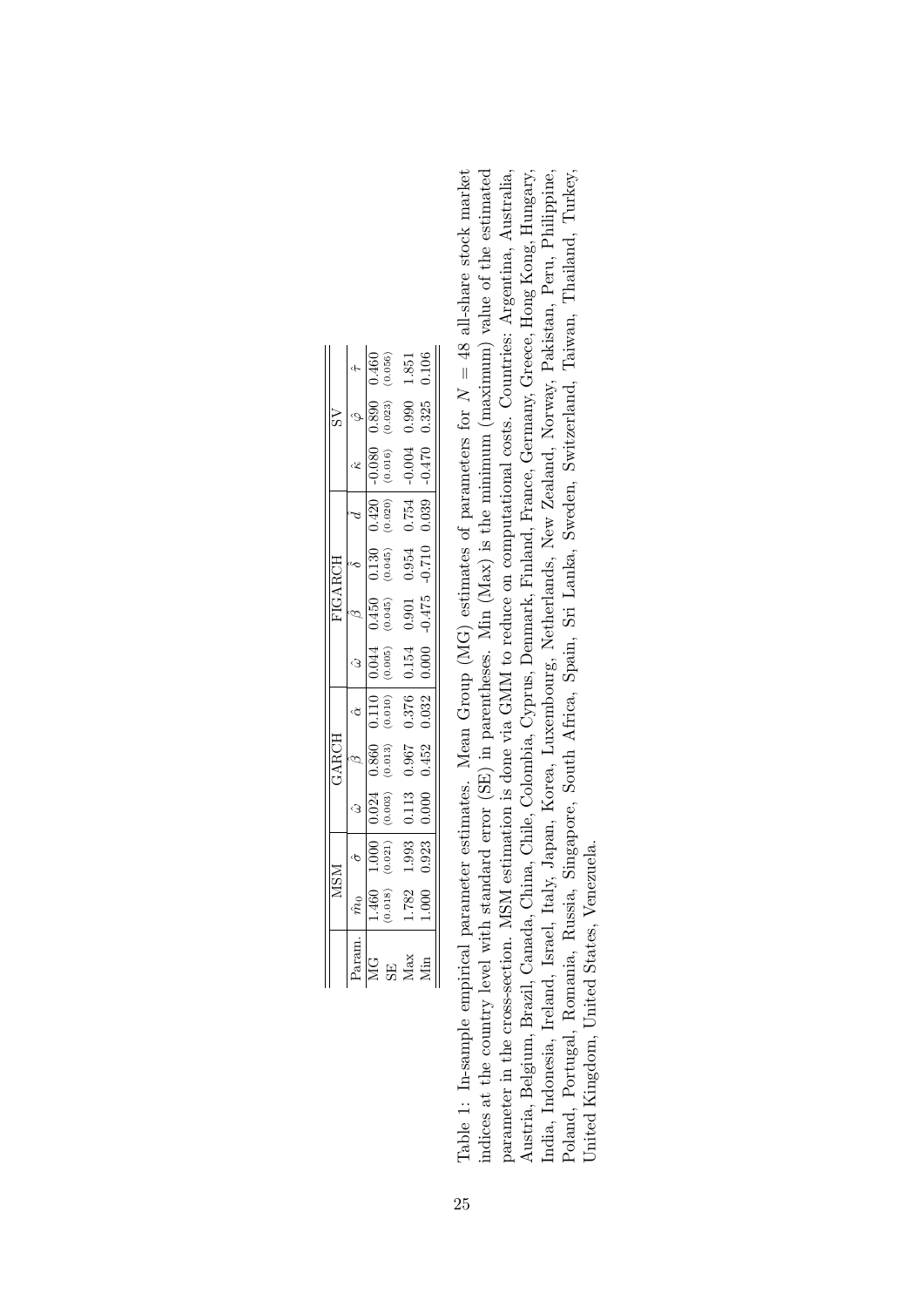|                |                |                                                                 |                                        |                |                                         |                                                 |                                               |                                                                        |                                                        |               | $\begin{array}{c} d \\ 0.348 \\ \text{(0.384)} \end{array}$                            | $0.357$<br>$(0.388)$                                   |           |                                                               |                                                        |
|----------------|----------------|-----------------------------------------------------------------|----------------------------------------|----------------|-----------------------------------------|-------------------------------------------------|-----------------------------------------------|------------------------------------------------------------------------|--------------------------------------------------------|---------------|----------------------------------------------------------------------------------------|--------------------------------------------------------|-----------|---------------------------------------------------------------|--------------------------------------------------------|
|                |                |                                                                 |                                        |                |                                         |                                                 |                                               | $\frac{\bar{\alpha}}{0.240}$<br>(0.039)                                | $0.235\atop(0.025)$                                    | $\sim$        | $0.514\phantom{00}(0.472)$                                                             | $0.508$<br>(0.465)                                     | $\bar{t}$ | (180.00)                                                      | (0.054)                                                |
| $\overline{S}$ |                | $\frac{\bar{\sigma}}{1.065}$<br>(0.071)                         | $1.062$<br>(0.047)                     |                | $\frac{\bar{\sigma}}{0.998}$<br>(0.057) | (0.039)                                         |                                               | $\begin{array}{c} \bar{\beta} \ 0.691 \ 0.044) \end{array}$            | (0.701)                                                |               | $\begin{array}{c} \hline \beta \ \phantom{+0.000} \mathbf{0.608} \ \hline \end{array}$ | $_{\tiny (0.150)}^{\quad \, 0.616}$                    |           | $\bar{\varphi}$ 982<br>0.882<br>0.031)                        | $0.885$<br>(0.021)                                     |
|                |                | $\bar{m}_0$<br>$1.385$<br>$(0.020)$                             | $\underset{\left(0.014\right)}{1.387}$ | $\bar{m}_0$    | $1.323$<br>(0.159)                      | $\begin{array}{c} 1.363 \\ (0.113) \end{array}$ |                                               | $\bar{\omega}$<br>0.089<br>0.024)                                      | (0.084)                                                |               | $\frac{\bar{\omega}}{0.084}$                                                           | $\begin{array}{c} 0.081 \\ 0.020 \end{array}$          |           | $-0.061$<br>$(0.022)$                                         | $-0.059$<br>$(0.013)$                                  |
|                |                |                                                                 |                                        |                |                                         |                                                 |                                               |                                                                        |                                                        | $\beta$       | $_{\left( 0.073\right) }^{0.421}$                                                      | (0.421)                                                |           |                                                               |                                                        |
| FIGARCH        |                |                                                                 |                                        |                |                                         |                                                 |                                               | $\frac{\bar{\alpha}}{0.109}$                                           | $0.109$<br>(0.012)                                     |               | $\frac{\delta}{0.111}$<br>(0.098)                                                      | (0.122)                                                |           | $\begin{array}{c} \bar{\tau} \\ 0.154 \\ (0.049) \end{array}$ | $\begin{array}{c} 0.144 \\ \text{(0.032)} \end{array}$ |
|                |                | $\frac{\bar{\sigma}}{1.049}$<br>(0.242)                         | (0.191)                                |                | $\frac{\bar{\sigma}}{1.045}$<br>(0.250) | $1.043$<br>(0.199)                              |                                               | $\begin{array}{c} \overline{\beta} \ 0.863 \ 0.026) \end{array}$       | (0.019)                                                |               | $\sqrt{\frac{\beta}{0.432}}$<br>(0.136)                                                | $_{\left( 0.079\right) }^{0.443}$                      |           | $\bar{\varphi}$<br>0.970 $\atop(0.020)$                       | (810.0)                                                |
|                |                | $\bar{m}_0$<br>1.221<br>0.032)                                  | $1.228$<br>(0.023)                     | $\bar{m}_0$    | $1.035$<br>(0.081)                      | $1.032\atop(0.073)$                             |                                               | $\begin{array}{r} \hline \bar{\omega} \\ 0.030 \\ 0.014) \end{array}$  | $0.024$<br>(0.009)                                     |               | $\begin{array}{c} \bar{\omega} \\ 0.044 \\ (0.021) \end{array}$                        | (0.039)                                                |           | $\frac{\overline{\kappa}}{0.006}$<br>(0.014)                  | $-0.004$<br>(0.009)                                    |
|                |                |                                                                 |                                        |                |                                         |                                                 |                                               |                                                                        |                                                        | $\beta$       | $0.477$ $\left(0.252\right)$                                                           | (0.482)                                                |           |                                                               |                                                        |
| GARCH          |                |                                                                 |                                        |                |                                         |                                                 |                                               | $\bar{\alpha}$ 0.110<br>(0.015)                                        | (0.111)                                                |               | $\frac{6}{0.288}$                                                                      | $\begin{array}{c} 0.310 \\ \text{(0.303)} \end{array}$ |           | $^{+}_{0.174}$<br>0.174                                       | $0.172$<br>(0.025)                                     |
|                |                | $\begin{array}{c} \bar{\sigma} \\ 1.018 \\ (0.101) \end{array}$ | $\underset{\left(0.087\right)}{1.031}$ |                | $\frac{\bar{\sigma}}{0.994}$            | (0.055)                                         |                                               | $\begin{array}{c} \hline \beta \\ 0.858 \\ \text{(0.018)} \end{array}$ | $\begin{array}{c} 0.858 \\ \text{(0.013)} \end{array}$ |               | $0.649$<br>$(0.154)$                                                                   | $\begin{array}{c} 0.672 \\ 0.123 \end{array}$          |           | $\bar{\varphi}$ 0.963<br>0.963                                | $0.966$<br>(0.009)                                     |
|                |                | $\bar{m}_0$<br>1.218<br>(0.026)                                 | $1.220$<br>(0.028)                     | $\bar{m}_0$    | $1.027$ $\left(0.072\right)$            | $1.026$<br>(0.066)                              |                                               | $\bar{\omega}$<br>0.032<br>(0.007)                                     | $0.031$<br>$(0.005)$                                   |               | $\bar{\omega}$<br>0.032<br>(0.042)                                                     | $0.028$<br>(0.007)                                     |           | $-0.007$<br>$-0.006$                                          | $-0.006$<br>(0.004)                                    |
|                |                |                                                                 |                                        |                |                                         |                                                 |                                               |                                                                        |                                                        | $\mathcal{L}$ | $0.689$<br>$(0.231)$                                                                   | $0.694$<br>(0.195)                                     |           |                                                               |                                                        |
|                |                |                                                                 |                                        |                |                                         |                                                 |                                               | $\frac{\bar{\alpha}}{0.234}$<br>(0.051)                                | (0.230)                                                | $\sim$        | $\begin{array}{c} 0.185 \\ (0.305) \end{array}$                                        | (0.169)                                                |           | $_{\left( 0.079\right) }^{0.460}$                             | (0.057)                                                |
| <b>MSM</b>     | $\bar{\sigma}$ | $\begin{array}{c} 1.016 \\ 0.131 \end{array}$                   | $1.005$ $\left(0.096\right)$           | $\bar{\sigma}$ | $1.000$<br>(0.140)                      | $0.998$<br>$(0.102)$                            | $\begin{array}{c} \beta \\ 0.761 \end{array}$ | (0.053)                                                                | $\frac{0.768}{(0.036)}$                                |               | $\begin{array}{c} \beta \\ 0.593 \\ \text{(0.226)} \end{array}$                        | $0.588$<br>$(0.177)$                                   | 6.933     | (0.023)                                                       | $0.939$<br>$(0.016)$                                   |
|                | $\bar{m}_0$    | $1.459$<br>(0.018)                                              | $1.459$<br>(0.013)                     | $\bar{m}_0$    | $1.429$ $\left(0.118\right)$            | $1.448\atop(0.078)$                             | $\overline{3}$                                | $0.032\atop(0.017)$                                                    | $0.027$<br>(0.010)                                     |               | $\bar{\omega}$<br>0.036<br>0.024)                                                      | $0.034$ (0.018)                                        | $-0.062$  | (0.031)                                                       |                                                        |
| Sim.           | D              | $\Gamma=2,500$                                                  | $T=5,000\,$                            | Ф              | $T=2,500\,$                             | $T=5,000\,$                                     | Φ                                             | $T=2,500\,$                                                            | $T=5,000\,$                                            | Φ             | $T=2,500\,$                                                                            | $T=5,000\,$                                            |           | $T=2,500\,$                                                   | $T = 5,000$ $-0.058$<br>(0.019)                        |
| Estim.         |                | <b>NSM1</b>                                                     |                                        |                | MSM <sub>2</sub>                        |                                                 |                                               | <b>GARCH</b>                                                           |                                                        |               | <b>FIGARCH</b>                                                                         |                                                        |           | SS                                                            |                                                        |

 $\bar{\theta}$  is the mean value of the parameters in 400 Monte Carlo runs with finite sample standard errors (FSSE) in parentheses. A total of  $T = 5,000$  and  $T = 10,000$  is used to simulate the series and half is employed for i Table 2: In-sample Monte Carlo parameter estimates. Note: Estim. (Sim.) in rows (columns) denote the estimated (simulated) model,  $\theta$  is the mean value of the parameters in 400 Monte Carlo runs with finite sample standard errors (FSSE) in parentheses. A total of  $T = 5,000$  and  $T = 10,000$  is used to simulate the series and half is employed for in-sample estimation and the other half for Table 2: In-sample Monte Carlo parameter estimates. Note: Estim. (Sim.) in rows (columns) denote the estimated (simulated) model,<br>∂ is the mean value of the parameters in 400 Monte Carlo runs with finite sample standard er out-of-sample evaluation (hence  $T = 2,500$  and  $T = 5,000$ ). out-of-sample evaluation (hence  $T = 2,500$  and  $T = 5,000$ ).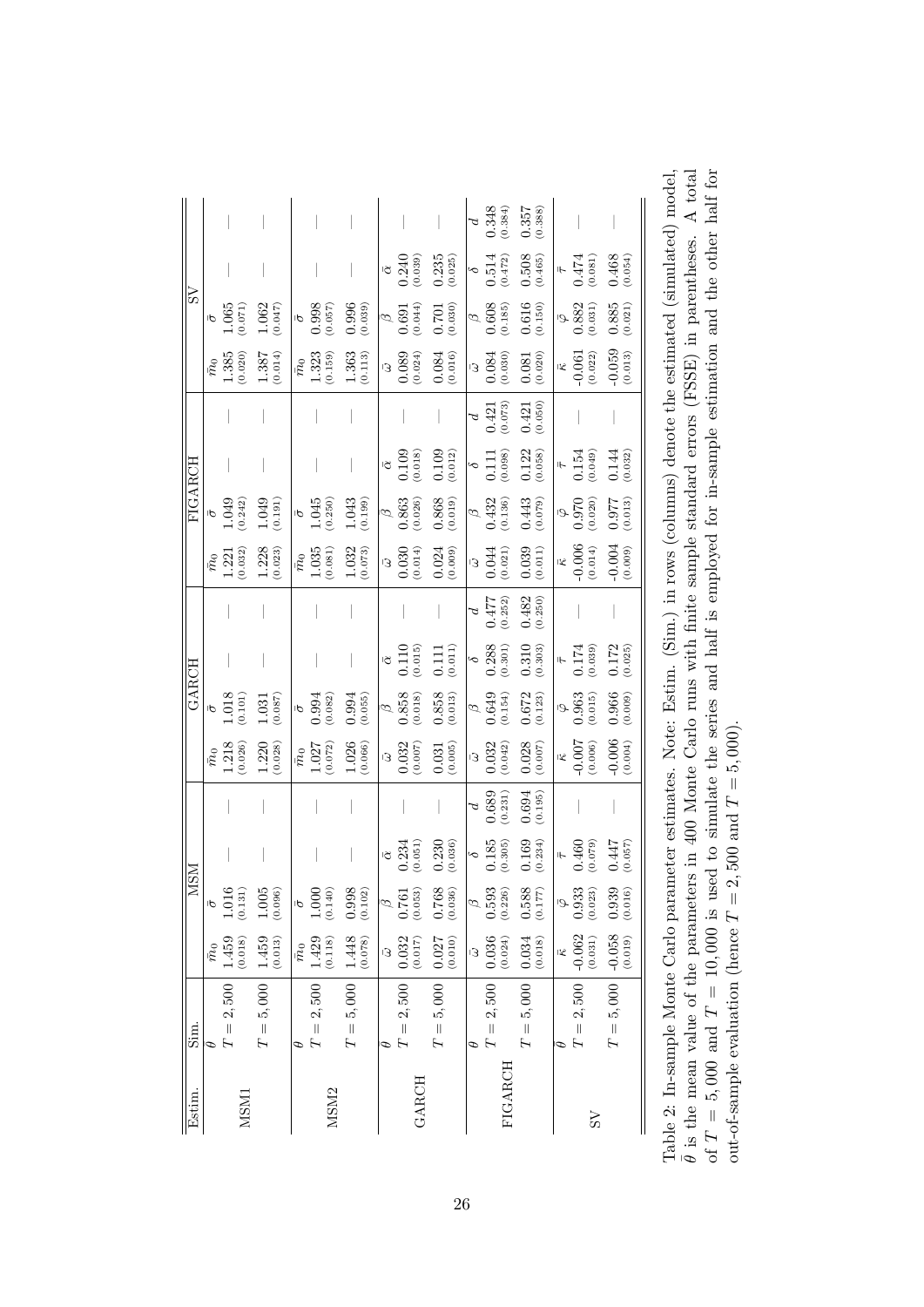|                  | 100             | 0.999<br>(0.004)                              | 0.999<br>(0.002)                                         | 0.999<br>(0.047)                                                         | (0.034)                                       | 0.018<br>(0.004)  | 0.017<br>(0.003)                              | 0.045<br>(0.006)                               | 0.045<br>(0.004)                                   |                                                                          |
|------------------|-----------------|-----------------------------------------------|----------------------------------------------------------|--------------------------------------------------------------------------|-----------------------------------------------|-------------------|-----------------------------------------------|------------------------------------------------|----------------------------------------------------|--------------------------------------------------------------------------|
| S <sub>V</sub>   | $\overline{50}$ | (0.004)<br>0.998                              | 0.998<br>(0.002)                                         | (0.047)<br>0.999                                                         | $(0.999$<br>$(0.034)$                         | (0.004)<br>0.018  | (110.0000)                                    | 0.045<br>(0.006)                               | 0.045<br>(0.004)                                   |                                                                          |
|                  | 20              | (0.005)<br>0.988                              | $0.988$<br>(0.002)                                       | (0.047)<br>0.998                                                         | $0.998$<br>(0.034)                            | (0.004)<br>0.018  | (0.003)                                       | (0.006)<br>0.045                               | (0.004)<br>0.045                                   | are linetion with twis momentaire Nichol Gim Is rewre (approximately for |
|                  |                 | (0.023)<br>0.945                              | $0.945$<br>$(0.016)$                                     | $\frac{0.955}{(0.052)}$                                                  | $\begin{array}{c} 0.956 \\ 0.038 \end{array}$ | (0.003)<br>0.013  | $0.012$<br>(0.002)                            | (0.038)                                        | $\begin{array}{c} 0.037 \\ 0.003 \end{array}$      |                                                                          |
|                  | 100             | $0.924$ (0.140)                               | $\begin{bmatrix} 0.927 \\ 0.117 \end{bmatrix}$           | $\left(0.182\right)$<br>0.960                                            | 0.965<br>(0.161)                              | (0.006)<br>0.014  | (0.004)<br>$0.014\,$                          | $\frac{0.047}{540}$                            | (0.007)<br><b>0.047</b>                            |                                                                          |
|                  | $\overline{50}$ | (0.136)<br>0.911                              | $\begin{array}{c} 0.912 \\ 0.117 \end{array}$            | $\left( 0.181\right)$<br>0.947                                           | (0.161)                                       | (0.004)<br>0.014  | (0.013)                                       | (800.00)                                       | (0.006)                                            |                                                                          |
| FIGARCH          | $\overline{20}$ | $\begin{array}{c} 0.888 \\ 0.133 \end{array}$ | $\begin{array}{c} 0.885 \\ 788. \end{array}$             | $\frac{0.929}{(0.180)}$                                                  | $\begin{array}{c} 0.935 \\ 0.162 \end{array}$ | (0.003)<br>0.013  | $\begin{array}{c} 0.013 \\ 0.002 \end{array}$ | $0.048$<br>$(0.006)$                           | $0.048$<br>(0.004)                                 |                                                                          |
|                  |                 | $\begin{array}{c} 0.805 \\ 0.123 \end{array}$ | $\begin{array}{c} 0.801 \\ 0.107 \end{array}$            | $\begin{array}{ c c } \hline 0.881 \\ \hline 1880 \\ \hline \end{array}$ | $\begin{array}{c} 0.886 \\ 0.157 \end{array}$ | (0.002)<br>0.010  | (0.010)                                       | (0.050)                                        | $\underset{\left(0.063\right)}{0.051}$             |                                                                          |
|                  | 100             | $(0.031)$<br>0.992                            | $\begin{array}{c c} 0.995 \\ \hline (0.022) \end{array}$ | $1.000$<br>(0.068)                                                       | $0.998$<br>(0.052)                            | (0.005)<br>0.014  | 0.014<br>(0.004)                              | 110.0<br>(0.010)                               | (0.007)<br><b>170.0</b>                            |                                                                          |
|                  | $\overline{50}$ | $0.989$<br>$(0.031)$                          | (0.990                                                   | (890.00)                                                                 | (0.995                                        | (0.005)<br>0.014  | $0.014$<br>(0.003)                            | $(600 \cdot 0)$<br>$270 \cdot 0$               | $^{(900\,0)}_{\mathbf{L} \mathbf{F} \mathbf{0}.0}$ |                                                                          |
| GARCH            | 20              | (0.042)<br>0.960                              | $\begin{array}{c} 0.955 \\ 0.035 \end{array}$            | (0.078)                                                                  | $0.976$<br>(0.053)                            | (0.004)<br>0.013  | $\begin{array}{c} 0.013 \\ 0.002 \end{array}$ | $0.048$<br>$(0.007)$                           | (0.004)<br>0.048                                   |                                                                          |
|                  |                 | (0.058)<br>0.860                              | (0.050)<br>0.852                                         | $\begin{array}{c} 0.925 \\ 0.072 \end{array}$                            | $0.924$<br>(0.054)                            | (0.002)<br>0.010  | (0.010)                                       | $\begin{array}{c} 0.051 \\ 0.004) \end{array}$ | (0.003)<br>0.051                                   |                                                                          |
|                  | 100             | 0.987<br>(0.015)                              | 0.993<br>(0.006)                                         | 0.993<br>(0.044)                                                         | 0.995<br>(0.028)                              | (0.008)<br>0.019  | 0.019<br>(0.006)                              | (0.014)<br>0.041                               | (0.010)<br>0.041                                   |                                                                          |
|                  | $\overline{50}$ | 0.982<br>(0.021)                              | 0.988<br>(0.009)                                         | 0.983<br>(0.061)                                                         | 0.986<br>(0.042)                              | 0.019<br>(0.007)  | (0.018)                                       | (0.012)<br>0.041                               | (0.009)<br>0.041                                   |                                                                          |
| MSM <sub>2</sub> | $\Omega$        | (0.027)<br>0.970                              | (0.014)<br>0.977                                         | (0.083)<br>0.964                                                         | 0.967<br>(0.059)                              | (0.006)<br>0.018  | $0.018\,$<br>(0.004)                          | (0.010)<br>0.041                               | (0.007)<br>0.041                                   |                                                                          |
|                  |                 | 0.894<br>(0.046)                              | 10.904<br>(0.031)                                        | (0.116)<br>$\overline{0.880}$                                            | $-0.883$<br>(0.084)                           | 0.015<br>(0.004)  | 0.015<br>(0.003)                              | 0.039<br>(0.007)                               | 0.039<br>(0.005)                                   |                                                                          |
|                  | 100             | (0.036)<br>786.0                              | 0.993<br>(0.012)                                         | 0.990<br>(0.136)                                                         | 0.994<br>(0.098)                              | (0.006)<br>0.019  | 0.019<br>(0.004)                              | (0.010)<br>$0.04\overline{1}$                  | 0.041<br>(0.006)                                   |                                                                          |
|                  | řΟ,             | (0.037)<br>0.980                              | 0.986<br>(0.013)                                         | 0.978                                                                    | (0.099)<br>0.982                              | (0.005)<br>0.019  | 0.019 0.019<br>(0.003)                        | $(0.006)$ $(0.008)$<br>$0.042$ $0.042$         | 0.041<br>$(0.004)$ $(0.005)$                       |                                                                          |
| <b>INSM</b>      | $\overline{20}$ | (0.037)<br>0.966                              | 0.973<br>(0.015)                                         | $(0.143)$ $(0.139)$<br>0.955                                             | $0.960$<br>$(0.102)$                          | (0.004)<br>0.019  | (0.003)                                       |                                                | 0.042                                              |                                                                          |
|                  |                 | (0.044)<br>  0.884                            | (0.026)                                                  | (0.143)                                                                  | (0.103)                                       | (0.003)<br> 0.017 | (0.002)                                       | (0.004)                                        | (0.003)                                            |                                                                          |
| Sim.             |                 | $T = 2,500$                                   | $T=5,000$ 0.893                                          | $T = 2,500   0.862$                                                      | $T = 5,000   0.866$                           | $T=2,500\,$       | $T=5,000$   0.017                             | $T = 2,500   0.045$                            | $T = 5,000   0.045$                                | Table 2: Out of covering Monte Carlo foract                              |
| Forc.            |                 |                                               | <b>MSE</b>                                               |                                                                          | <b>MAE</b>                                    |                   | 99%                                           |                                                | 95%                                                |                                                                          |

| Table 3: Out-of-sample Monte Carlo forecast evaluation with true parameters. Note: Forc. (Sim.) in rows (columns) denote the                |
|---------------------------------------------------------------------------------------------------------------------------------------------|
| orecasting (simulated) model. The table displays average mean squared forecast errors (MSE) and mean absolute forecast errors               |
| (MAE) using the true parameters of a particular model in percentage of MSE from a naive forecast using the in-sample variance of the        |
| simulated series over 400 Monte Carlo runs for horizon h. The table also displays average 99% and 95% quantile hits with the true           |
| parameter values of a particular model over 400 Monte Carlo runs for horizon h. Finite sample standard errors (FSSE) in parentheses.        |
| A total of $T = 5,000$ and $T = 10,000$ is used to simulate the series and half is employed for in-sample estimation and the other half for |
| out-of-sample evaluation (hence $T = 2,500$ and $T = 5,000$ ).                                                                              |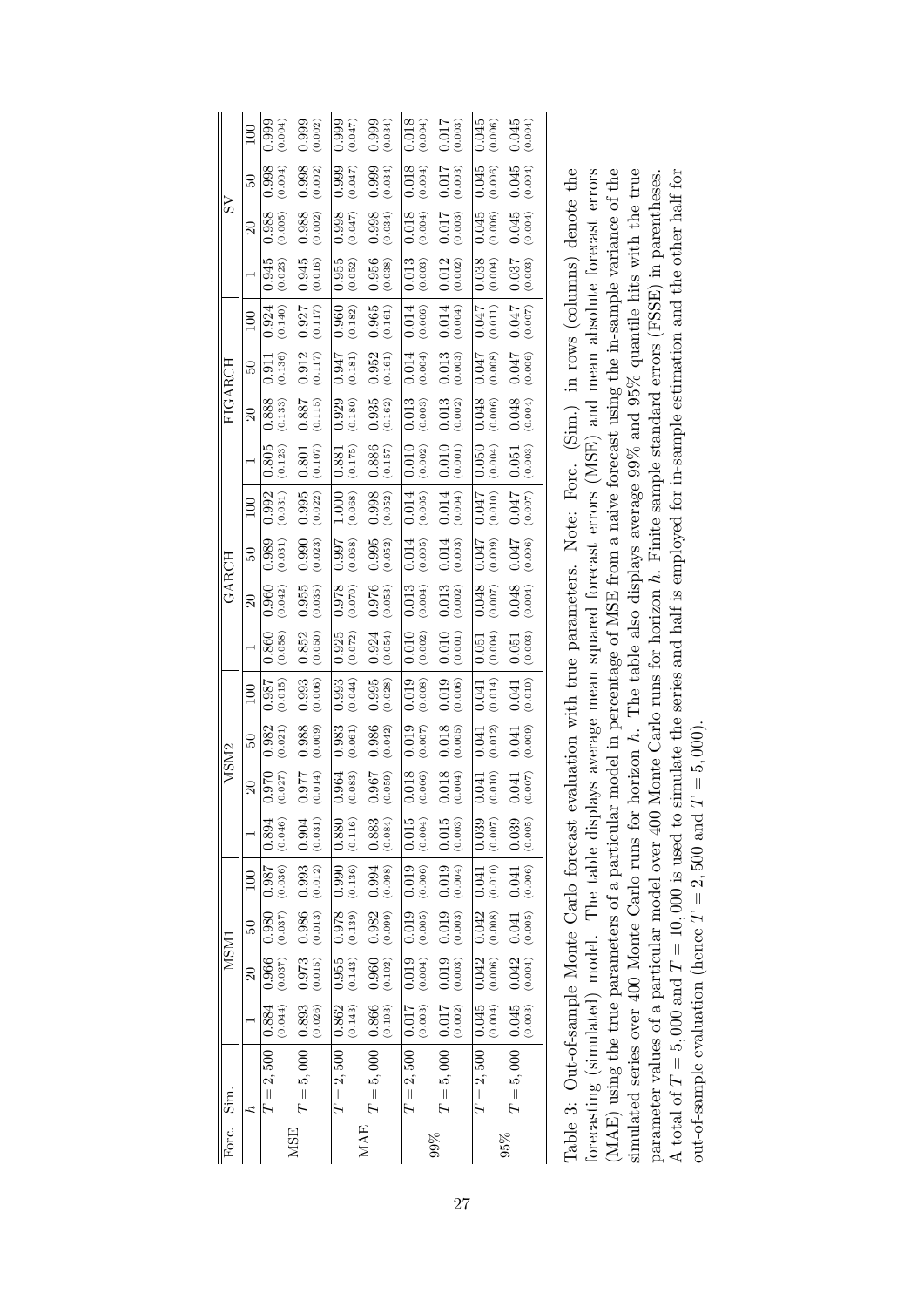|            | 100                 | (0.011)<br>1.007                | 1.006<br>(0.005)                | (0.004)<br>1.001          | (0.002)<br>1.001                                      | 1.077<br>(0.226)           | 1.032<br>(0.076)                              | 1.743<br>(1.111)              | 1.735<br>(1.072)       | 0.999<br>(0.004)                              | 0.999<br>(0.001)     | (0.014)<br>0.994           | (0.010)<br>0.991     | 0.996<br>(0.013)           | 0.994<br>(0.009)   |
|------------|---------------------|---------------------------------|---------------------------------|---------------------------|-------------------------------------------------------|----------------------------|-----------------------------------------------|-------------------------------|------------------------|-----------------------------------------------|----------------------|----------------------------|----------------------|----------------------------|--------------------|
|            | $\overline{50}$     | (0.011)<br>io.<br>C             | (700.0)<br>1.011                | 1.003<br>(0.006)          | 1.005<br>(0.004)                                      | 1.055<br>(0.122)           | 1.026<br>(0.046)                              | 1.405<br>(0.685)              | 1.363<br>(0.579)       | (0.004)<br>0.999                              | 0.999<br>(0.001)     | (0.011)<br>0.994           | (0.007)              | <b>1660</b><br>(0.009)     | 0.996<br>(0.006)   |
| SS         | $\Omega$            | 1.016<br>(0.013)                | 1.015<br>(0.009)                | 1.006<br>(0.009)          | 1.008<br>(0.006)                                      | (0.061)<br>1.041           | (0.031)<br>1.027                              | 1.156<br>(0.213)              | 1.144<br>0.176         | 0.998<br>(0.004)                              | 0.998<br>(0.002)     | 1.006<br>(0.017)           | 1.005<br>(0.012)     | 1.010<br>(0.018)           | (0.014)<br>1.011   |
|            |                     | (0.023)<br>0.924                | 0.924<br>(0.018)                | (0.035)<br>0.941          | 0.935<br>(0.026)                                      | 0.956<br>(0.043)           | (0.030)<br>0.954                              | (0.048)<br>0.971              | 0.970<br>(0.037)       | (0.027)<br>0.951                              | 0.948<br>(610.0)     | (0.033)<br>0.932           | 0.929<br>(0.023)     | 0.936<br>(0.034)           | 0.937<br>(0.025)   |
|            | 100                 | (0.074)<br>0.961                | 0.969<br>(0.060)                | 0.992<br>(0.031)          | 0.993<br>0.025)                                       | (0.063)<br>0.991           | 0.983<br>(0.059)                              | 0.935<br>(0.125)              | 0.932<br>(0.113)       | 0.993<br>(0.062)                              | 0.983<br>(0.060)     | (0.104)<br>0.931           | 0.929<br>(0.100)     | 0.972<br>(0.064)           | 0.969<br>(0.064)   |
|            | $\overline{50}$     | 0.940<br>(0.095)                | 0.949<br>(0.070)                | 0.988<br>0.041            | 0.990<br>0.034)                                       | 0.958<br>(0.082)           | 0.948<br>(0.085)                              | 0.917<br>(0.128)              | 0.915<br>(0.114)       | 0.972<br>(0.073)                              | 0.962<br>(0.075)     | (0.108)<br>0.917           | $0.916$<br>$(0.101)$ | 0.947<br>(0.085)           | 0.942<br>(0.087)   |
| FIGARCH    | $\overline{\Omega}$ | (0.111)<br>0.914                | (0.080)<br>0.922                | 0.983<br>(0.053)          | 0.984<br>(0.046)                                      | 0.915<br>(0.109)           | 0.908<br>(0.105)                              | 0.892<br>(0.129)              | 0.889<br>0.114         | 0.944<br>(0.092)                              | 0.936<br>(0.087)     | 0.896<br>(0.110)           | 0.895<br>(0.100)     | 0.909<br>(0.106)           | 0.903<br>(0.101)   |
|            |                     | 0.839<br>(0.118)                | 0.843<br>(0.085)                | (870.0)<br>0.970          | (170.0)<br>0.971                                      | (0.120)<br>0.813           | (0.106)<br>0.807                              | (0.123)<br>0.809              | 0.803<br>(0.107)       | 0.880<br>(0.107)                              | 0.873<br>(0.095)     | (0.108)<br>0.834           | 0.833<br>(0.096)     | (0.117)<br>0.834           | 0.830<br>(0.103)   |
|            | 100                 | 1.002<br>(0.022)                | 1.006<br>(0.027)                | 1.000<br>0.010)           | 1.000<br>0.004)                                       | (0.016)<br>1.001           | 0.999<br>(0.020)                              | 1.126<br>(0.245)              | 1.113<br>(0.192)       | 1.005<br>(0.018)                              | 1.004<br>(0.011)     | 0.985<br>(0.021)           | 0.986<br>(0.023)     | 0.987<br>(0.018)           | 786.0<br>(0.023)   |
|            | $\overline{50}$     | (0.021)<br>0.996                | 0.999<br>(0.020)                | 0.999<br>(0.013)          | 0.999<br>0.006                                        | 0.996<br>0.021)            | 0.994<br>(0.021)                              | 1.062<br>0.104)               | 1.056<br>0.081)        | 1.002<br>0.018)                               | 0.012)<br>1.001      | 0.978<br>(0.027)           | 0.979<br>(0.025)     | (0.023)<br>0.981           | (0.025)<br>0.981   |
| GARCH      | $\overline{\Omega}$ | (0.026)<br>0.971                | (0.016)<br>0.974                | 0.995<br>(0.020)          | 0.995<br>(0.014)                                      | 0.963<br>(0.038)           | 0.958<br>(0.034)                              | (0.065)<br>0.991              | 0.983<br>(0.046)       | 0.983<br>(0.028)                              | 0.980<br>(0.021)     | (0.037)<br>0.951           | 0.950<br>(0.032)     | 0.954<br>(0.035)           | 0.952<br>(0.032)   |
|            |                     | 0.888<br>(0.037)                | 0.887<br>(0.023)                | 0.984<br>(0.045)          | 0.983<br>(0.042)                                      | 0.862<br>(0.057)           | (0.049)<br>0.854                              | 0.869<br>(0.069)              | 0.858<br>(0.050)       | 0.918<br>(0.051)                              | (0.041)<br>0.911     | (0.047)<br>0.880           | 0.876<br>(0.039)     | 0.882<br>(0.047)           | 0.878<br>(0.039)   |
|            | 100                 | 0.992<br>(0.026)                | 0.995<br>(0.008)                | 0.993<br>(0.015)          | 0.996<br>(0.006)                                      | 1.886<br>(818)             | 1.794<br>(0.583)                              | 1.512<br>(0.780)              | 1.369<br>(0.615)       | 1.000<br>(0.014)                              | 1.000<br>(0.005)     | 0.969<br>(0.023)           | 0.968<br>(0.016)     | 0.975<br>(0.027)           | (0.017)<br>0.971   |
| <b>NSM</b> | $50^{\circ}$        | (30)<br>$\overline{984}$<br>ं ९ | 988<br>(010)<br>$\circ$ $\circ$ | 786<br>021)<br><u>ં ૧</u> | (600)<br>991<br>ं ९                                   | 375<br>354)<br>$\circ$     | 346<br>201)<br>$\circ$                        | 273<br>548)<br>$\circ$        | 222<br>509<br>$\div$ 6 | (14)<br>766<br>ö<br>$\circ$                   | 998<br>(006)<br>ರ ೮  | 974<br>(38)<br>ं ९         | 975<br>022)<br>ರ ೮   | (39)<br>981<br>o é         | 978<br>022)<br>ं ९ |
|            | 20                  | 0.968<br>(0.033)                | (0.014)<br>$0.974\,$            | (0.027)<br>0.974          | $626.0$<br>626.0                                      | (0.103)<br>1.160           | (0.064)<br>1.167                              | (0.373)<br>$1.135\,$          | (0.350)<br>1.121       | $\begin{array}{c} 0.985 \\ 0.018 \end{array}$ | $0.985$<br>$(0.009)$ | (0.041)<br>0.978           | $0.983$<br>$(0.040)$ | (0.043)<br>0.987           | (0.988)            |
|            |                     | (0.043)<br>0.885                | $\frac{0.893}{(0.026)}$         | (0.046)<br>0.901          | (180.01)                                              | (0.052)<br>0.947           | $\begin{array}{c} 0.951 \\ 0.037 \end{array}$ | (6.050)                       | (0.040)<br>0.947       | (0.102)<br>0.976                              | (0.061)<br>0.968     | (0.040)<br>0.904           | (180.01)             | (0.044)<br>0.922           | 0.924<br>(0.034)   |
| Sim.       | Ŀ                   | 2,500<br>$\lvert \rvert$<br>H   | 5,000<br>$T =$                  | 2,500<br>Γ                | 5,000<br>$\left\vert {}\right\vert$<br>$\overline{L}$ | 2,500<br>$\mid \mid$<br>T, | 5,000<br>$\lvert\lvert$<br>Ĥ                  | 2,500<br>$\lvert \rvert$<br>H | 5,000<br>$F =$         | 2,500<br>$\vert\vert$<br>Γ                    | $T=5,000\,$          | 2,500<br>$\vert\vert$<br>Η | 5,000<br>$T =$       | 2,500<br>$\vert\vert$<br>Γ | $T=5,000\,$        |
| Forc.      |                     |                                 | MSM1                            |                           | MSM <sub>2</sub>                                      |                            | <b>GARCH</b>                                  |                               | FIGARCH                |                                               | SS                   |                            | go                   |                            | CO <sub>2</sub>    |

Table 4: Out-of-sample Monte Carlo mean squared errors with estimated parameters. Note: Forc. (Sim.) in rows (columns) denote the forecasting (simulated) model. The table displays average mean squared forecast errors (MSE) in percentage of MSE from a naive forecast using the in-sample variance of the simulated series over 400 Monte Carlo runs for horizon  $h$ . Finite sample standard errors (FSSE) in parentheses. A total of  $T = 5$ , 000 and  $T = 10$ , 000 is used to simulate the series and half is employed for in-sample estimation Table 4: Out-of-sample Monte Carlo mean squared errors with estimated parameters. Note: Forc. (Sim.) in rows (columns) denote the forecasting (simulated) model. The table displays average mean squared forecast errors (MSE) in percentage of MSE from a naive forecast using the in-sample variance of the simulated series over 400 Monte Carlo runs for horizon h. Finite sample standard errors (FSSE) in parentheses. A total of  $T = 5$ , 000 and  $T = 10$ , 000 is used to simulate the series and half is employed for in-sample estimation and the other half for out-of-sample evaluation (hence  $T = 2,500$  and  $T = 5,000$ ). and the other half for out-of-sample evaluation (hence  $T = 2,500$  and  $T = 5,000$ ).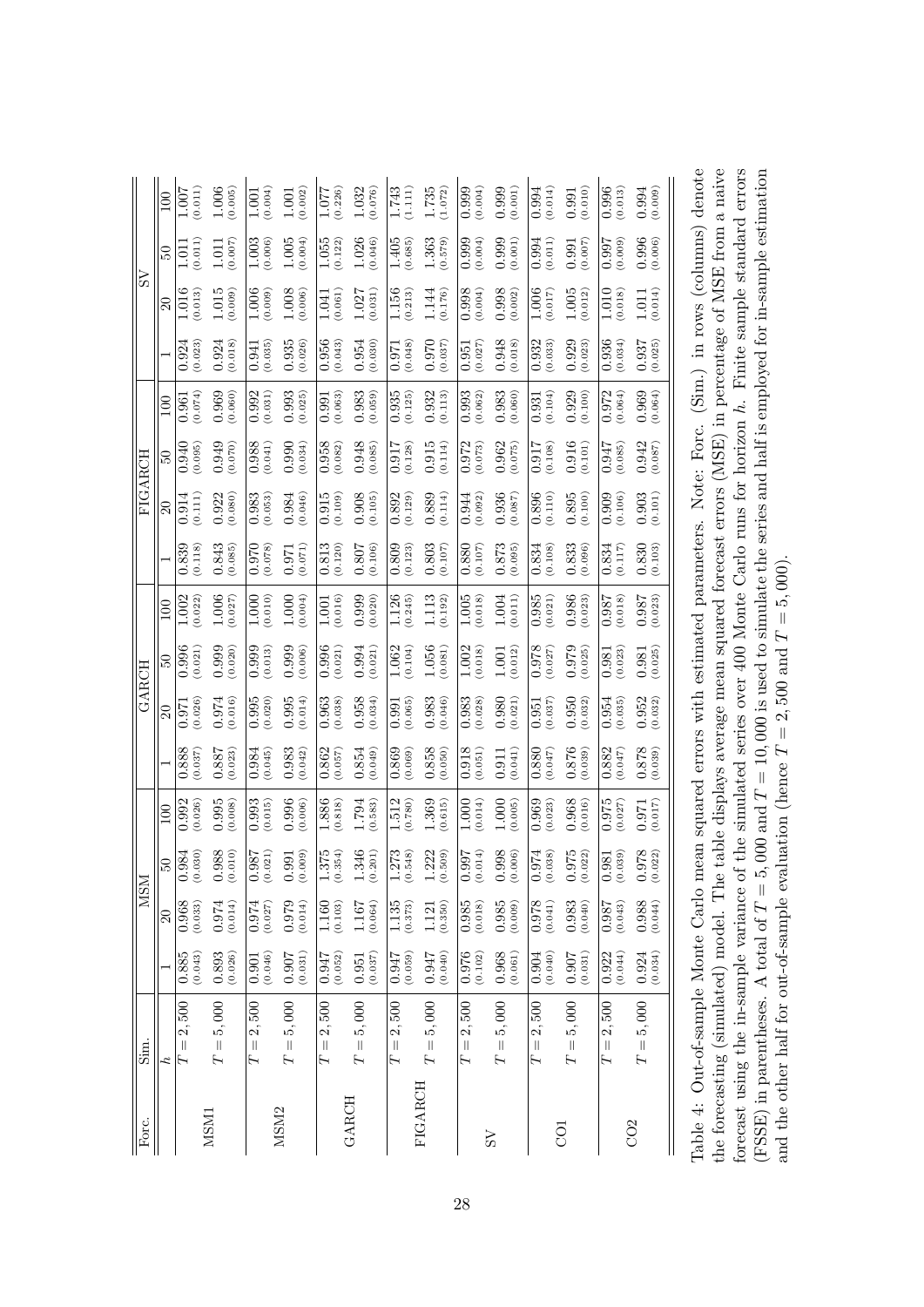| <b>NSM</b><br>Sim. | 20                  | ं ९<br>(0.110)<br>0.956<br>(0.131)<br>0.860<br>2,500<br>$\lvert \rvert$ | $\circ$ $\circ$<br>0.959<br>(0.075)<br>(0.093)<br>0.864<br>5,000<br>$T =$ | o é<br>$0.964$<br>$(0.083)$<br>(0.116)<br>0.886<br>2,500 | ं ९<br>0.966<br>(0.059)<br>0.885<br>(0.084)<br>5,000<br>$\vert\vert$ | $\circ$<br>(0.173)<br>1.281<br>(0.142)<br>0.922<br>2,500<br>$T =$ | −ਂ ੲ<br>$1.289$<br>(0.129)<br>$0.933$<br>$(0.105)$<br>5,000<br>$\vert\vert$ | $\circ$<br>$1.224$<br>(0.336)<br>(0.150)<br>0.914<br>2,500<br>$\left\vert {}\right\vert$ | $\circ$<br>$1.204$<br>$(0.250)$<br>(0.105)<br>0.920<br>$T=5,000\,$ | S<br>$\circ$<br>0.975<br>(0.056)<br>(0.128)<br>1.072<br>2,500<br>$\left\vert {}\right\vert$ | ರ ೮<br>0.972<br>(0.040)<br>(0.096)<br>1.091<br>$T=5,000\,$ | ⊣ e<br>(0.091)<br>0.986<br>$0.906$<br>$(0.123)$<br>2,500<br>$\vert\vert$ | $\frac{1}{2}$<br>$0.994$<br>(0.066)<br>$0.916$<br>$(0.093)$<br>$T=5,000$ | $\div$ 0<br>(0.091)<br>$1.015$<br>(0.128)<br>0.934<br>$= 2,500$ | $\div$ 6<br>1.018<br>(0.067)<br>0.944<br>(0.098)<br>$T=5,000$ |
|--------------------|---------------------|-------------------------------------------------------------------------|---------------------------------------------------------------------------|----------------------------------------------------------|----------------------------------------------------------------------|-------------------------------------------------------------------|-----------------------------------------------------------------------------|------------------------------------------------------------------------------------------|--------------------------------------------------------------------|---------------------------------------------------------------------------------------------|------------------------------------------------------------|--------------------------------------------------------------------------|--------------------------------------------------------------------------|-----------------------------------------------------------------|---------------------------------------------------------------|
|                    | 100<br>$50^{\circ}$ | 0.998<br>(0.081)<br>982<br>(1004)                                       | 0.995<br>(0.052)<br>982<br>(1001)                                         | (0.044)<br>0.991<br>982<br>(1001)                        | 0.993<br>(0.028)<br>984<br>042)                                      | 2.402<br>(0.717)<br>723<br>379)                                   | 2.459<br>(0.555)<br>264)<br>731                                             | 1.902<br>(0.755)<br>524<br>559)                                                          | (0.609)<br>1.791<br>472<br>497)                                    | 0.984<br>(0.045)<br>980<br>046)                                                             | 0.975<br>(0.031)<br>972<br>032)                            | 1.045<br>(0.051)<br>013<br>068)                                          | 1.046<br>(0.040)<br>014<br>048)                                          | 1.007<br>(0.058)<br>070)<br>$\overline{5}$                      | 1.059<br>(0.044)<br>034<br>(640)                              |
|                    |                     | (0.056)<br>0.930                                                        | 0.934<br>(0.042)                                                          | 0.990<br>(0.037)                                         | (0.024)<br>0.990                                                     | (0.063)<br>0.925                                                  | 0.924<br>(0.049)                                                            | (0.075)<br>0.941                                                                         | 0.939<br>(0.051)                                                   | 1.016<br>(0.045)                                                                            | 1.019<br>(0.030)                                           | (0.054)<br>0.925                                                         | 0.928<br>(0.042)                                                         | 0.930<br>(0.054)                                                | 0.933<br>(0.042)                                              |
| GARCH              | $\Omega$            | (0.044)<br>0.980                                                        | (0.040)<br>0.987                                                          | 0.996<br>(0.026)                                         | 0.996<br>(0.015)                                                     | 0.978<br>(0.046)                                                  | 0.976<br>(0.038)                                                            | 1.033<br>(0.077)                                                                         | (0.054)<br>1.031                                                   | 1.027<br>(0.032)                                                                            | 1.029<br>(0.022)                                           | 0.968<br>(0.044)                                                         | 0.970<br>(0.034)                                                         | 0.975<br>(0.042)                                                | 0.978<br>(0.034)                                              |
|                    | $\overline{50}$     | 0.041)<br>0.999                                                         | 1.009<br>(0.045)                                                          | 0.998<br>0.022)                                          | 0.998<br>(0.013)                                                     | 1.000<br>(0.032)                                                  | 0.997<br>(0.031)                                                            | 1.106<br>(0.112)                                                                         | 1.105<br>0.092)                                                    | 0.029)<br>1.031                                                                             | 1.032<br>(0.020)                                           | 0.995<br>(0.034)                                                         | 0.998<br>(0.029)                                                         | 0.030)<br>1.001                                                 | 1.004<br>0.028)                                               |
|                    | 100                 | 1.009<br>(0.043)                                                        | 1.019<br>(0.054)                                                          | 0.999<br>(0.019)                                         | 0.998<br>(0.012)                                                     | 1.006<br>(0.028)                                                  | (0.030)<br>1.001                                                            | 1.182<br>(0.208)                                                                         | 1.180<br>(0.180)                                                   | 1.033<br>(0.030)                                                                            | 1.033<br>(0.020)                                           | (0.029)<br>$1.0\overline{11}$                                            | 1.013<br>(0.029)                                                         | 1.015<br>0.027                                                  | 1.017<br>(0.028)                                              |
|                    |                     | 0.140)<br>0.885                                                         | 0.883<br>(0.117)                                                          | 0.980<br>(0.068)                                         | 0.980<br>(0.059)                                                     | (0.154)<br>0.883                                                  | (0.142)<br>0.887                                                            | (0.170)<br>0.883                                                                         | (0.154)<br>0.887                                                   | (0.126)<br>0.970                                                                            | 0.975<br>(0.123)                                           | (0.133)<br>0.885                                                         | 0.887<br>(0.125)                                                         | 0.884<br>(0.133)                                                | (0.121)<br>0.887                                              |
| FIGARCH            | $\mathcal{S}$       | (0.114)<br>0.931                                                        | 0.930<br>(0.092)                                                          | 0.988<br>$(6*0.0)$                                       | 0.987<br>0.042)                                                      | 0.942<br>(0.116)                                                  | (0.116)<br>0.941                                                            | 0.933<br>(0.165)                                                                         | 0.935<br>(0.152)                                                   | 0.988<br>(0.097)                                                                            | 0.987<br>(0.099)                                           | 0.916<br>(0.122)                                                         | 0.914<br>(0.119)                                                         | 0.929<br>(0.104)                                                | 0.927<br>(0.101)                                              |
|                    | $\frac{6}{2}$       | 0.953<br>(0.092)                                                        | 0.953<br>(0.073)                                                          | (0.038)<br>0.991                                         | (0.031)<br>0.991                                                     | (0.080)<br>0.977                                                  | 0.972<br>(0.083)                                                            | (0.158)<br>0.954                                                                         | 0.955<br>(0.147)                                                   | (0.073)<br>1.001                                                                            | 0.995<br>(0.076)                                           | 0.932<br>(0.113)                                                         | 0.927<br>(0.113)                                                         | (0.078)<br>0.961                                                | 0.957<br>(0.077)                                              |
|                    | 100                 | (0.073)<br>0.971                                                        | (0.057)<br>0.971                                                          | 0.994<br>(0.028)                                         | 0.993<br>(0.022)                                                     | 1.006<br>(0.059)                                                  | 1.003<br>(0.054)                                                            | 0.973<br>(0.151)                                                                         | 0.970<br>(0.141)                                                   | 1.015<br>0.060)                                                                             | 1.007<br>(0.057)                                           | (0.103)<br>0.947                                                         | 0.939<br>(0.108)                                                         | 0.983<br>(0.056)                                                | (0.052)<br>0.981                                              |
|                    |                     | 0.946<br>(0.047)                                                        | 0.949<br>(0.031)                                                          | 0.950<br>(0.048)                                         | 0.946<br>(6.033)                                                     | (0.044)<br>0.960                                                  | 0.962<br>(0.033)                                                            | (0.054)<br>0.978                                                                         | 0.982<br>(0.043)                                                   | (0.054)<br>0.970                                                                            | (0.036)<br>0.971                                           | 0.960<br>(0.046)                                                         | 0.960<br>(0.032)                                                         | 0.943<br>(0.043)                                                | 0.948<br>(0.034)                                              |
| SS                 | $\mathbb{S}$        | 1.052<br>0.040                                                          | 0.026<br>1.054                                                            | 1.005<br>(0.035)                                         | 1.007<br>(0.024)                                                     | 1.145<br>(0.100)                                                  | 1.130<br>(0.058)                                                            | 1.307<br>(0.262)                                                                         | 1.307<br>0.245                                                     | 0.999<br>(0.032)                                                                            | 0.999<br>(0.021)                                           | (0.048)<br>1.041                                                         | 1.040<br>(0.039)                                                         | 1.049<br>(0.045)                                                | 1.052<br>(0.042)                                              |
|                    | $\overline{50}$     | (0.035)<br>0.060                                                        | 1.062<br>(0.023)                                                          | 1.003<br>(0.026)                                         | 1.004<br>(0.018)                                                     | 1.208<br>(0.205)                                                  | (0.102)<br>1.171                                                            | 1.629<br>(0.694)                                                                         | $1.618$<br>(0.644)                                                 | (0.032)<br>1.000                                                                            | 1.000<br>(0.021)                                           | 1.053<br>(0.049)                                                         | $1.053\,$<br>(0.043)                                                     | 1.056<br>(0.045)                                                | 1.058<br>(0.044)                                              |
|                    | 100                 | 1.064<br>(0.035)                                                        | 1.063<br>(0.022)                                                          | (0.019)<br>1.001                                         | (0.013)<br>1.001                                                     | 1.239<br>(0.282)                                                  | 1.185<br>(0.138)                                                            | 1.955<br>(1.081)                                                                         | 1.977<br>(1.072)                                                   | (0.032)<br>1.000                                                                            | 1.000<br>(0.021)                                           | 1.070<br>(0.057)                                                         | (0.053)<br>$1.074\,$                                                     | 1.068<br>(0.054)                                                | 1.069<br>(0.055)                                              |

| Table 5: Out-of-sample Monte Carlo mean absolute errors with estimated parameters. Note: Forc. (Sim.) in rows (columns) denote | the forecasting (simulated) model. The table displays average mean squared forecast errors (MAE) in percentage of MAE from a naive | orecast using the in-sample variance of the simulated series over 400 Monte Carlo runs for horizon $h$ . Finite sample standard errors | FSSE) in parentheses. A total of $T = 5$ , 000 and $T = 10$ , 000 is used to simulate the series and half is employed for in-sample estimation | and the other half for out-of-sample evaluation (hence $T = 2,500$ and $T = 5,000$ ). |
|--------------------------------------------------------------------------------------------------------------------------------|------------------------------------------------------------------------------------------------------------------------------------|----------------------------------------------------------------------------------------------------------------------------------------|------------------------------------------------------------------------------------------------------------------------------------------------|---------------------------------------------------------------------------------------|
|                                                                                                                                |                                                                                                                                    |                                                                                                                                        |                                                                                                                                                |                                                                                       |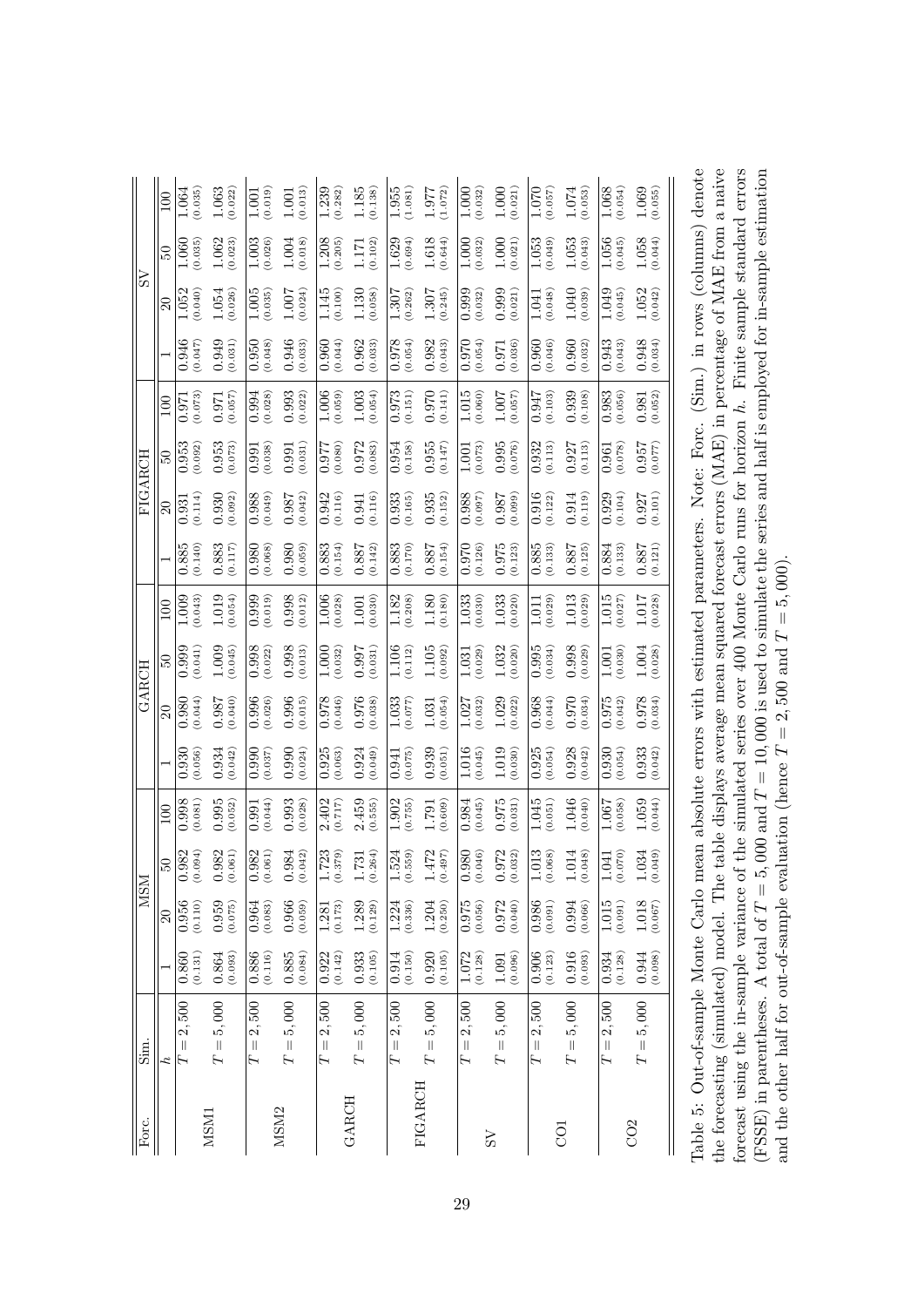|                        | 100           | 0.015<br>(0.004)           | 0.015<br>(0.003)                       | 0.018<br>(0.004)                        | (0.018)              | (0.005)<br>0.011             | (0.011)              | 0.007<br>(0.006)                            | 0.007<br>(0.006)                        | 0.018<br>(0.005)                | $0.018$<br>$(0.003)$       | 0.013<br>(0.005)                   | (0.013)                                       | (0.013)                            | (0.013)                                       | $\left( \begin{array}{c} 1 & 1 \\ 0 & 1 \end{array} \right)$ |
|------------------------|---------------|----------------------------|----------------------------------------|-----------------------------------------|----------------------|------------------------------|----------------------|---------------------------------------------|-----------------------------------------|---------------------------------|----------------------------|------------------------------------|-----------------------------------------------|------------------------------------|-----------------------------------------------|--------------------------------------------------------------|
|                        | SO.           | 0.016<br>(0.004)           | 0.016<br>(0.003)                       | 0.018<br>(0.004)                        | 0.018<br>(0.003)     | (0.005)<br>0.011             | (0.011)              | (0.008)                                     | (0.008)                                 | 0.018<br>(0.005)                | (0.018)                    | (0.004)<br>0.014                   | (0.014)                                       | (0.014)                            | 0.014<br>(0.004)                              |                                                              |
| $\overline{\text{ss}}$ | $\mathbb{S}$  | 0.018<br>(0.004)           | 0.018<br>(0.003)                       | 0.019<br>(0.004)                        | 0.019<br>(0.003)     | 0.013<br>(0.004)             | $0.013$<br>$(0.003)$ | (0.005)<br>0.011                            | (0.004)<br>0.011                        | 0.018<br>(0.005)                | (0.018)                    | 0.016<br>(0.004)                   | 0.016<br>(0.003)                              | 0.016<br>(0.004)                   | $0.016$<br>$(0.003)$                          |                                                              |
|                        |               | 0.016<br>(0.003)           | 0.016<br>(0.002)                       | 0.016<br>(0.003)                        | 0.016<br>(0.002)     | 0.016<br>(0.003)             | 0.016<br>(0.002)     | 0.016<br>(0.003)                            | 0.016<br>(0.002)                        | 0.013<br>(0.003)                | 0.013<br>(0.002)           | 0.014<br>(0.003)                   | 0.014<br>(0.002)                              | 0.016<br>(0.003)                   | $0.016$<br>(0.002)                            |                                                              |
|                        | 100           | 0.019<br>(0.019)           | 0.017<br>(0.013)                       | (0.021)<br>0.020                        | (0.018)              | 0.018<br>(0.019)             | (0.014)<br>0.017     | 0.014<br>(0.007)                            | 0.014<br>(0.005)                        | 0.017<br>(0.018)                | $0.014$<br>(0.012)         | 0.015<br>(0.012)                   | 0.015<br>(0.008)                              | (0.018)                            | 0.017<br>(0.014)                              | $\sum_{i=1}^{n}$                                             |
| FIGARCH                | 50            | 0.018<br>(0.016)           | 0.016<br>(0.011)                       | 0.020<br>(0.020)                        | 0.018<br>(0.015)     | (0.015)<br>0.017             | $0.016$<br>$(0.011)$ | 0.013<br>(0.006)                            | 0.013<br>(0.004)                        | 0.016<br>(0.016)                | 0.013<br>(0.010)           | 0.015<br>(0.010)                   | $0.014\,$<br>(0.007)                          | 0.017<br>(0.016)                   | $0.016$<br>$(0.012)$                          |                                                              |
|                        | $\Omega$      | 0.016<br>(0.014)           | 0.014<br>(0.009)                       | (0.020)<br>0.020                        | 0.018<br>(0.014)     | 0.015<br>(0.010)             | (0.014)              | 0.013<br>(0.004)                            | 0.013<br>(0.003)                        | 0.013<br>(0.012)                | (0.007)<br>0.011           | 0.014<br>(0.009)                   | 0.013<br>(0.006)                              | 0.015<br>(0.012)                   | 0.014<br>(0.009)                              | $\Gamma_{\alpha}$ ra                                         |
|                        |               | (0.008)<br>0.011           | 0.010<br>(0.005)                       | (0.020)<br>0.019                        | (0.014)<br>0.017     | (0.004)<br>0.010             | 0.010<br>(0.003)     | (0.002)<br>0.010                            | 0.010<br>(0.002)                        | 0.008<br>(0.007)                | 0.007<br>(0.004)           | (0.006)<br>0.011                   | 0.010<br>(0.005)                              | (0.008)<br>0.011                   | (0.006)<br>0.011                              | $N_{\Delta t \Delta t}$                                      |
|                        | 100           | 0.015<br>(0.007)           | 0.014<br>0.005)                        | 0.015<br>(0.007)                        | 0.014<br>0.005)      | 0.014<br>(0.007)             | (0.004)<br>0.014     | 0.010<br>(0.006)                            | 0.010<br>(0.005)                        | 0.013<br>(0.007)                | 0.012<br>(0.004)           | 0.012<br>(0.006)                   | 0.012<br>(0.004)                              | 0.012<br>(0.006)                   | 0.012<br>(0.004)                              | moronormo                                                    |
| GARCH                  | S.            | 0.015<br>(0.006)           | (0.004)<br>0.014                       | 0.015<br>(0.007)                        | 0.014<br>(0.005)     | 0.014<br>(0.006)             | (0.014)              | (0.012)                                     | 0.011<br>(0.004)                        | 0.013<br>(0.006)                | $0.012$<br>(0.004)         | 0.012<br>(0.005)                   | 0.012<br>(0.004)                              | (0.012)                            | 0.012<br>(0.004)                              |                                                              |
|                        | $\Omega$      | 0.014<br>(0.005)           | 0.013<br>(0.004)                       | 0.015<br>(0.007)                        | 0.014<br>(0.005)     | 0.013<br>(0.004)             | 0.013<br>(0.003)     | 0.012<br>(0.004)                            | 0.011<br>(0.003)                        | (0.005)<br>$0.01\overline{1}$   | 0.010<br>(0.003)           | 0.012<br>(0.005)                   | 0.012<br>(0.003)                              | 0.012<br>(0.005)                   | 0.012<br>(0.003)                              | $\sim$                                                       |
|                        |               | 0.009<br>(0.003)           | 0.009<br>(0.002)                       | 0.014<br>(0.007)                        | 0.014<br>(0.005)     | 0.010<br>(0.002)             | 0.010<br>(0.002)     | 0.010<br>(0.002)                            | 0.009<br>(0.002)                        | (0.003)<br>0.007                | $0.006$<br>(0.002)         | 0.009<br>(0.003)                   | 0.009<br>(0.002)                              | (0.009)                            | 0.009<br>(0.002)                              | r                                                            |
|                        | 100           | (0.019)                    | 0.019<br>(0.005)                       | 0.020<br>(0.008)                        | $0.019$<br>$(0.006)$ | 0.005<br>(0.005)             | 0.004<br>(0.003)     | 0.008<br>(0.006)                            | 0.008<br>(0.004)                        | 0.022<br>(0.012)                | (0.007)<br>0.021           | 0.014<br>(0.006)                   | 0.013<br>(0.004)                              | 0.013<br>(0.006)                   | 0.013<br>(0.004)                              | $A + D$ idz bita                                             |
| <b>NSM</b>             | $\frac{6}{3}$ | 019<br>(006)<br>ं ९        | 019<br>(1004)<br>$\circ$               | 019<br>(2007)<br>ರ ೮                    | 019<br>(005)<br>ं ९  | 008<br>(005)<br>$\circ$<br>ಿ | 008<br>(6003)<br>ं ९ | $.006)$<br>$\overline{011}$<br>Õ<br>$\circ$ | (1004)<br>011<br>ं ९                    | $\overline{022}$<br>011)<br>ರ ೮ | $021$<br>$007)$<br>$\circ$ | 016<br>(006)<br>$\circ$<br>$\circ$ | 015<br>(1004)<br>ರ ೮                          | $015$<br>$007)$<br>$\circ$ $\circ$ | 015<br>(1004)<br>ರ ೭                          |                                                              |
|                        | 20            | (0.005)<br>0.019           | 0.019<br>(0.004)                       | (0.018)                                 | (0.018)              | (0.006)<br>0.013             | (0.013)              | (0.005)                                     | 0.015<br>(0.004)                        | (0.009)<br>0.020                | $0.019$<br>(0.006)         | (0.006)                            | (10.004)                                      | (0.006)                            | (10.004)                                      |                                                              |
|                        |               | (0.003)<br>0.017           | (0.002)<br>0.017                       | (0.015)                                 | (0.015)              | 0.018<br>(0.004)             | (0.018)              | 0.018<br>(0.003)                            | 0.018<br>(0.003)                        | (0.012)                         | (0.003)<br>$0.011\,$       | 0.015<br>(0.003)                   | $\begin{array}{c} 0.015 \\ 0.002 \end{array}$ | (0.015)                            | $\begin{array}{c} 0.015 \\ 0.002 \end{array}$ |                                                              |
| $\sin$                 | $\dot{z}$     | 2,500<br>$\parallel$<br>Ē, | 5,000<br>$\parallel$<br>$\overline{L}$ | 2,500<br>$\vert\vert$<br>$\overline{L}$ | $T=5,000\,$          | 2,500<br>$\lVert$<br>Η       | $T=5,000\,$          | $= 2,500$<br>H                              | 5,000<br>$\vert\vert$<br>$\overline{L}$ | $T=2,500\,$                     | $T=5,000\,$                | 2,500<br>$\vert\vert$<br>Η         | $T=5,000\,$                                   | 2,500<br>$\parallel$<br>Γ          | $T=5,000\,$                                   |                                                              |
| Forc.                  |               |                            | MSM1                                   |                                         | MSM <sub>2</sub>     |                              | <b>GARCH</b>         |                                             | FIGARCH                                 |                                 | $\lambda_{\rm S}$          |                                    | $\overline{C}$                                |                                    | CO <sub>2</sub>                               | Table 6: Monto Carlo annutile Value                          |

| Table 6: Monte Carlo quantile Value-at-Risk hits with estimated parameters. Note: Forc. (Sim.) in rows (columns) denote the | orecasting (simulated) model. The table displays average $99\%$ quantile hits over 400 Monte Carlo runs for horizon h. Finite sample | A total of $T = 5,000$ and $T = 10,000$ is used to simulate the series and half is employed for |                                                                   |
|-----------------------------------------------------------------------------------------------------------------------------|--------------------------------------------------------------------------------------------------------------------------------------|-------------------------------------------------------------------------------------------------|-------------------------------------------------------------------|
|                                                                                                                             |                                                                                                                                      |                                                                                                 |                                                                   |
|                                                                                                                             |                                                                                                                                      |                                                                                                 |                                                                   |
|                                                                                                                             |                                                                                                                                      |                                                                                                 |                                                                   |
|                                                                                                                             |                                                                                                                                      |                                                                                                 |                                                                   |
|                                                                                                                             |                                                                                                                                      |                                                                                                 |                                                                   |
|                                                                                                                             |                                                                                                                                      |                                                                                                 |                                                                   |
|                                                                                                                             |                                                                                                                                      |                                                                                                 |                                                                   |
|                                                                                                                             |                                                                                                                                      |                                                                                                 |                                                                   |
|                                                                                                                             |                                                                                                                                      |                                                                                                 | or out-of-sample evaluation (hence $T = 2,500$ and $T = 5,000$ ). |
|                                                                                                                             |                                                                                                                                      |                                                                                                 |                                                                   |
|                                                                                                                             |                                                                                                                                      |                                                                                                 |                                                                   |
|                                                                                                                             |                                                                                                                                      |                                                                                                 |                                                                   |
|                                                                                                                             |                                                                                                                                      |                                                                                                 |                                                                   |
|                                                                                                                             |                                                                                                                                      |                                                                                                 |                                                                   |
|                                                                                                                             |                                                                                                                                      |                                                                                                 |                                                                   |
|                                                                                                                             |                                                                                                                                      |                                                                                                 |                                                                   |
|                                                                                                                             |                                                                                                                                      |                                                                                                 |                                                                   |
|                                                                                                                             |                                                                                                                                      |                                                                                                 |                                                                   |
|                                                                                                                             |                                                                                                                                      |                                                                                                 |                                                                   |
|                                                                                                                             |                                                                                                                                      | standard errors (FSSE) in parentheses.                                                          | n-sample estimation and the other half for                        |
|                                                                                                                             |                                                                                                                                      |                                                                                                 |                                                                   |
|                                                                                                                             |                                                                                                                                      |                                                                                                 |                                                                   |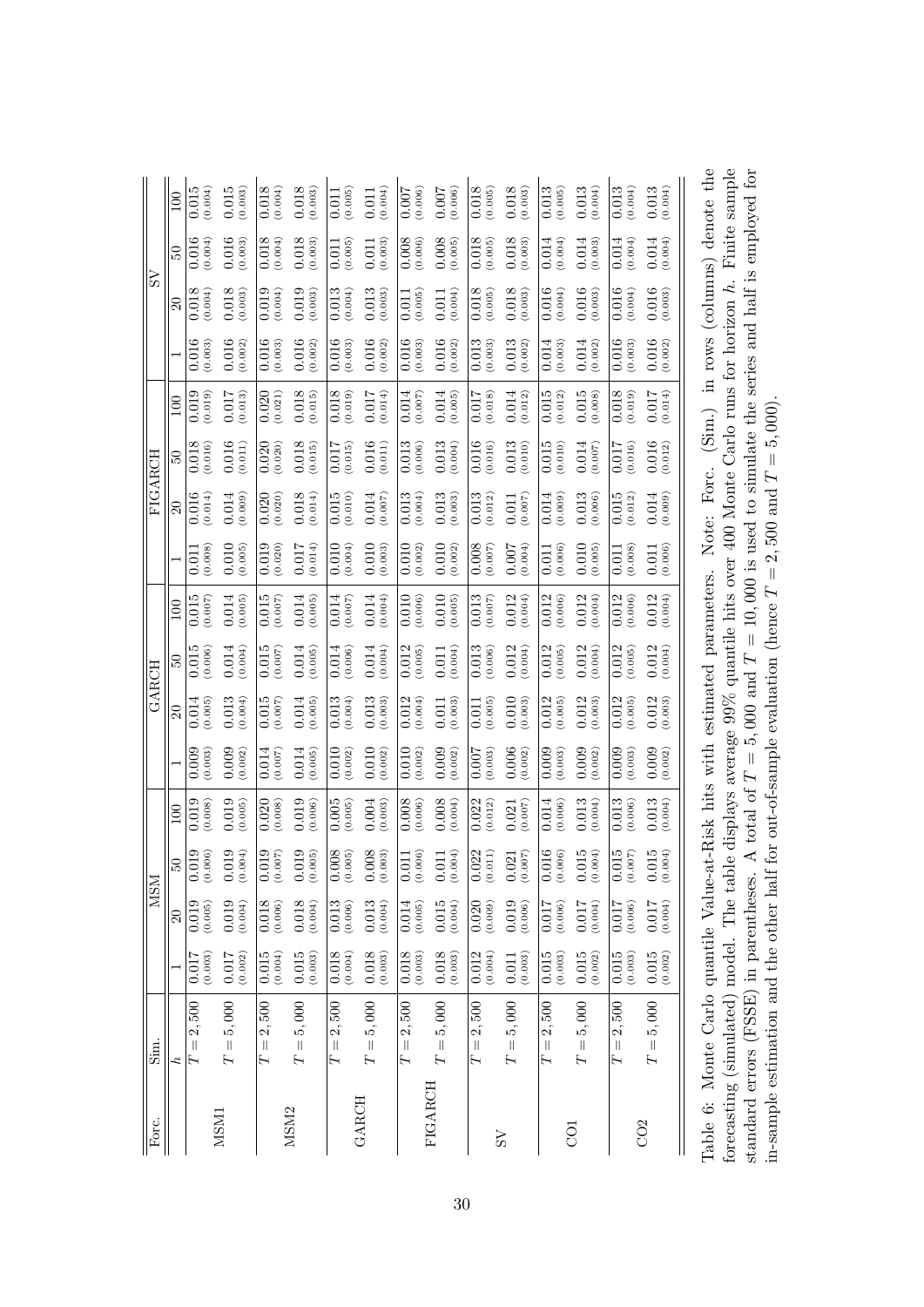|                        | 100       | 0.040<br>(0.007)           | 0.040<br>(0.005)                        | 0.046<br>(0.008)           | 0.046<br>(0.005)           | (0.011)<br>0.031              | $0.032$<br>(0.007)                            | (0.015)<br>0.021         | (0.014)<br>0.021                        | 0.045<br>(0.009)    | $0.045$<br>(0.006)   | 0.037<br>(0.009)                  | 0.036<br>(700.0)        | 0.037<br>(0.008)               | 0.037<br>(700.0)                         | $\sim$ there is the more inter-                       |
|------------------------|-----------|----------------------------|-----------------------------------------|----------------------------|----------------------------|-------------------------------|-----------------------------------------------|--------------------------|-----------------------------------------|---------------------|----------------------|-----------------------------------|-------------------------|--------------------------------|------------------------------------------|-------------------------------------------------------|
|                        | SO.       | 0.042<br>(0.007)           | 0.042<br>(0.004)                        | 0.046<br>(0.007)           | 0.046<br>(0.004)           | (0.010)<br>0.032              | $0.032$<br>$(0.007)$                          | (0.013)<br>0.024         | 0.024<br>(0.012)                        | 0.045<br>(0.009)    | 0.045<br>(0.006)     | 0.038<br>(0.008)                  | (0.038)                 | (0.038)                        | 0.039<br>(0.006)                         |                                                       |
| $\overline{\text{ss}}$ | $\approx$ | 0.045<br>(0.006)           | 0.045<br>(0.004)                        | (0.007)<br>0.047           | 0.048<br>(0.004)           | 0.035<br>(0.008)              | 0.036<br>(0.006)                              | (0.010)<br>0.031         | 0.030<br>(0.009)                        | 0.045<br>(0.009)    | 0.045<br>(0.006)     | (0.007)<br>0.041                  | 0.042<br>(0.005)        | (700.0)<br>0.041               | 0.042<br>(0.005)                         |                                                       |
|                        |           | 0.046<br>(0.004)           | 0.046<br>(0.003)                        | 0.045<br>(0.005)           | 0.045<br>(0.004)           | 0.046<br>(0.005)              | 0.047<br>(0.003)                              | 0.045<br>(0.005)         | 0.046<br>(0.003)                        | 0.038<br>(0.006)    | 0.038<br>(0.004)     | 0.043<br>(0.005)                  | 0.043<br>(0.003)        | 0.045<br>(0.004)               | $0.046$<br>(0.003)                       |                                                       |
|                        | 100       | 0.053<br>(0.032)           | 0.050<br>(0.025)                        | 0.055<br>(0.036)           | (0.028)<br>0.051           | (0.034)<br>0.051              | 0.049<br>(0.027)                              | 0.046<br>(0.015)         | 0.046<br>(0.011)                        | 0.049<br>(0.033)    | 0.044<br>(0.024)     | 0.050<br>(0.024)                  | 0.049<br>(0.017)        | 0.052<br>(0.034)               | 0.051<br>(0.027)                         | $\sum_{i=1}^{n}$                                      |
| FIGARCH                | $50\,$    | 0.052<br>(0.029)           | 0.050<br>(0.022)                        | 0.055<br>(0.035)           | (0.027)<br>0.051           | (0.029)<br>0.050              | $0.049$<br>$(0.022)$                          | 0.047<br>(0.012)         | 0.047<br>(0.008)                        | 0.047<br>(0.029)    | 0.043<br>(0.021)     | 0.050<br>(0.021)                  | 0.049<br>(0.016)        | (0.030)<br>0.051               | 0.050<br>(0.024)                         |                                                       |
|                        | $\Omega$  | 0.052<br>(0.024)           | 0.049<br>(0.018)                        | 0.055<br>(0.034)           | (0.027)<br>0.051           | (0.021)<br>0.050              | (0.050)                                       | 0.048<br>(0.009)         | 0.048<br>(0.006)                        | 0.045<br>(0.024)    | (0.016)<br>0.041     | 0.050<br>(0.019)                  | 0.049<br>(0.014)        | (0.025)<br>0.051               | (0.050)                                  | منتص<br>⊡                                             |
|                        |           | 0.049<br>(0.017)           | 0.048<br>(0.012)                        | (0.034)<br>0.054           | (0.026)<br>0.051           | (0.011)<br>0.050              | (0.008)<br>0.051                              | 0.050<br>(0.006)         | (0.004)<br>0.051                        | 0.038<br>(0.016)    | $0.035$<br>$(0.011)$ | 0.049<br>(0.015)                  | 0.049<br>(0.011)        | 0.049<br>(0.018)               | 0.049<br>(0.014)                         | $N \sim t \sim$                                       |
|                        | 100       | 0.048<br>(0.013)           | 0.046<br>(0.010)                        | 0.049<br>(0.014)           | 0.048<br>0.010)            | 0.048<br>(0.014)              | 740.0<br>(0.010)                              | (0.014)<br>0.037         | 0.036<br>(0.012)                        | 0.043<br>(0.014)    | 0.042<br>(600.0)     | 0.043<br>(0.013)                  | 0.043<br>(0.009)        | 0.043<br>(0.013)               | 0.043<br>(0.009)                         | no romoro                                             |
| GARCH                  | B         | 0.049<br>(0.012)           | 0.047<br>(6000)                         | (0.014)<br>0.049           | 0.048<br>(0.010)           | 0.048<br>(0.012)              | 0.047<br>(0.008)                              | (0.011)<br>0.041         | 0.040<br>(0.009)                        | 0.043<br>(0.013)    | 0.042<br>(0.009)     | 0.045<br>(0.012)                  | 0.045<br>(0.008)        | (0.012)<br>0.044               | 0.044<br>(0.008)                         |                                                       |
|                        | $\Omega$  | 0.049<br>(0.010)           | 0.047<br>(0.008)                        | 0.049<br>(0.014)           | 0.048<br>(0.010)           | 0.049<br>(0.009)              | 0.048<br>(0.006)                              | 0.044<br>(0.008)         | 0.044<br>(0.006)                        | 0.042<br>(0.011)    | (0.007)<br>0.041     | 0.046<br>(0.010)                  | <b>170.0</b><br>(0.007) | 0.045<br>(0.010)               | 0.045<br>(0.007)                         | $\sim$                                                |
|                        |           | 710.0<br>(700.007)         | 0.046<br>(0.005)                        | 0.048<br>(0.014)           | 0.047<br>(0.010)           | (0.005)<br>0.051              | (0.004)<br>0.051                              | 0.049<br>(0.005)         | 0.049<br>(0.004)                        | (0.009)<br>0.037    | $0.036$<br>$(0.006)$ | 710.0<br>(0.007)                  | 0.047<br>(0.005)        | $0.046$<br>(0.007)             | 0.046<br>(0.005)                         | r                                                     |
|                        | 100       | 0.042<br>(0.013)           | (0.009)<br>0.041                        | (0.014)<br>0.042           | 0.042<br>(0.010)           | 0.014<br>(0.010)              | 0.012<br>(0.006)                              | 0.019<br>(0.011)         | 0.020<br>(0.009)                        | 0.045<br>(0.019)    | $0.045$<br>(0.012)   | 0.033<br>(0.011)                  | 0.032<br>(0.007)        | 0.032<br>(0.012)               | 0.032<br>(0.008)                         | $\sim$ + $\rm{P:}\nolimits$ $\sim$ $\rm{L:}\nolimits$ |
|                        | 65        | 042<br>(11)<br>ರ ೮         | 042<br>(800)<br>ं ९                     | 042<br>012)<br>ರ ೮         | (600)<br><b>D41</b><br>9 e | 020<br>(010)<br>$\circ$<br>ಿ  | 020<br>007)<br>Õ<br>$\circ$                   | (025)<br>Õ<br>$\epsilon$ | 026<br>(008)<br>$\circ$<br>$\in$        | 045<br>(810)<br>ರ ೮ | 044<br>(11)<br>ರ ೮   | 036<br>(11)<br>$\circ$<br>$\circ$ | 036<br>(800)<br>ರ ೮     | 035<br>012)<br>$\circ$ $\circ$ | 035<br>$($ 008 $)$<br>$\circ$<br>$\circ$ |                                                       |
| <b>NSM</b>             | 20        | (0.009)<br>0.042           | 0.042<br>(0.006)                        | (0.010)                    | $0.041$<br>(0.007)         | (0.010)<br>$0.03\overline{1}$ | $\begin{array}{c} 0.031 \\ 0.007 \end{array}$ | (0.010)<br>0.033         | 0.034<br>(0.007)                        | $0.043$<br>(0.016)  | $0.042$<br>$(0.010)$ | (0.040)                           | $0.039$<br>(0.007)      | (0.038)                        | $0.038$<br>(0.007)                       |                                                       |
|                        |           | (0.005)<br>0.045           | 0.045<br>(0.003)                        | (0.039)                    | (0.039)                    | (0.007)<br>0.046              | $0.046$<br>(0.005)                            | (0.006)<br>0.046         | (0.004)<br>0.047                        | (0.031)             | $0.030$<br>$(0.005)$ | (0.006)<br>0.041                  | (0.041                  | (0.006)<br>0.041               | (0.004)<br>0.041                         |                                                       |
| $\sin$                 | $\dot{z}$ | 2,500<br>$\parallel$<br>Ē, | 5,000<br>$\vert\vert$<br>$\overline{L}$ | 2,500<br>$\vert\vert$<br>Ë | $T=5,000\,$                | 2,500<br>$\lvert \rvert$<br>Η | $T=5,000\,$                                   | $= 2,500$<br>H           | 5,000<br>$\vert\vert$<br>$\overline{L}$ | $T=2,500\,$         | $T=5,000\,$          | 2,500<br>$\vert\vert$<br>Η        | $T=5,000\,$             | 2,500<br>$\parallel$<br>Γ      | $T=5,000\,$                              | Manta Carla augustila Valua                           |
| Forc.                  |           |                            | MSM1                                    |                            | MSM <sub>2</sub>           |                               | <b>GARCH</b>                                  |                          | FIGARCH                                 |                     | $\lambda_{\rm S}$    |                                   | $\overline{C}$          |                                | CO <sub>2</sub>                          | Table 7.                                              |

| Table 7: Monte Carlo quantile Value-at-Risk hits with estimated parameters. Note: Forc. (Sim.) in rows (columns) denote the | orecasting (simulated) model. The table displays average $95\%$ quantile hits over 400 Monte Carlo runs for horizon h. Finite sample | A total of $T = 5,000$ and $T = 10,000$ is used to simulate the series and half is employed for<br>tandard errors (FSSE) in parentheses. | n-sample estimation and the other half for out-of-sample evaluation (hence $T = 2,500$ and $T = 5,000$ ). |
|-----------------------------------------------------------------------------------------------------------------------------|--------------------------------------------------------------------------------------------------------------------------------------|------------------------------------------------------------------------------------------------------------------------------------------|-----------------------------------------------------------------------------------------------------------|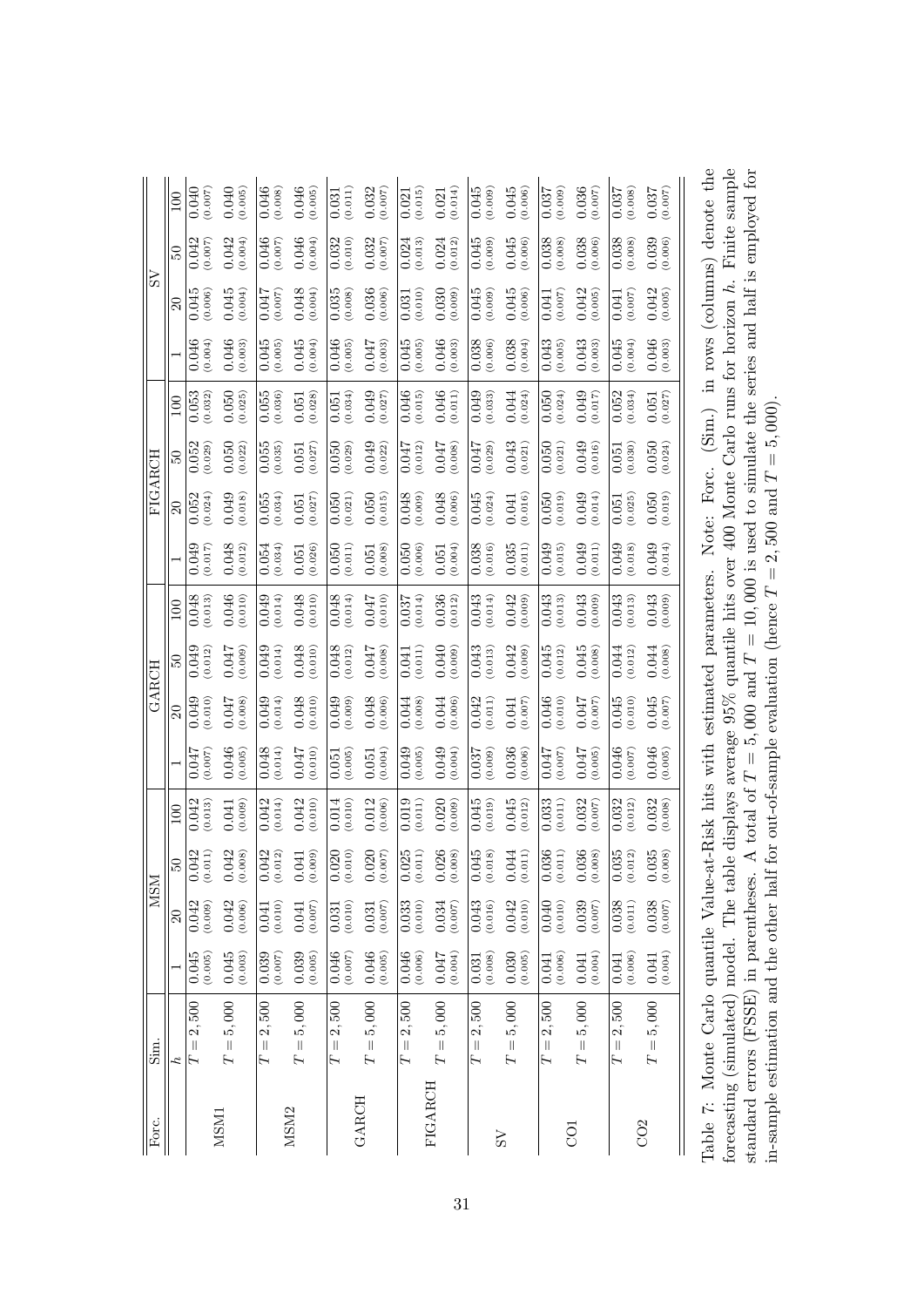Figure 1: Boxplots of MSE for the MSM (with ML), GARCH, FIGARCH and SV forecasting models (rows) under the alternative DGPs (columns). The box has lines at the lower quartile, median, and upper quartile values. The whiskers show the extent of the rest Figure 1: Boxplots of MSE for the MSM (with ML), GARCH, FIGARCH and SV forecasting models (rows) under the alternative DGPs (columns). The box has lines at the lower quartile, median, and upper quartile values. The whiskers show the extent of the rest of the data. Outliers are data with values beyond the ends of the whiskers. Boxplots are in the same scale for easy comparability. of the data. Outliers are data with values beyond the ends of the whiskers. Boxplots are in the same scale for easy comparability.

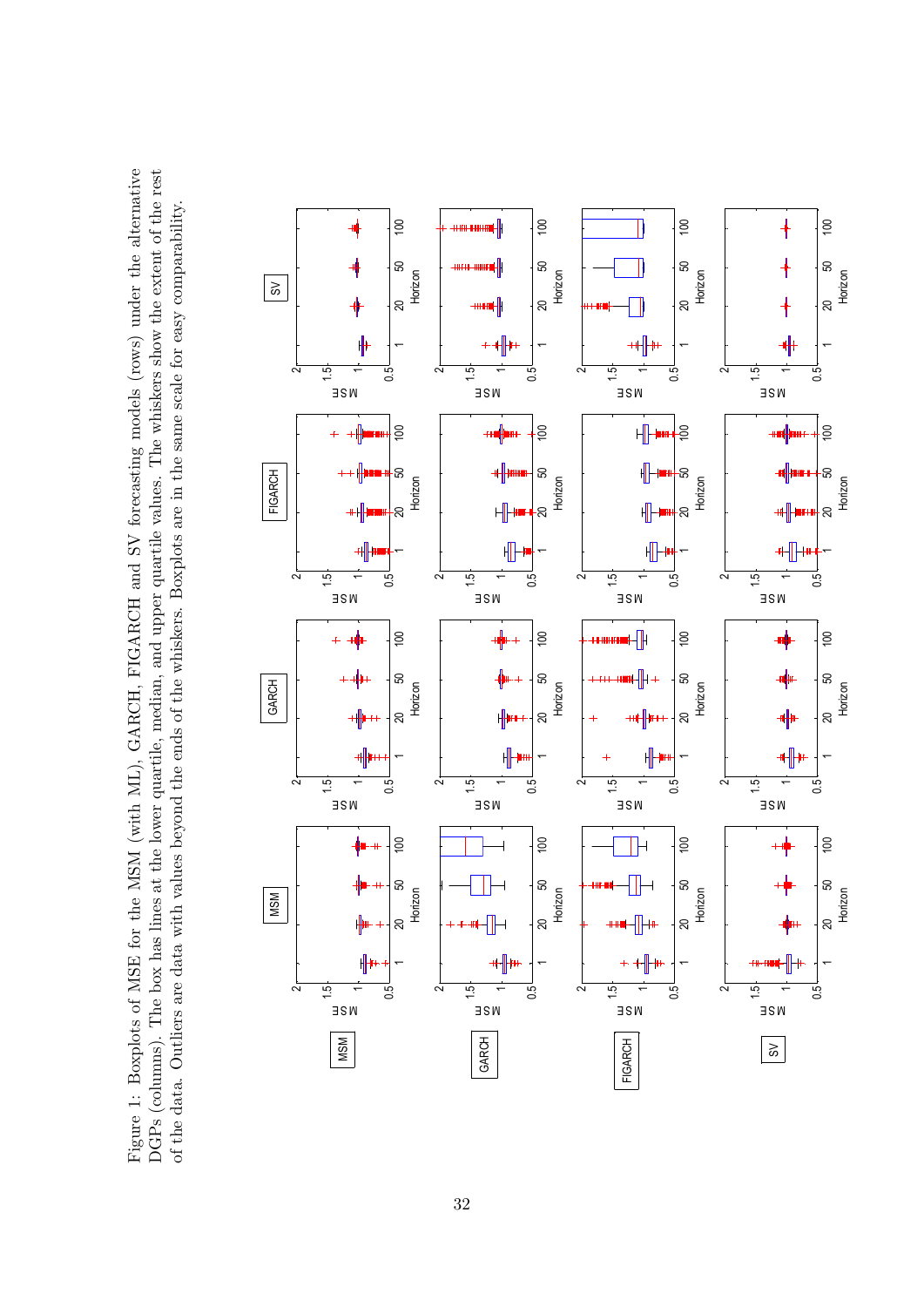Figure 2: Boxplots of 95% quantile VaR hits for the MSM, GARCH, FIGARCH and SV forecasting models (rows) under the alternative GDPs (columns). Boxplots are in the same scale for easy comparability. Figure 2: Boxplots of 95% quantile VaR hits for the MSM, GARCH, FIGARCH and SV forecasting models (rows) under the alternative GDPs (columns). Boxplots are in the same scale for easy comparability.

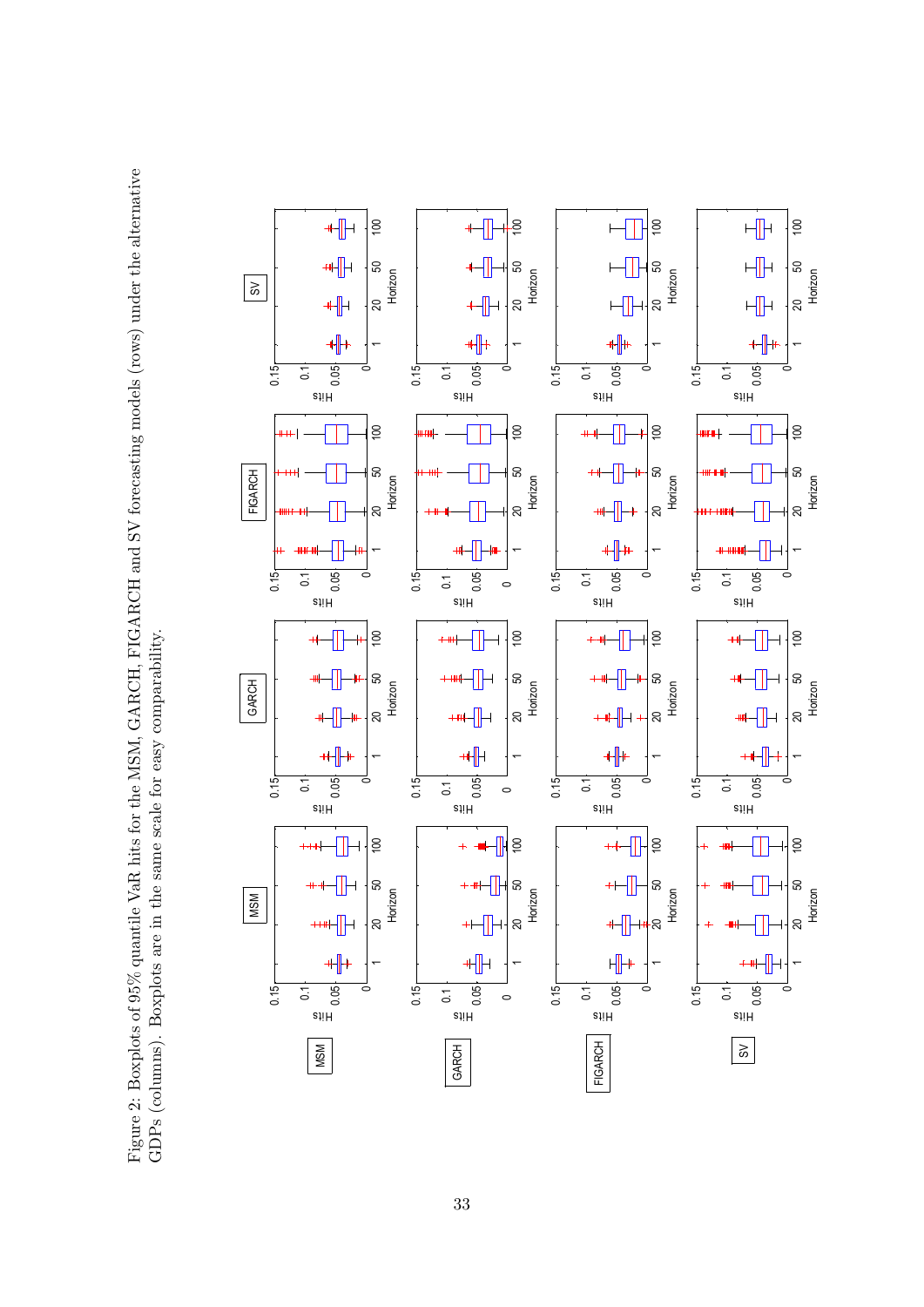Figure 3: Boxplots of MSE for the MSM, GARCH and CO2 models (rows) under alternative GDPs (columns). Boxplots are in the Figure 3: Boxplots of MSE for the MSM, GARCH and CO2 models (rows) under alternative GDPs (columns). Boxplots are in the same scale for easy comparability. same scale for easy comparability.